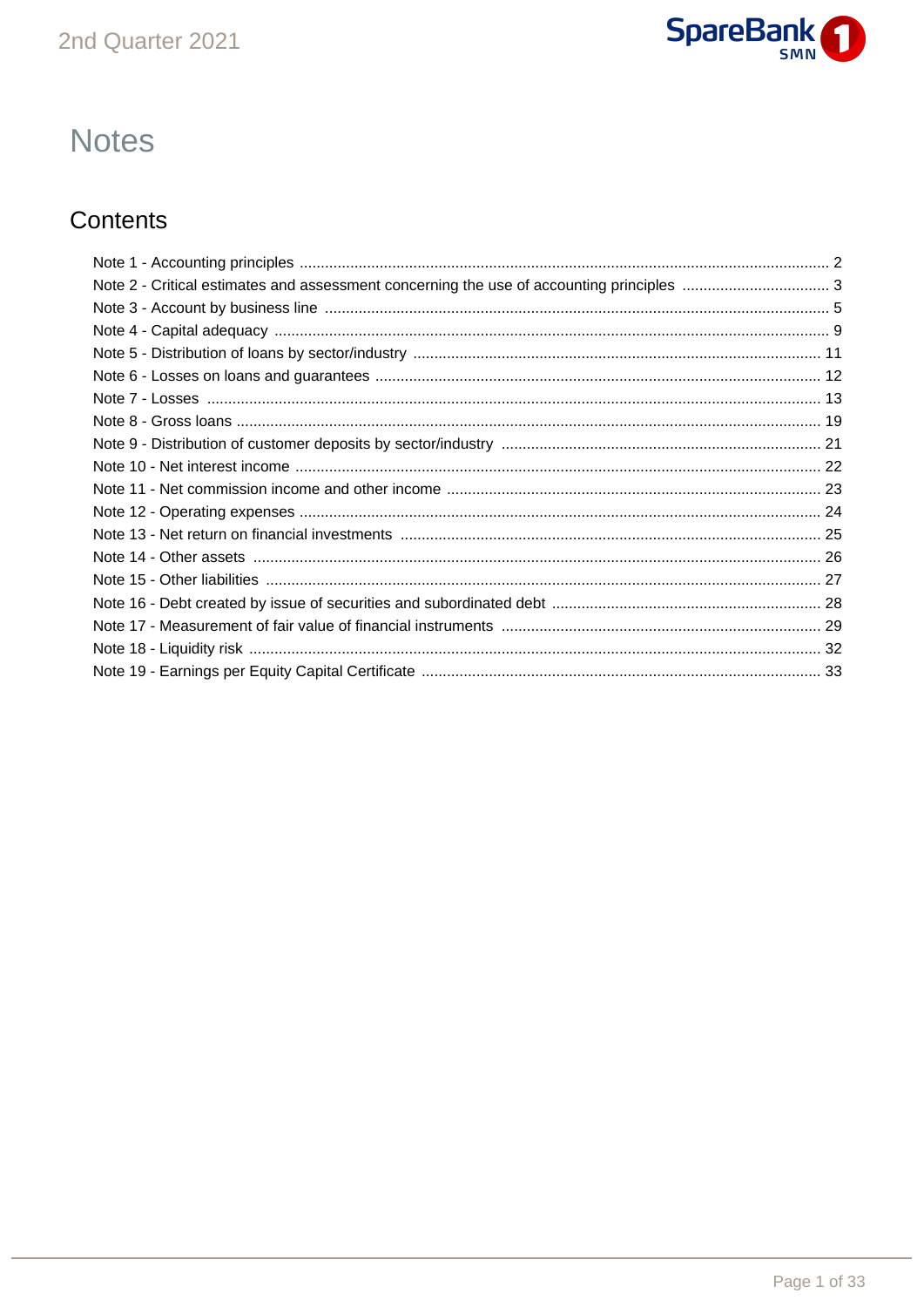

## Note 1 - Accounting principles

### **Accounting principles**

SpareBank 1 SMN prepares and presents its quarterly accounts in compliance with the Stock Exchange Regulations, Stock Exchange Rules and International Financial Reporting Standards (IFRS) approved by EU, including IAS 34, Interim Financial Reporting. The quarterly accounts do not include all the information required in a complete set of annual financial statements and should be read in conjunction with the annual accounts for 2020. The Group has in this quarterly report used the same accounting principles and calculation methods as in the latest annual report and accounts with the exception noted below.

### **Definition of default**

The group implemented a new definition of default on 1 January 2021.

The new definition is formulated in accordance with the European Banking Authority's guidelines on how banks should apply the definition of default in the Capital Requirements Regulation (CRR) and clarifications in the Norwegian CRR/CRD IV regulations.

Default is defined in two categories: 1) payment default or 2) default based on manual default marking.

1) Payment default is defined as material payment arrears or overdrafts of more than 90 days' duration. Threshold values for material arrears or overdrafts are set out in the Norwegian CRR/CRD IV regulations.

2) Default resulting from manual default marking is based to a larger degree on individual credit assessments, and to a lesser degree on automatic mechanisms. Events included in this category are provision for loss on a customer loan, bankruptcy/debt restructuring, forbearance assessments, deferment of interest and instalment payments for more than 180 days, or other indications suggesting considerable doubt as to whether the borrower will perform his obligations.

The new default definition entails the introduction of a 'waiting period' during which borrowers are categorised as still in default after the default has been rectified. The waiting period is three months or 12 months depending on the underlying cause of the default.

Furthermore, rules on default marking at group level are introduced whereby corporate customers in default to a group company (e.g. SpareBank 1 SMN Finans Midt-Norge) will also be considered to be in default to the bank. For personal customers, threshold values are specified for default contagion in the group. Where a defaulted exposure exceeds 20% of total exposure, the exposure will be considered to be in default at group level.

The group has with effect from 1 January 2021 also applied the new default definition for accounting purposes for transfer of loans to stage 3. Loan volume in stage 3 has increased in first half of 2021 by NOK 1,282 million, primarily as a result of the new definition. However, there was no significant change in the underlying credit risk over the course of the first half of 2021. Comparatives have not been restated.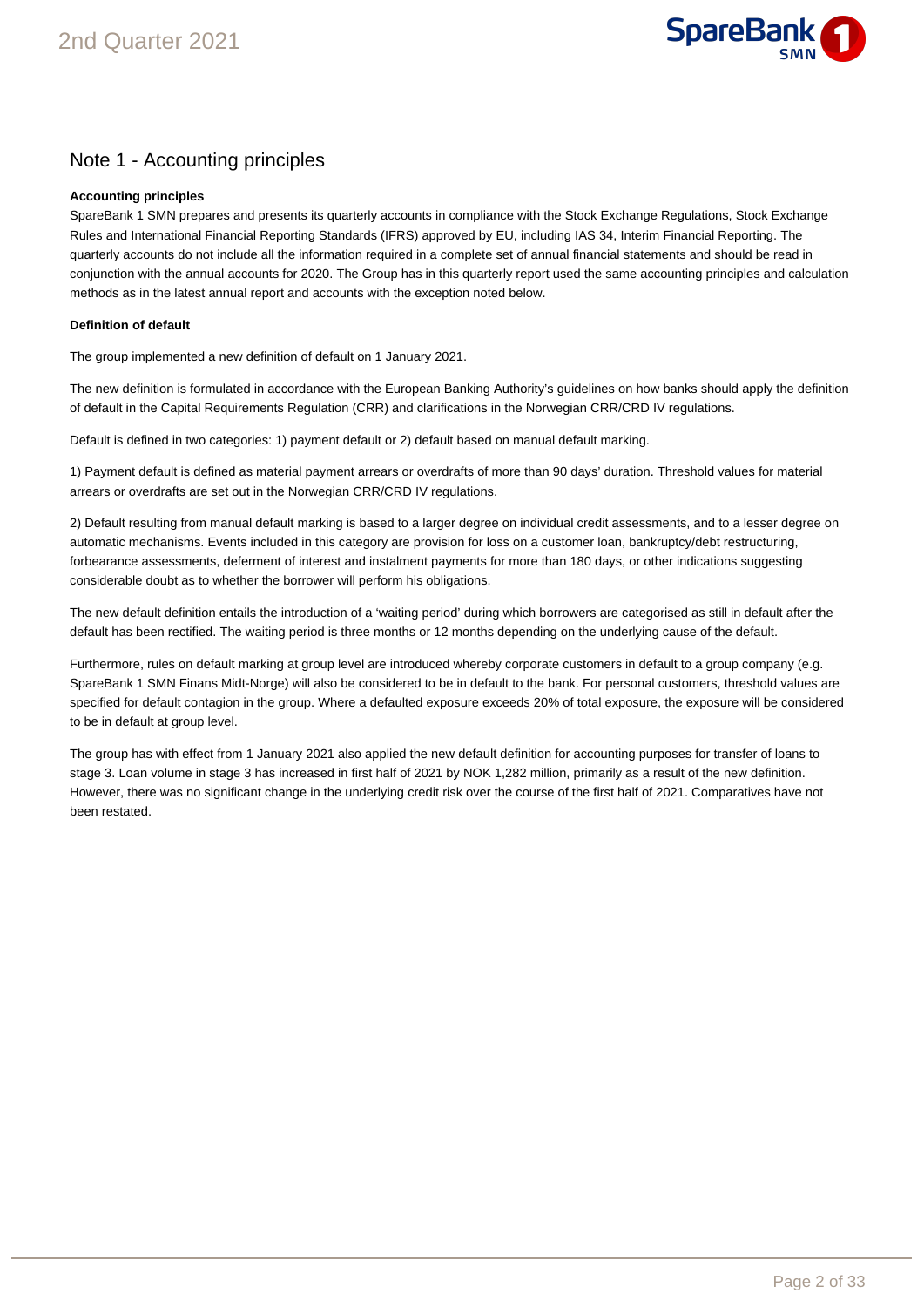

### Note 2 - Critical estimates and assessment concerning the use of accounting principles

When it prepares the consolidated accounts the management team makes estimates, discretionary assessments and assumptions which influence the application of accounting principles. This accordingly affects recognised amounts for assets, liabilities, revenues and expenses. Last year's annual accounts give a closer explanation of significant estimates and assumptions in Note 3 Critical estimates and assessments concerning the use of accounting principles.

### **Pensions**

Sparebank1 SMN Group has one pension arrangement; defined contribution plan. For a further description of the pension scheme, see note 25 in the 2020 annual report.

The group's pension liabilities are accounted for under IAS 19R. Estimate variances are therefore directly reflected in equity capital and are presented under other comprehensive income. It was decided to terminate the defined benefit scheme at a board meeting on 21 October 2016. Employees on this scheme transferred to the defined contribution scheme from 1 January 2017, and received a paid-up policy showing rights accumulated under the defined benefit scheme. Paid-up policies are managed by the pension fund, which has been a paid-up pension fund as from 1 January 2017. A framework agreement has been established between SpareBank 1 SMN and the pension fund which covers funding, asset management etc. In view of the responsibility still held by SpareBank 1 SMN, future liabilities will need to be incorporated in the accounts. The board of the pension fund is required to be composed of representatives from the Group and participants in the pension schemes in accordance with the articles of association of the pension fund.

A new calculation of the Group's pension liabilities has not been carried out as per 30 June 2020.

#### **Investment held for sale**

SpareBank 1 SMN's strategy is that ownership duse to defaulted exposures should at the outset be of brief duration, normally not longer than one year. Investments are recorded at fair value in the Parent Bank's accounts, and is classified as investment held for sale.

SpareBank 1 Kapitalforvaltning, subsidiary of SpareBank 1 Markets, has been presented as Investment held for sale from second quarter 2021 due to the agreement of sale to SpareBank 1 Forvaltning. The transaction will be carried through in third quarter of 2021. Comparables have been restated.

The company SpareBank 1 Forvaltning is owned by the SpareBank1 banks and will include the subsidiaries Odin Forvaltning, SpareBank 1 Kapitalforvaltning and SpareBank 1 Verdipapirservice.

| 2021 Q2 (NOKm)                 | Assets | Liabilities | Revenue | <b>Expenses</b> | Profit | Ownership |
|--------------------------------|--------|-------------|---------|-----------------|--------|-----------|
| Mavi XV AS Group               | 38     |             |         |                 | -      | 100 %     |
| SpareBank 1 Kapitalforvaltning |        |             | 36      | 26              | 10     | 100%      |
| <b>Total Held for sale</b>     | 109    | 32          | 40      | 31              | 10     |           |

### **Losses on loans and guarantees**

For a detailed description of the Bank's model for expected credit losses, refer to note 2 and 3 in the annual accounts for 2020.

In the first quarter 2020 some changes were made in the input in the credit loss model as a result of changed expectations due to the corona situation. The crisis and the significant increase in macroeconomic uncertainty have made the assessments extra demanding. We are in the early stages of the crisis and the consequences for the bank's customers and the industries we are exposed to are difficult to estimate. The regulators have emphasized the importance of focusing on the expected long-term effects of the crisis and this has also been the bank's focus.

In the first quarter 2020 the bank changed the assumptions for the base scenario in a negative direction. This has been continued for the rest of 2020 and in the first quarter of 2021. The bank's exposure to hotels and tourism, including commercial real estate with the income mainly towards this industry, is separated into a separate portfolio with its own assessments of PD and LGD courses as well as special scenarios and weighting of these to reflect this portfolio's exposure to the effects of corona. In addition, this entire portfolio is included in stage 2 or 3.

The development in the base scenario is prepared using adjustment factors where the development in the business cycle is projected by assumptions about how much the probability of default (PD) or loss of default (LGD) will increase or decrease compared to the base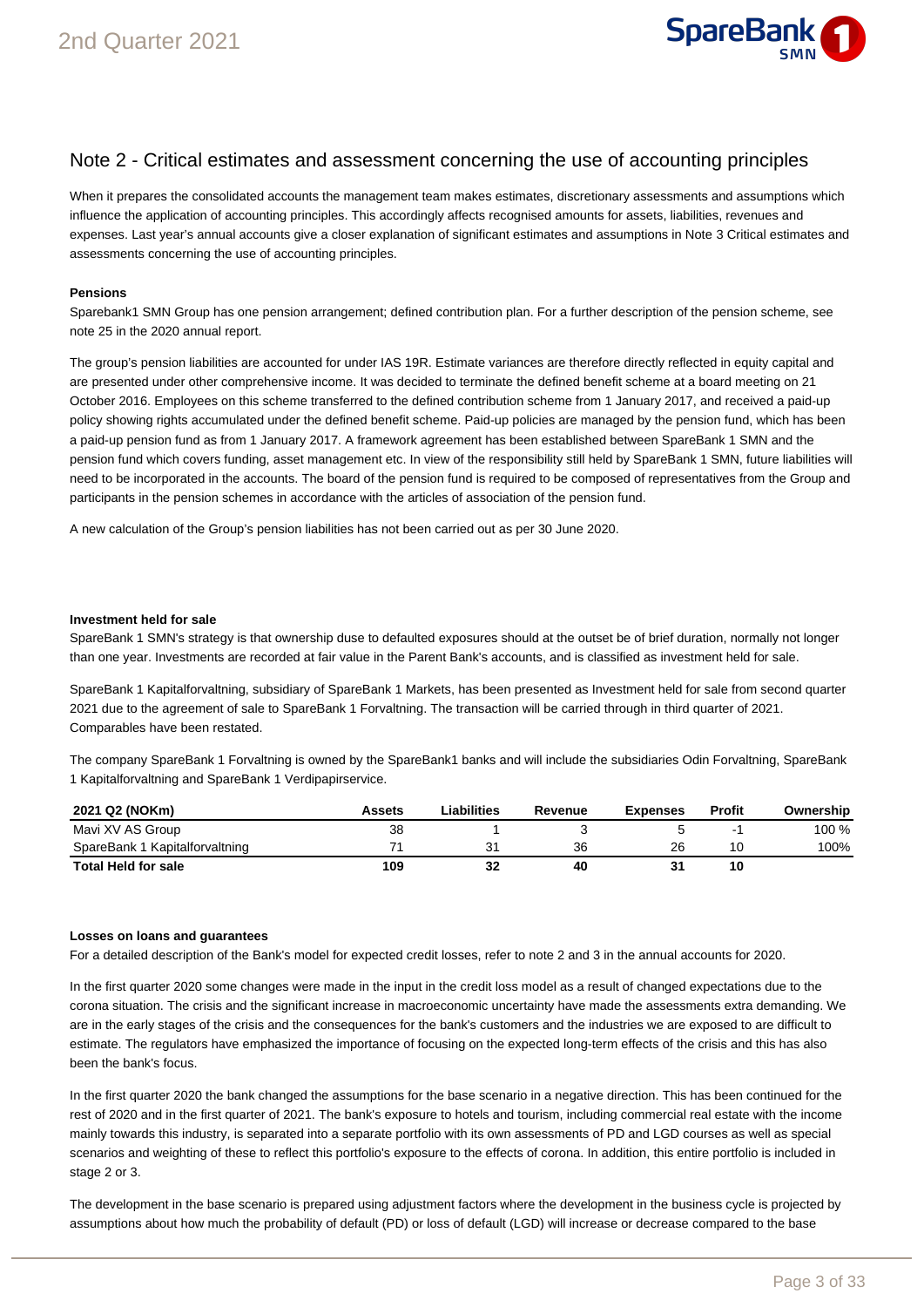

scenario in a five-year period. We expect increased losses related to debtors that have a demanding starting point before the crisis typically debtors in stage 2. We have therefore chosen to increase the trajectories for PD and LGD as well as reduce expected repayments in the base scenario, especially from year 2 onwards, since this will affect expected losses mainly for debtors in stage 2. To adjust for migration into stage 2, PD and LGD estimates are also increased in the first year. No first year repayments are assumed for all portfolios in the downside scenario.

The applied scenario weighting was changed in the fourth quarter of 2020 to reflect further increased uncertainty. For corporate market including offshore, as well as agriculture, the downside scenario was changed from a weighting with a 10 percent probability, to a weighting of a 20 percent probability. For retail market, the weighting of the downside scenario was changed from 10 to 15 per cent. This has been continued in first half of 2021.

The effect of changes in input assumptions is shown as "Effect of changed assumptions in ECL model" in note 7. The effect is NOK 15 million for the Bank and 7 million for the Group.

#### **Sensitivities**

The first part of the table below show total calculated expected credit loss as of 30 June 2021 in each of the three scenarios, distributed in the portfolios retail market (RM) corporate market (CM), and offshore, travel and agriculture which adds up to parent bank. In addition the subsidiary SB 1 Finans Midt-norge is included. ECL for the parent bank and the subsidiary is summed up in th coloumn "Group"

The second part of the table show the ECL distributed by portfolio using the scenario weight applied, in addition to a alternative weighting where worst case have been doubled.

If the downside scenario's probability were doubled at the expense of the baseline scenario at the end of June 2021, this would have entailed an increase in loss provisions of NOK 385 million for the parent bank and NOK 392 million for the group.

|                                                           | Corporate excl            |     |       |                                     |    |       | SB <sub>1</sub> |       |
|-----------------------------------------------------------|---------------------------|-----|-------|-------------------------------------|----|-------|-----------------|-------|
|                                                           | offshore/ Retail          |     |       |                                     |    | Total | <b>Finans</b>   |       |
| <b>Portfolio</b>                                          | <b>Agriculture Market</b> |     |       | Offshore Agriculture Tourism parent |    |       | <b>MN</b>       | Group |
| ECL expected scenario                                     | 358                       | 91  | 681   | 28                                  | 48 | 1,206 | 52              | 1,258 |
| ECL downside scenario                                     | 1,265                     | 295 | 1,403 | 98                                  | 96 | 3,158 | 114             | 3,272 |
| ECL upside scenario                                       | 291                       | 40  | 588   | 14                                  | 12 | 945   | 39              | 983   |
| ECL with scenario weights used<br>80/10/10                |                           |     |       |                                     |    |       | 57              | 58    |
| ECL with scenario weights used<br>65/20/15                | 529                       |     | 812   | 40                                  |    | 1,380 |                 | 1,380 |
| ECL with scenario weights used<br>60/30/10                |                           |     |       |                                     | 59 | 59    |                 | 59    |
| ECL with scenario weights used<br>70/15/15                |                           | 114 |       |                                     |    | 114   |                 | 114   |
| <b>Total ECL used</b>                                     | 529                       | 114 | 812   | 40                                  | 59 | 1,553 | 57              | 1,611 |
| ECL alternative scenario weights<br>70/20/10              |                           |     |       |                                     |    |       | 63              | 64    |
| ECL alternative scenario weights<br>45/40/15              | 711                       |     | 956   | 54                                  |    | 1,720 | ۰               | 1,720 |
| ECL alternative scenario weights<br>30/60/10              |                           |     |       |                                     | 73 | 73    |                 | 73    |
| ECL alternative scenario weights<br>55/33/15              |                           | 145 |       |                                     |    | 145   |                 | 145   |
| <b>Total ECL alternative weights</b><br>(double downside) | 711                       | 145 | 956   | 54                                  |    | 1,938 | 63              | 2,003 |
| Change in ECL if alternative weights                      |                           |     |       |                                     |    |       |                 |       |
| were used                                                 | 182                       | 31  | 145   | 14                                  |    | 385   | 7               | 392   |

The table reflects that there are some significant differences in underlying PD and LGD estimates in the different scenarios and that there are differentiated levels and level differences between the portfolios. At group level, the ECL in the upside scenario, which largely reflects the loss and default picture in recent years, is about 80 per cent of the ECL in the expected scenario. The downside scenario gives more than double the ECL than in the expected scenario. Applied scenario weighting gives about 28 percent higher ECL than in the expected scenario.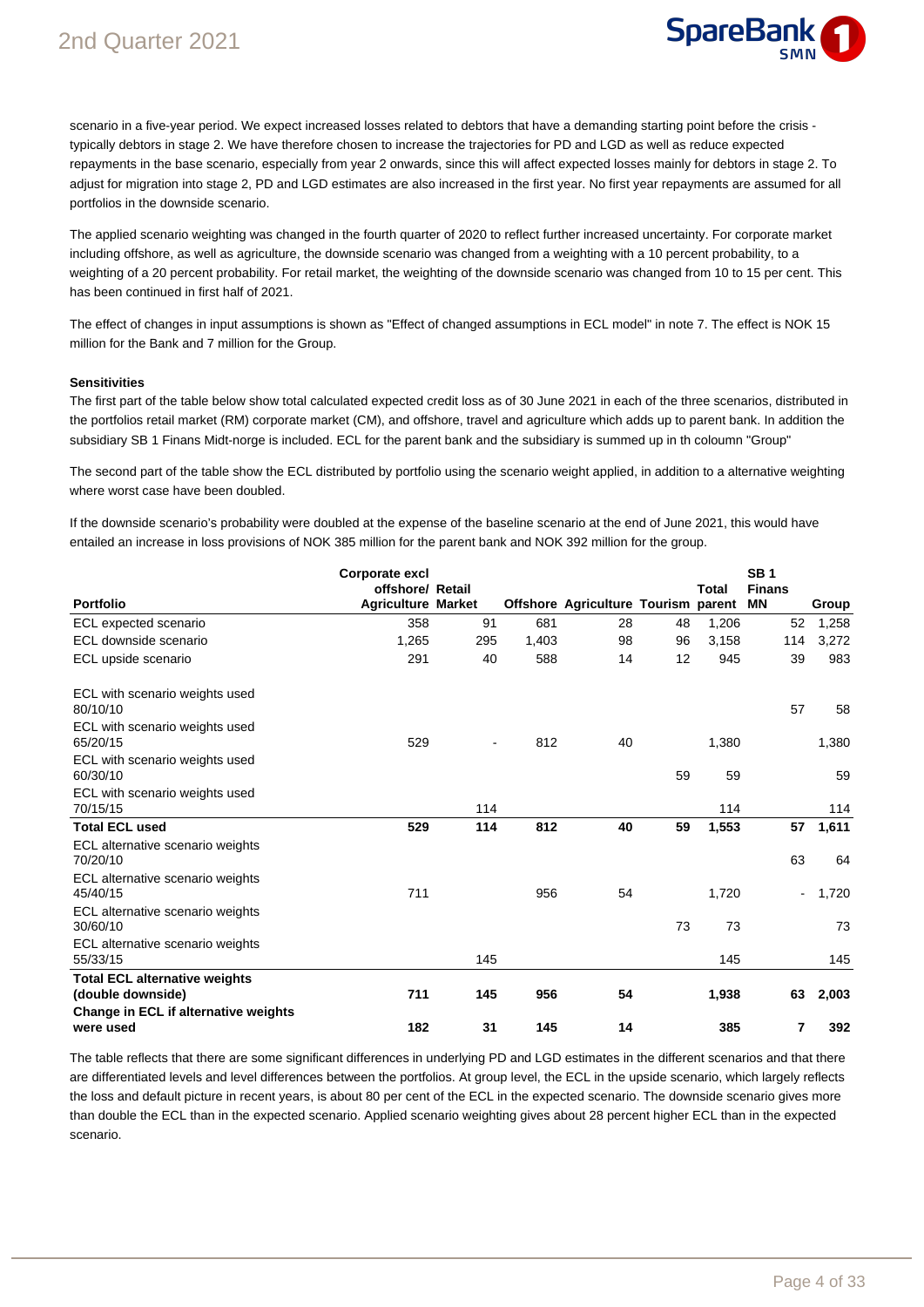

## Note 3 - Account by business line

For the subsidiaries the figures refer to the respective company accounts, while for joint ventures incorporated by the equity method the Group's profit share is stated, after tax, as well as book value of the investment at group level.

| Group 30 June 2021                   |           |          |                   |                 |                 |                   |                 |                |                      |                |
|--------------------------------------|-----------|----------|-------------------|-----------------|-----------------|-------------------|-----------------|----------------|----------------------|----------------|
|                                      |           |          |                   |                 | SB <sub>1</sub> | <b>SB1</b>        |                 |                |                      |                |
|                                      |           |          | SB <sub>1</sub>   |                 |                 | Finans Regnskaps- | SB <sub>1</sub> | BN             | Un-                  |                |
| Profit and loss account (NOKm)       | <b>RM</b> |          | <b>CM Markets</b> | EM <sub>1</sub> | <b>MN</b>       | huset SMN Gruppen |                 |                | <b>Bank collated</b> | <b>Total</b>   |
| Net interest                         | 547       | 554      | $-7$              | 1               | 227             | $-0$              |                 |                | 45                   | 1,366          |
| Interest from allocated capital      | 12        | 2        | $\overline{a}$    |                 |                 |                   |                 |                | -14                  |                |
| <b>Total interest income</b>         | 559       | 556      | $-7$              | 1               | 227             | -0                |                 | $\blacksquare$ | 31                   | 1,366          |
| Comission income and other           |           |          |                   |                 |                 |                   |                 |                |                      |                |
| income                               | 442       | 119      | 500               | 234             | $-45$           | 317               |                 |                | $-29$                | 1,538          |
| Net return on financial investments  |           |          |                   |                 |                 |                   |                 |                |                      |                |
| $^{**}$                              | 2         | 7        | 58                | 10              | $\blacksquare$  | ۰                 | 215             | 82             | 186                  | 560            |
| <b>Total income</b>                  | 1,003     | 682      | 550               | 245             | 182             | 317               | 215             | 82             | 187                  | 3,464          |
| <b>Total operating expenses</b>      | 443       | 216      | 371               | 183             | 57              | 257               | $\blacksquare$  | $\blacksquare$ | 3                    | 1,531          |
| <b>Ordinary operating profit</b>     | 560       | 466      | 179               | 62              | 125             | 60                | 215             | 82             | 184                  | 1,933          |
| Loss on loans, guarantees etc.       | -9        | 100      | $\blacksquare$    | $\overline{a}$  | 6               | $\blacksquare$    | $\blacksquare$  | $\blacksquare$ | 1                    | 98             |
| Result before tax including held     |           |          |                   |                 |                 |                   |                 |                |                      |                |
| for sale                             | 569       | 366      | 179               | 62              | 118             | 60                | 215             | 82             | 183                  | 1,836          |
| Post-tax-return on equity *)         | 13.0%     | 10.4%    |                   |                 |                 |                   |                 |                |                      | 14,5 %         |
| <b>Balance</b>                       |           |          |                   |                 |                 |                   |                 |                |                      |                |
| Loans and advances to customers      | 132,992   | 46,956   |                   |                 | 9,910           |                   |                 |                |                      | $-843$ 189,015 |
| Adv.of this sold to SB1 Boligkreditt |           |          |                   |                 |                 |                   |                 |                |                      |                |
| and SB1 Næringskreditt               | $-45,922$ | $-1,259$ |                   |                 |                 |                   |                 |                | 100                  | $-47,081$      |
| Allowance for credit loss            | $-128$    | $-1,366$ |                   |                 | $-58$           |                   |                 |                | $-3$                 | $-1,555$       |
| Other assets                         | 123       | 16,357   | 3,737             | 415             | 99              | 622               | 1,921           | 1,595          | 35,180               | 60,047         |
| <b>Total assets</b>                  | 87,064    | 60,688   | 3,737             | 415             | 9,951           | 622               | 1,921           | 1,595          |                      | 34,434 200,426 |
|                                      |           |          |                   |                 |                 |                   |                 |                |                      |                |
| Deposits to customers                | 51,312    | 57,691   |                   |                 |                 |                   |                 |                |                      | 1,130 110,133  |
| Other liabilites and equity          | 35,752    | 2,997    | 3,737             | 415             | 9,951           | 622               | 1,921           | 1,595          | 33,304               | 90,293         |
| <b>Total liabilities and equity</b>  | 87,064    | 60,688   | 3,737             | 415             | 9,951           | 622               | 1,921           | 1,595          |                      | 34,434 200,426 |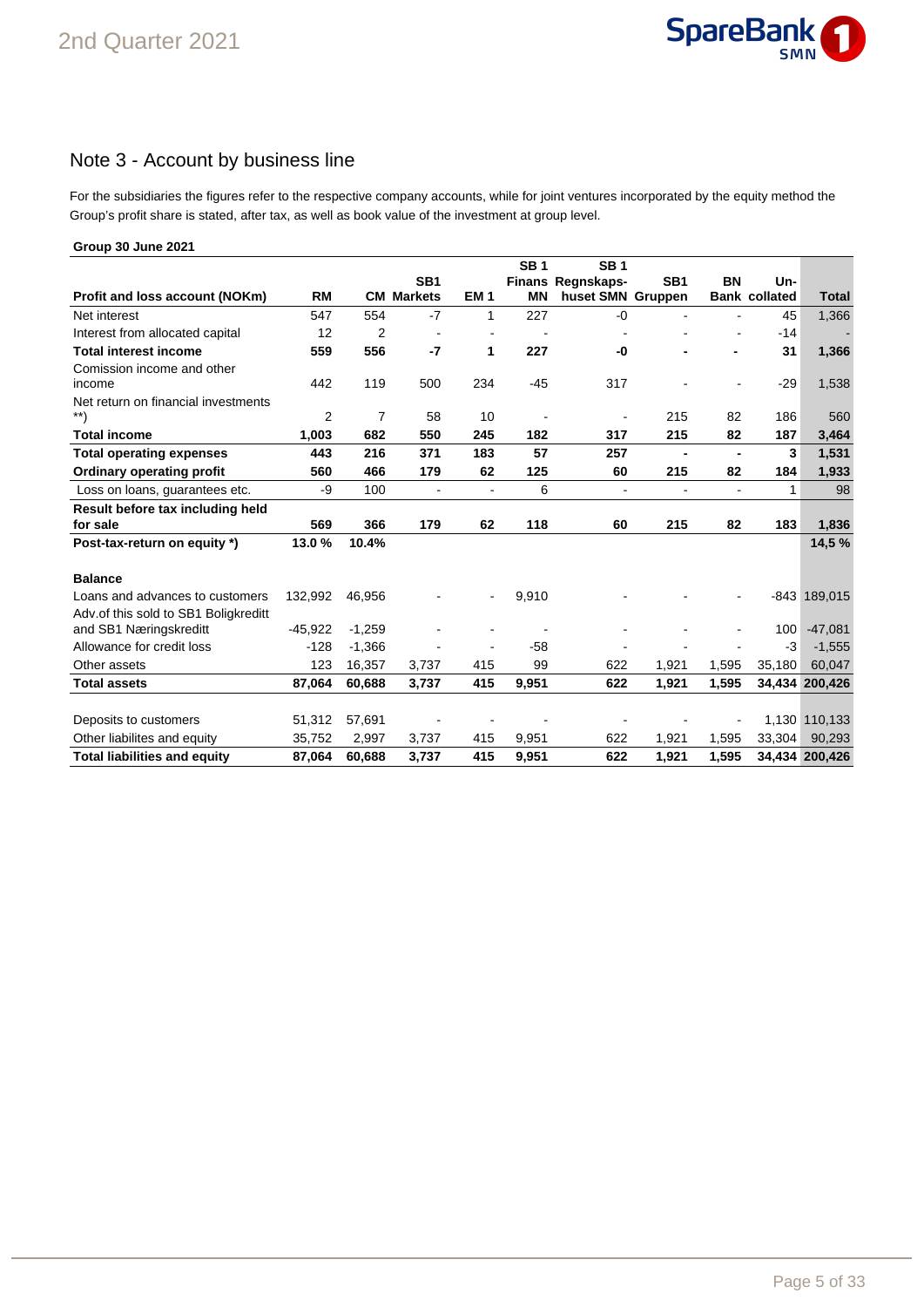

### **Group 30 June 2020**

|                                     |           |          |                   |                 | SB <sub>1</sub> | <b>SB1</b>               |                 |                |                      |                |
|-------------------------------------|-----------|----------|-------------------|-----------------|-----------------|--------------------------|-----------------|----------------|----------------------|----------------|
|                                     |           |          | SB <sub>1</sub>   |                 |                 | <b>Finans Regnskaps-</b> | SB <sub>1</sub> | BN             | Un-                  |                |
| Profit and loss account (NOKm)      | <b>RM</b> |          | <b>CM Markets</b> | EM <sub>1</sub> | <b>MN</b>       | huset SMN Gruppen        |                 |                | <b>Bank collated</b> | Total          |
| Net interest                        | 537       | 560      | $-3$              | $-0$            | 179             | $-0$                     | $\overline{a}$  | ÷              | 103                  | 1,376          |
| Interest from allocated capital     | 85        | 59       |                   | $\blacksquare$  |                 |                          |                 | $\overline{a}$ | $-144$               |                |
| <b>Total interest income</b>        | 622       | 619      | -3                | -0              | 179             | -0                       |                 |                | -41                  | 1,376          |
| Comission income and other          |           |          |                   |                 |                 |                          |                 |                |                      |                |
| income                              | 371       | 113      | 234               | 188             | -9              | 304                      |                 |                | $-48$                | 1,153          |
| Net return on financial investments |           |          |                   |                 |                 |                          |                 |                |                      |                |
| **)                                 | $-2$      | 14       | 86                |                 |                 |                          | $-7$            | 50             | 407                  | 549            |
| <b>Total income</b>                 | 992       | 747      | 317               | 188             | 170             | 304                      | $-7$            | 50             | 318                  | 3,078          |
| <b>Total operating expenses</b>     | 471       | 217      | 269               | 158             | 64              | 237                      | $\blacksquare$  |                | $-11$                | 1,405          |
| <b>Ordinary operating profit</b>    | 521       | 530      | 48                | 30              | 105             | 67                       | -7              | 50             | 329                  | 1,673          |
| Loss on loans, guarantees etc.      | 42        | 410      | $\blacksquare$    | $\blacksquare$  | 25              | $\blacksquare$           | $\blacksquare$  | $\blacksquare$ | $-0$                 | 478            |
| Result before tax including held    |           |          |                   |                 |                 |                          |                 |                |                      |                |
| for sale                            | 478       | 119      | 48                | 30              | 81              | 67                       | -7              | 50             | 329                  | 1,195          |
| Post-tax-return on equity *)        | 11.4%     | 4.1%     |                   |                 |                 |                          |                 |                |                      | 10,3%          |
| <b>Balance</b>                      |           |          |                   |                 |                 |                          |                 |                |                      |                |
| Loans and advances to customers     | 124,165   | 42,366   |                   |                 | 9,384           |                          |                 |                |                      | -742 175,100   |
| Adv. of this sold to SpareBank 1    |           |          |                   |                 |                 |                          |                 |                |                      |                |
| <b>Boligkreditt</b>                 | $-43.264$ | $-1,308$ |                   |                 |                 |                          |                 |                | 100                  | -44,473        |
| Allowance for credit losses         | $-146$    | $-1,057$ |                   |                 | $-61$           |                          |                 |                | $-2$                 | $-1,267$       |
| Other assets                        | 199       | 8,518    | 2,267             | 327             | 42              | 580                      | 1,950           | 1,441          | 45,799               | 61,124         |
| <b>Total assets</b>                 | 80,954    | 48,518   | 2,267             | 327             | 9,365           | 580                      | 1,950           | 1,441          | 45,081               | 190,484        |
|                                     |           |          |                   |                 |                 |                          |                 |                |                      |                |
| Deposits to customers               | 48,103    | 44,715   |                   |                 |                 |                          |                 |                | 1,470                | 94,289         |
| Other liabilites and equity         | 32,850    | 3,803    | 2,267             | 327             | 9,365           | 580                      | 1,950           | 1,441          | 43,611               | 96,195         |
| <b>Total liabilities and equity</b> | 80,954    | 48,518   | 2.267             | 327             | 9.365           | 580                      | 1,950           | 1.441          |                      | 45,081 190,484 |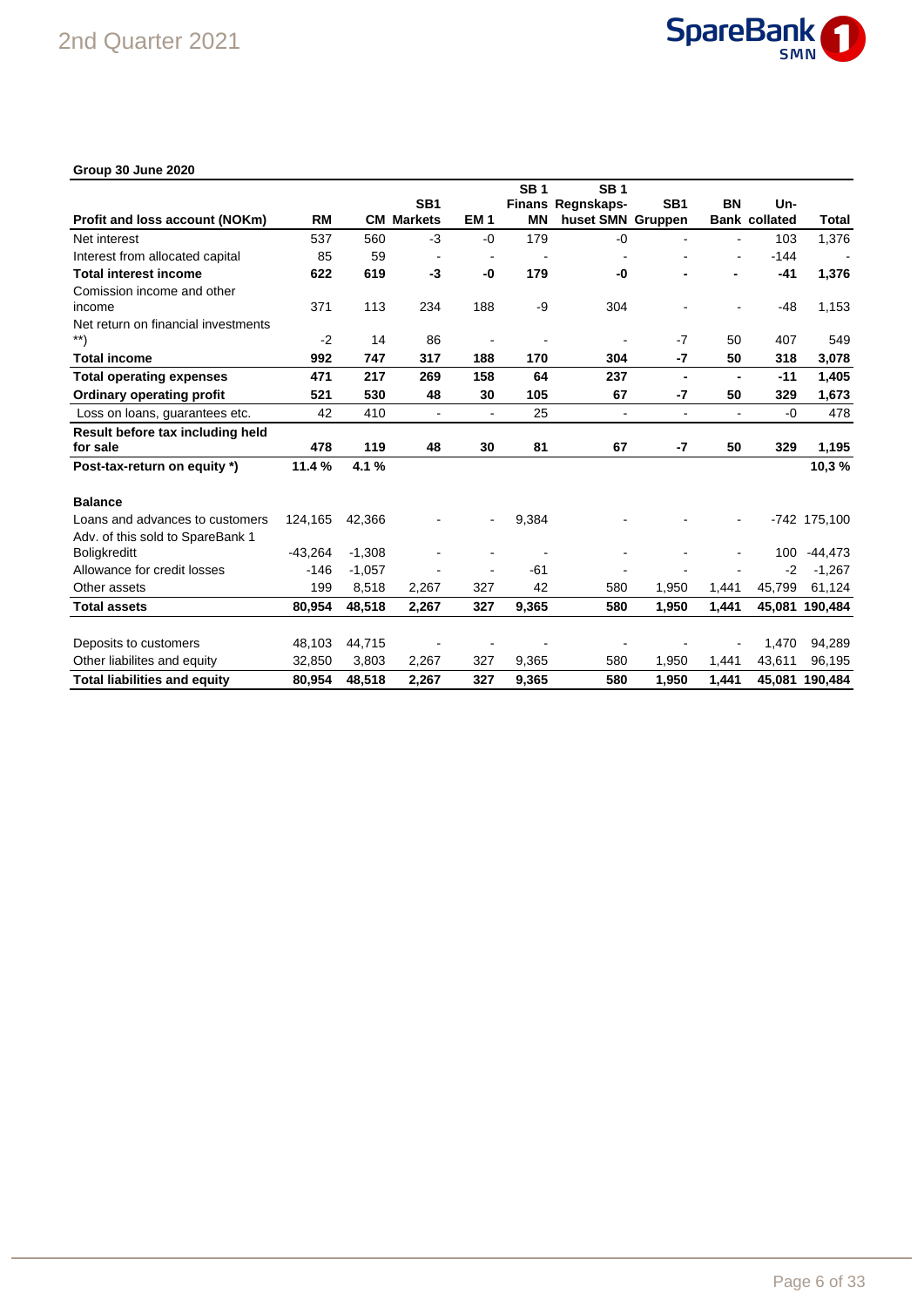

### **Group 31 December 2020**

|                                                                   |           |          |                   |                 | <b>SB1</b> | <b>SB1</b>              |                          |                          |                      |                |
|-------------------------------------------------------------------|-----------|----------|-------------------|-----------------|------------|-------------------------|--------------------------|--------------------------|----------------------|----------------|
|                                                                   |           |          | <b>SB1</b>        |                 |            | <b>Finans Regnskaps</b> | <b>SB1</b>               | <b>BN</b>                | Un-                  |                |
| Profit and loss account (NOKm)                                    | RM        |          | <b>CM Markets</b> | EM <sub>1</sub> | ΜN         | huset SMN Gruppen       |                          |                          | <b>Bank collated</b> | Total          |
| Net interest                                                      | 1.112     | 1,085    | $-13$             | $\overline{2}$  | 387        | 1                       |                          | $\overline{\phantom{a}}$ | 186                  | 2,759          |
| Interest from allocated capital                                   | 101       | 63       |                   |                 |            |                         |                          |                          | $-165$               |                |
| <b>Total interest income</b>                                      | 1,213     | 1,149    | $-13$             | $\overline{2}$  | 387        | 1                       |                          |                          | 22                   | 2,759          |
| Commission income and other                                       |           |          |                   |                 |            |                         |                          |                          |                      |                |
| income                                                            | 867       | 211      | 636               | 392             | $-22$      | 533                     |                          |                          | $-101$               | 2,516          |
| Net return on financial investments<br>$\left. \ast \ast \right)$ | $-2$      | 21       | 137               |                 |            |                         | 194                      | 120                      | 481                  | 951            |
|                                                                   |           |          |                   |                 |            |                         |                          |                          |                      |                |
| <b>Total income</b>                                               | 2,078     | 1,381    | 759               | 394             | 364        | 533                     | 194                      | 120                      | 401                  | 6,225          |
| <b>Total operating expenses</b>                                   | 929       | 422      | 590               | 342             | 131        | 423                     |                          |                          | 68                   | 2,904          |
| Ordinary operating profit                                         | 1,149     | 959      | 169               | 52              | 234        | 110                     | 194                      | 120                      | 333                  | 3,321          |
| Loss on loans, quarantees etc.                                    | 56        | 846      | $\blacksquare$    | $\blacksquare$  | 49         | $\blacksquare$          | $\overline{\phantom{a}}$ |                          | 1                    | 951            |
| Result before tax including held                                  |           |          |                   |                 |            |                         |                          |                          |                      |                |
| for sale                                                          | 1,093     | 113      | 169               | 52              | 184        | 110                     | 194                      | 120                      | 333                  | 2,370          |
| Post-tax return on equity*)                                       | 13.4 %    | 2.1%     |                   |                 |            |                         |                          |                          |                      | 10.0%          |
| <b>Balance</b>                                                    |           |          |                   |                 |            |                         |                          |                          |                      |                |
| Loans and advances to customers                                   | 129,149   | 44.845   |                   |                 | 9,549      |                         |                          |                          |                      | -742 182,801   |
| Adv. of this sold to SB1 Boligkreditt                             |           |          |                   |                 |            |                         |                          |                          |                      |                |
| and SB1 Næringskreditt                                            | $-46,899$ | $-1,354$ |                   |                 |            |                         |                          |                          | $-100$               | $-48,153$      |
| Allowance for credit losses                                       | $-148$    | $-1,298$ |                   |                 | $-67$      |                         |                          |                          | $-4$                 | $-1,517$       |
| Other assets                                                      | 156       | 10,471   | 3,265             | 357             | 116        | 592                     | 2,151                    | 1,514                    | 36,160               | 54,781         |
| <b>Total assets</b>                                               | 82,258    | 52,663   | 3,265             | 357             | 9,598      | 592                     | 2,151                    | 1,514                    |                      | 35,514 187,912 |
|                                                                   |           |          |                   |                 |            |                         |                          |                          |                      |                |
| Deposits to customers                                             | 47,478    | 49,420   |                   |                 |            |                         |                          |                          | 631                  | 97,529         |
| Other liabilities and equity                                      | 34,780    | 3,244    | 3,265             | 357             | 9,598      | 592                     | 2,151                    | 1,514                    | 34,883               | 90,383         |
| <b>Total liabilites and equity</b>                                | 82,258    | 52.663   | 3.265             | 357             | 9.598      | 592                     | 2.151                    | 1,514                    |                      | 35,514 187,912 |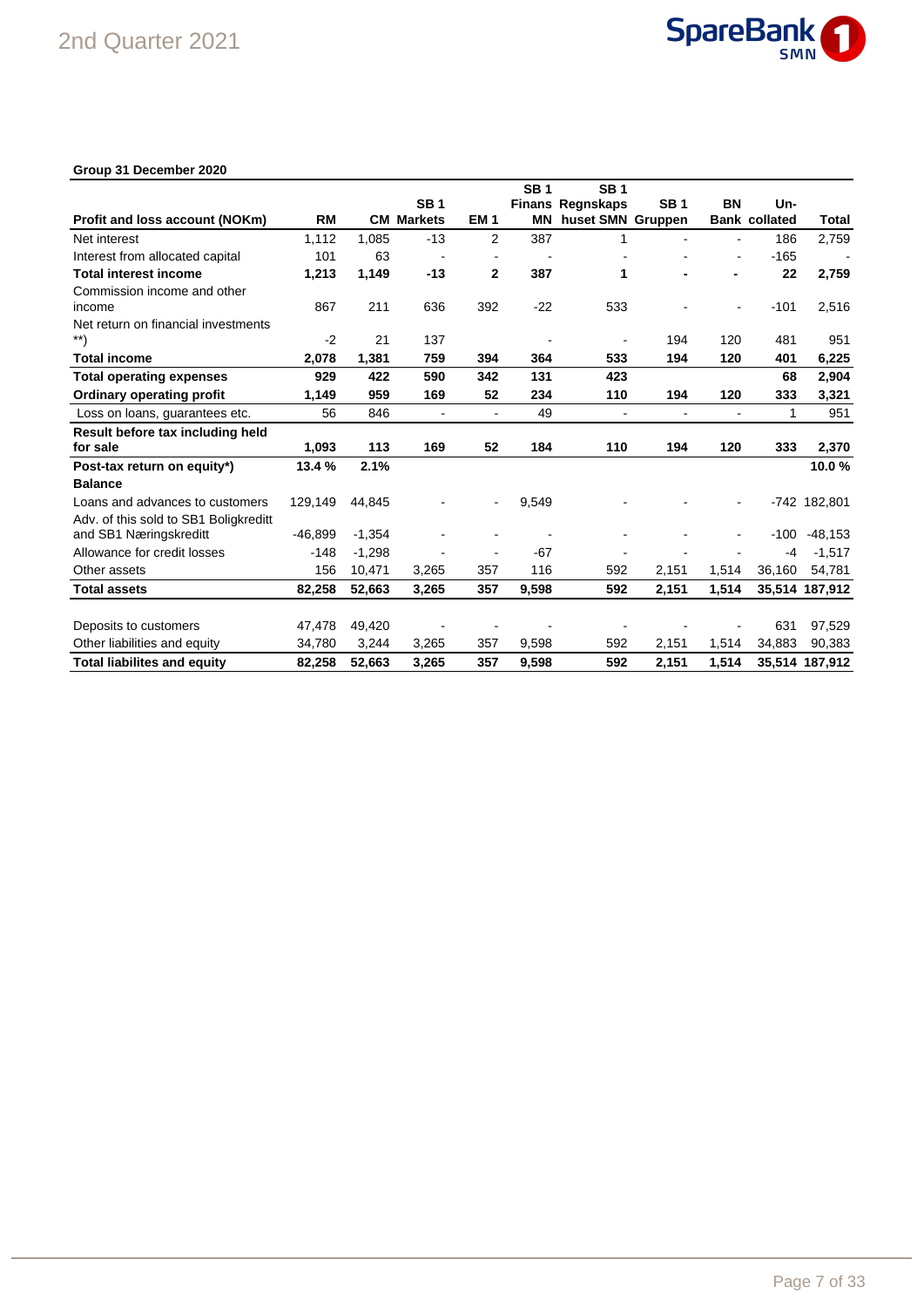

| **) Specification of net return on financial investments (NOKm)    | 30.6.21 | 30.6.20 | 31.12.20       |
|--------------------------------------------------------------------|---------|---------|----------------|
| <b>Dividends</b>                                                   | 21      | 10      | 39             |
| Capital gains/losses shares                                        | 125     | -6      | $-4$           |
| Gain/(loss) on sertificates and bonds                              | $-123$  | 174     | 103            |
| Gain/(loss) on derivatives                                         | 137     | $-97$   | 32             |
| Gain/(loss) on financial instruments related to hedging            | -9      | -3      | 1              |
| Gain/(loss) on other financial instruments at fair value (FVO)     | 12      | $-11$   | $-11$          |
| Foreign exchange gain/(loss)                                       | 31      | 68      | 82             |
| Gain/(loss) on shares and share derivatives at SpareBank 1 Markets | 28      | 21      | 28             |
| Net return on financial instruments                                | 199     | 145     | 230            |
| SpareBank 1 Gruppen                                                | 215     | $-7$    | 194            |
| <b>Gain Fremtind Forsikring</b>                                    |         | 340     | 340            |
| SpareBank 1 Boligkreditt                                           |         | 10      | 18             |
| SpareBank 1 Næringskreditt                                         |         | 9       | 18             |
| <b>BN Bank</b>                                                     | 82      | 50      | 120            |
| SpareBank 1 Kredittkort                                            |         | 2       | $\overline{2}$ |
| SpareBank 1 Betaling                                               | $-4$    | $-2$    | $-2$           |
| Other companies                                                    | 31      | $-9$    | $-10$          |
| Income from investment in associates and joint ventures            | 340     | 217     | 681            |
| Total net return on financial investments                          | 560     | 549     | 950            |
|                                                                    |         |         |                |
| Fair value hedging                                                 |         |         |                |
| Changes in fair value on hedging instrument                        | $-354$  | 492     | 467            |
| Changes in fair value on hedging item                              | 344     | $-495$  | $-465$         |
| Net Gain or Loss from hedge accounting                             | -9      | -3      | 1              |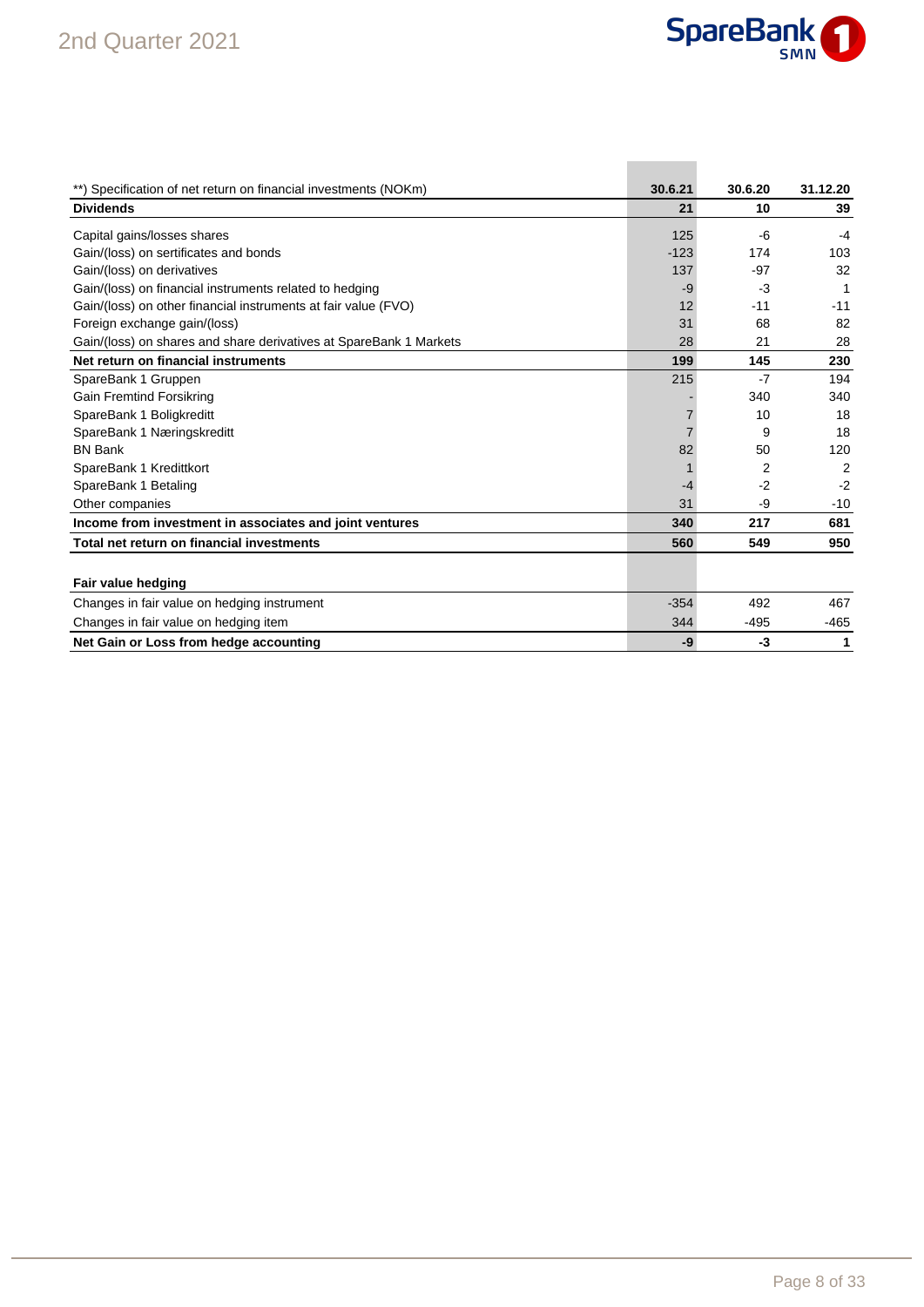

### Note 4 - Capital adequacy

Capital adequacy is calculated and reported in accordance with the EU capital requirements regulations for banks and investment firms (CRR/CRD IV). SpareBank 1 SMN utilises the Internal Rating Based Approach (IRB) for credit risk. Advanced IRB Apporoach is used for the corporate portfolios. Use of IRB imposes wide-ranging requirements on the bank's organisational set-up, competence, risk models and risk management systems.

As of 30 June 2021 the overall minimum requirement on CET1 capital is 12.5 per cent. The capital conservation buffer requirement is 2.5 per cent, the systemic risk requirement for Norwegian IRB-banks is 4.5 per cent and the Norwegian countercyclical buffer is 1.0 per cent. These requirements are additional to the requirement of 4.5 per cent CET1 capital. In addition the financial supervisory authority has set a Pillar 2 requirement of 1.9 per cent for SpareBank 1 SMN, however not below NOK 1,794 million in monetary terms.

The systemic risk buffer stands at 4.5 per cent for the Norwegian exposures. For exposures in other countries, the particular country's systemic buffer rate shall be employed. As of 30 June 2021 the effective rate for the parent bank and for the group is accordingly 4.4 per cent.

The countercyclical buffer is calculated using differentiated rates. For exposures in other countries the countercyclical buffer rate set by the authorities in the country concerned is applied. If that country has not set a rate, the same rate as for exposures in Norway is applied unless the Ministry of Finance sets another rate. For the second quarter of 2021 both the parent bank and the group is below the capital deduction threshold such that the Norwegian rate is applied to all relevant exposures.

|          | <b>Parent Bank</b> |         |                                                                         |          | Group    |          |
|----------|--------------------|---------|-------------------------------------------------------------------------|----------|----------|----------|
| 31 Dec   | 30 June            | 30 June |                                                                         | 30 June  | 30 June  | 31 Dec   |
| 2020     | 2020               |         | 2021 (NOKm)                                                             | 2021     | 2020     | 2020     |
| 18.092   | 17.565             |         | 19.231 Total book equity                                                | 22.382   | 20.320   | 21.310   |
| $-1.250$ | $-1.213$           |         | -1.221 Additional Tier 1 capital instruments included in total equity   | $-1.262$ | $-1.254$ | $-1.293$ |
| $-515$   | $-501$             |         | -504 Deferred taxes, goodwill and other intangible assets               | $-1.000$ | $-1.042$ | $-1.044$ |
| $-890$   |                    |         | -627 Deduction for allocated dividends and gifts                        | $-627$   |          | $-890$   |
|          |                    |         | - Non-controlling interests recognised in other equity capital          | $-829$   | $-768$   | $-838$   |
|          |                    |         | - Non-controlling interests eligible for inclusion in CET1 capital      | 505      | 401      | 488      |
|          | $-835$             |         | -1.433 Net profit                                                       | $-1.523$ | $-1.008$ |          |
|          |                    |         | Year-to-date profit included in core capital (50 per cent (50 per cent) |          |          |          |
|          | 446                |         | 657 pre tax of group profit)                                            | 747      | 618      |          |
| $-43$    | $-51$              |         | -39 Value adjustments due to requirements for prudent valuation         | $-54$    | $-62$    | -56      |
| $-47$    | $-227$             |         | -585 Positive value of adjusted expected loss under IRB Approach        | $-617$   | $-248$   | $-74$    |
|          |                    |         | - Cash flow hedge reserve                                               |          | 14       | 10       |
|          |                    |         | Deduction for common equity Tier 1 capital in significant investments   |          |          |          |
| $-186$   | $-187$             |         | -187 in financial institutions                                          | $-312$   | $-424$   | $-572$   |
| 15.160   | 14.997             |         | 15.292 Common equity Tier 1 capital                                     | 17.416   | 16.547   | 17.041   |
| 1.250    | 1.250              |         | 1.250 Additional Tier 1 capital instruments                             | 1.594    | 1.635    | 1.595    |
| 16.410   | 16.247             |         | 16.542 Tier 1 capital                                                   | 19.011   | 18.182   | 18.636   |
|          |                    |         |                                                                         |          |          |          |
|          |                    |         | Supplementary capital in excess of core capital                         |          |          |          |
| 1.750    | 1.750              |         | 1.750 Subordinated capital                                              | 2.250    | 2.240    | 2.262    |
| $-139$   | $-157$             |         | -155 Deduction for significant investments in financial institutions    | $-155$   | $-157$   | $-139$   |
| 1.611    | 1.593              |         | 1.595 Additional Tier 2 capital instruments                             | 2.095    | 2.083    | 2.123    |
| 18.020   | 17.841             |         | 18.137 Total eligible capital                                           | 21.105   | 20.266   | 20.759   |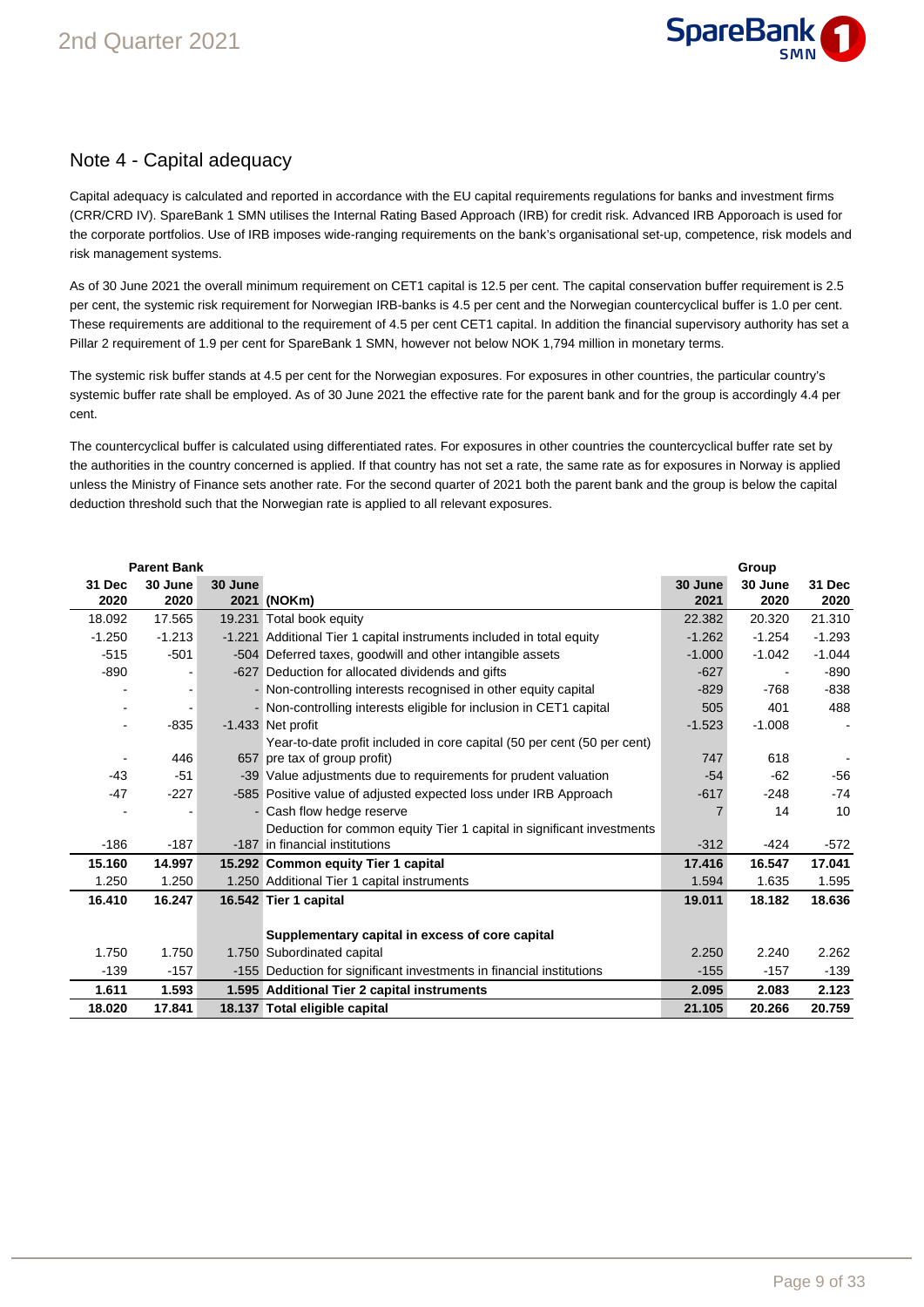

|         |         | Minimum requirements subordinated capital                 |              |          |                |
|---------|---------|-----------------------------------------------------------|--------------|----------|----------------|
| 1.053   | 981     | 1.132 Specialised enterprises                             | 1.309        | 1.166    | 1.240          |
| 920     | 1.042   | 919 Corporate                                             | 930          | 1.052    | 930            |
| 1.511   | 1.608   | 1.415 Mass market exposure, property                      | 2.207        | 2.290    | 2.261          |
| 107     | 112     | 98 Other mass market                                      | 101          | 115      | 110            |
| 1.026   | 1.006   | 1.083 Equity positions IRB                                | $\mathbf{1}$ | 1        | $\mathbf{1}$   |
| 4.617   | 4.748   | 4.647 Total credit risk IRB                               | 4.549        | 4.624    | 4.541          |
|         |         |                                                           |              |          |                |
| 1       | 2       | 3 Central government                                      | 5            | 5        | $\overline{c}$ |
| 93      | 115     | 105 Covered bonds                                         | 149          | 159      | 142            |
| 441     | 597     | 493 Institutions                                          | 396          | 504      | 332            |
|         |         | - Local and regional authorities, state-owned enterprises | 27           | 17       | 27             |
| 32      | 34      | 33 Corporate                                              | 283          | 251      | 281            |
| 20      | 18      | 15 Mass market                                            | 496          | 465      | 476            |
| 11      | 15      | 16 Exposures secured on real property                     | 120          | 157      | 136            |
| 272     | 279     | 272 Equity positions                                      | 441          | 394      | 408            |
| 99      | 93      | 97 Other assets                                           | 157          | 150      | 159            |
| 970     | 1.152   | 1.034 Total credit risk standardised approach             | 2.074        | 2.102    | 1.962          |
|         |         |                                                           |              |          |                |
| 30      | 43      | 47 Debt risk                                              | 47           | 44       | 31             |
|         |         | - Equity risk                                             | 20           | 10       | 18             |
|         |         | - Currency risk and risk exposure for settlement/delivery | 3            | 1        | 3              |
| 421     | 407     | 421 Operational risk                                      | 772          | 720      | 770            |
| 25      | 53      | 34 Credit value adjustment risk (CVA)                     | 149          | 193      | 123            |
| 6.063   | 6.404   | 6.183 Minimum requirements subordinated capital           | 7.613        | 7.694    | 7.448          |
| 75.785  | 80.047  | 77.288 Risk weighted assets (RWA)                         | 95.167       | 96.181   | 93.096         |
| 3.410   | 3.602   | 3.478 Minimum requirement on CET1 capital, 4.5 per cent   | 4.283        | 4.328    | 4.189          |
|         |         |                                                           |              |          |                |
|         |         | <b>Capital Buffers</b>                                    |              |          |                |
| 1.895   | 2.001   | 1.932 Capital conservation buffer, 2.5 per cent           | 2.379        | 2.405    | 2.327          |
| 3.410   | 2.401   | 3.478 Systemic risk buffer, 4.5 per cent (3.0 per cent)   | 4.283        | 2.885    | 4.189          |
| 758     | 800     | 773 Countercyclical buffer, 1.0 per cent (1.0 per cent)   | 952          | 962      | 931            |
| 6.063   | 5.203   | 6.183 Total buffer requirements on CET1 capital           | 7.613        | 6.252    | 7.448          |
| 5.687   | 6.192   | 5.631 Available CET1 capital after buffer requirements    | 5.520        | 5.968    | 5.404          |
|         |         | <b>Capital adequacy</b>                                   |              |          |                |
| 20,0%   | 18,7%   | 19,8 % Common equity Tier 1 capital ratio                 | 18,3%        | 17,2 %   | 18,3%          |
| 21,7%   | 20,3%   | 21,4 % Tier 1 capital ratio                               | 20,0%        | 18,9%    | 20,0%          |
| 23,8%   | 22,3%   | 23,5 % Capital ratio                                      | 22,2 %       | 21,1 %   | 22,3%          |
|         |         |                                                           |              |          |                |
|         |         | Leverage ratio                                            |              |          |                |
| 178.219 | 183.256 | 186.273 Balance sheet items                               | 264.565      | 255.493  | 256.978        |
| 6.190   | 8.084   | 9.313 Off-balance sheet items                             | 10.028       | 8.944    | 7.514          |
| $-606$  | $-779$  | -1.128 Regulatory adjustments                             | $-1.822$     | $-1.603$ | $-1.577$       |
| 183.803 | 190.562 | 194.457 Calculation basis for leverage ratio              | 272.770      | 262.834  | 262.915        |
| 16.410  | 16.247  | 16.542 Core capital                                       | 19.011       | 18.182   | 18.636         |
| 8,9%    | 8,5%    | 8,5 % Leverage Ratio                                      | 7,0%         | 6,9%     | 7,1 %          |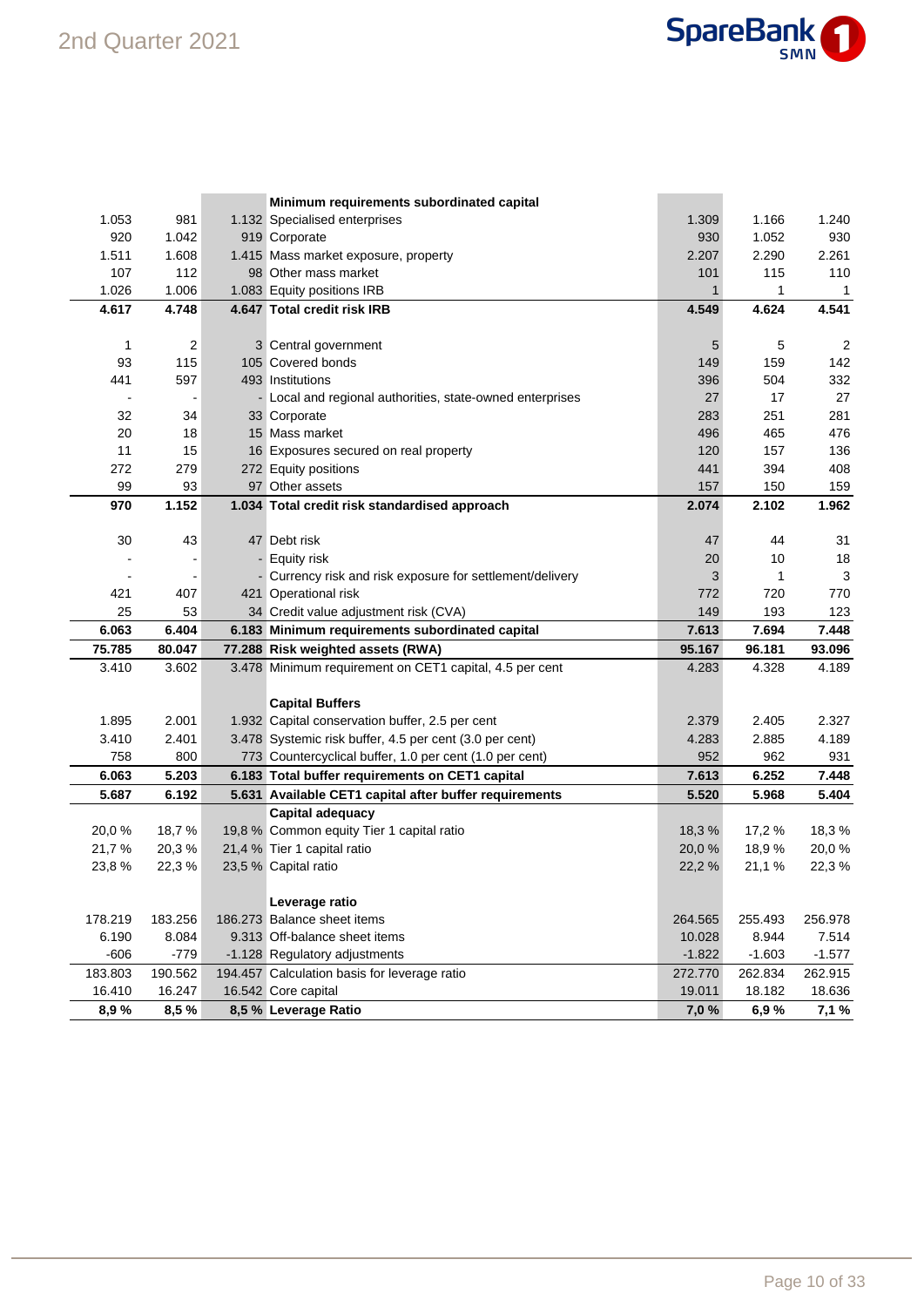

## Note 5 - Distribution of loans by sector/industry

|                | <b>Parent Bank</b> |         |                                                     |                 | Group           |                |
|----------------|--------------------|---------|-----------------------------------------------------|-----------------|-----------------|----------------|
| 31 Dec<br>2020 | 30 June<br>2020    | 30 June | 2021 (NOKm)                                         | 30 June<br>2021 | 30 June<br>2020 | 31 Dec<br>2020 |
| 9,160          | 8,809              |         | 9,313 Agriculture and forestry                      | 9,654           | 9,206           | 9,591          |
| 5,243          | 5,104              |         | 5,264 Fisheries and hunting                         | 5,283           | 5,118           | 5,259          |
| 1,704          | 888                |         | 2,127 Sea farming industries                        | 2,398           | 1,258           | 2,100          |
| 2,234          | 1,999              |         | 2,085 Manufacturing                                 | 2,729           | 2,390           | 2,646          |
| 3,195          | 2,955              |         | 3,271 Construction, power and water supply          | 4,191           | 3,795           | 4,077          |
| 2,289          | 2,244              |         | 2,325 Retail trade, hotels and restaurants          | 2,628           | 2,578           | 2,586          |
| 4,537          | 5,006              |         | 5.023 Maritime sector                               | 5,023           | 5,006           | 4,537          |
| 15,427         | 14,674             |         | 16,393 Property management                          | 16,500          | 14,753          | 15,509         |
| 3,644          | 3,123              |         | 4,179 Business services                             | 3,969           | 2,840           | 3,423          |
| 6,032          | 5,725              |         | 5,445 Transport and other services provision        | 6,386           | 6,636           | 6,942          |
| 9              | 6                  |         | 2 Public administration                             | 32              | 26              | 33             |
| 1,626          | 1,610              |         | 1,914 Other sectors                                 | 1,923           | 1,632           | 1,638          |
| 55,099         | 52,142             |         | 57,341 Gross loans in Corporate market              | 60,716          | 55,238          | 58,340         |
| 118,714        | 114,210            |         | 122,424 Wage earners                                | 128,299         | 119,861         | 124.461        |
|                |                    |         | Gross Ioans incl. SB1 Boligkreditt /SB1             |                 |                 |                |
| 173,814        | 166,353            |         | 179,765 Næringskreditt                              | 189,015         | 175,100         | 182,801        |
| 46,613         | 43,073             |         | 45,707 of which SpareBank 1 Boligkreditt            | 45,707          | 43,073          | 46,613         |
| 1,540          | 1,400              |         | 1,374 of which SpareBank 1 Næringskreditt           | 1,374           | 1,400           | 1,540          |
| 125,660        | 121,880            |         | 132.684 Gross Ioans in balance sheet                | 141,935         | 130,627         | 134,648        |
| 1,351          | 1,092              |         | 1.393 - Loan loss allowance on amortised cost loans | 1,454           | 1,154           | 1,421          |
| 96             | 111                |         | 101 - Loan loss allowance on loans at FVOCI         | 101             | 113             | 96             |
| 124,214        | 120,677            |         | 131.190 Net loans to and receivables from customers | 140,379         | 129,360         | 133,131        |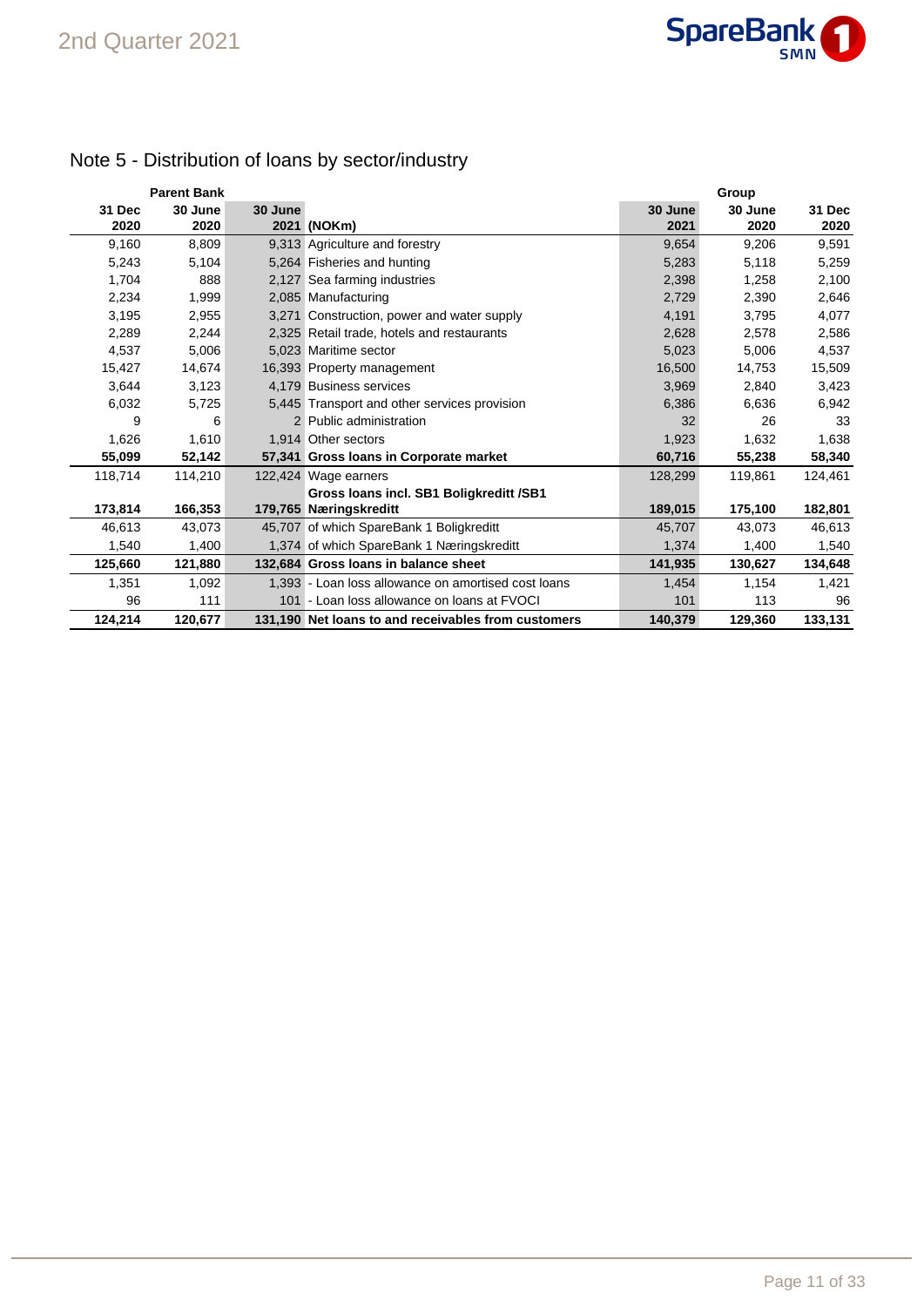

## Note 6 - Losses on loans and guarantees

|                                                                     |           |           | <b>First half</b> |      |      |       |              |                |       |              |      |       |      |       |       |
|---------------------------------------------------------------------|-----------|-----------|-------------------|------|------|-------|--------------|----------------|-------|--------------|------|-------|------|-------|-------|
|                                                                     | 2021      |           |                   | 2020 |      |       | <b>2Q 21</b> |                |       | <b>2Q 20</b> |      |       | 2020 |       |       |
| <b>Parent Bank (NOKm)</b>                                           | <b>RM</b> | <b>CM</b> | Total             | RM   | CМ   | Total | <b>RM</b>    | <b>CM</b>      | Total | <b>RM</b>    | CМ   | Total | RM   | CМ    | Total |
| Change in provision for<br>expected credit losses for the<br>period | $-11$     | 78        | 67                | 39   | 297  | 336   | 1            | 16             | 17    | -5           | 150  | 145   | 49   | 666   | 715   |
| Actual loan losses on<br>commitments exceeding                      |           |           |                   |      |      |       |              |                |       |              |      |       |      |       |       |
| provisions made<br>Recoveries on commitments                        | 5         | 22        | 27                | 7    | 114  | 121   | 3            | 21             | 24    | 6            | 2    | 8     | 14   | 197   | 212   |
| previously written-off                                              | $-3$      | $-0$      | $-3$              | -4   | $-0$ | $-4$  | $-2$         | $\overline{0}$ | $-2$  | -3           | $-0$ | $-3$  | $-7$ | $-18$ | $-25$ |
| Losses for the period on                                            |           |           |                   |      |      |       |              |                |       |              |      |       |      |       |       |
| loans and guarantees                                                | -9        | 100       | 90                | 42   | 410  | 453   |              | 37             | 39    | -2           | 153  | 151   | 56   | 846   | 902   |

|                                                                     |           |           | <b>First half</b> |       |           |       |              |             |              |       |     |       |       |           |       |
|---------------------------------------------------------------------|-----------|-----------|-------------------|-------|-----------|-------|--------------|-------------|--------------|-------|-----|-------|-------|-----------|-------|
|                                                                     | 2021      |           |                   | 2020  |           |       | <b>2Q 21</b> |             |              | 2Q 20 |     |       | 2020  |           |       |
| Group (NOKm)                                                        | <b>RM</b> | <b>CM</b> | <b>Total</b>      | RM    | <b>CM</b> | Total | <b>RM</b>    | <b>CM</b>   | <b>Total</b> | RM    | CМ  | Total | RM    | <b>CM</b> | Total |
| Change in provision for<br>expected credit losses for the<br>period | $-21$     | 77        | 57                | 36    | 304       | 340   | $-9$         | 16          |              | -4    | 156 | 152   | 48    | 681       | 729   |
| Actual loan losses on<br>commitments exceeding<br>provisions made   | 17        | 27        | 44                | 38    | 126       | 165   | 11           | 23          | 34           | 11    | 12  | 22    | 55    | 213       | 268   |
| Recoveries on commitments<br>previously written-off                 | $-3$      | $-0$      | $-3$              | $-23$ | $-4$      | $-27$ | $-2$         | $\mathbf 0$ | $-1$         | -5    | -0  | -5    | $-25$ | $-21$     | -46   |
| Losses for the period on<br>loans and guarantees                    | -6        | 104       | 98                | 51    | 427       | 478   | $\bf{0}$     | 38          | 39           | 2     | 168 | 169   | 78    | 873       | 951   |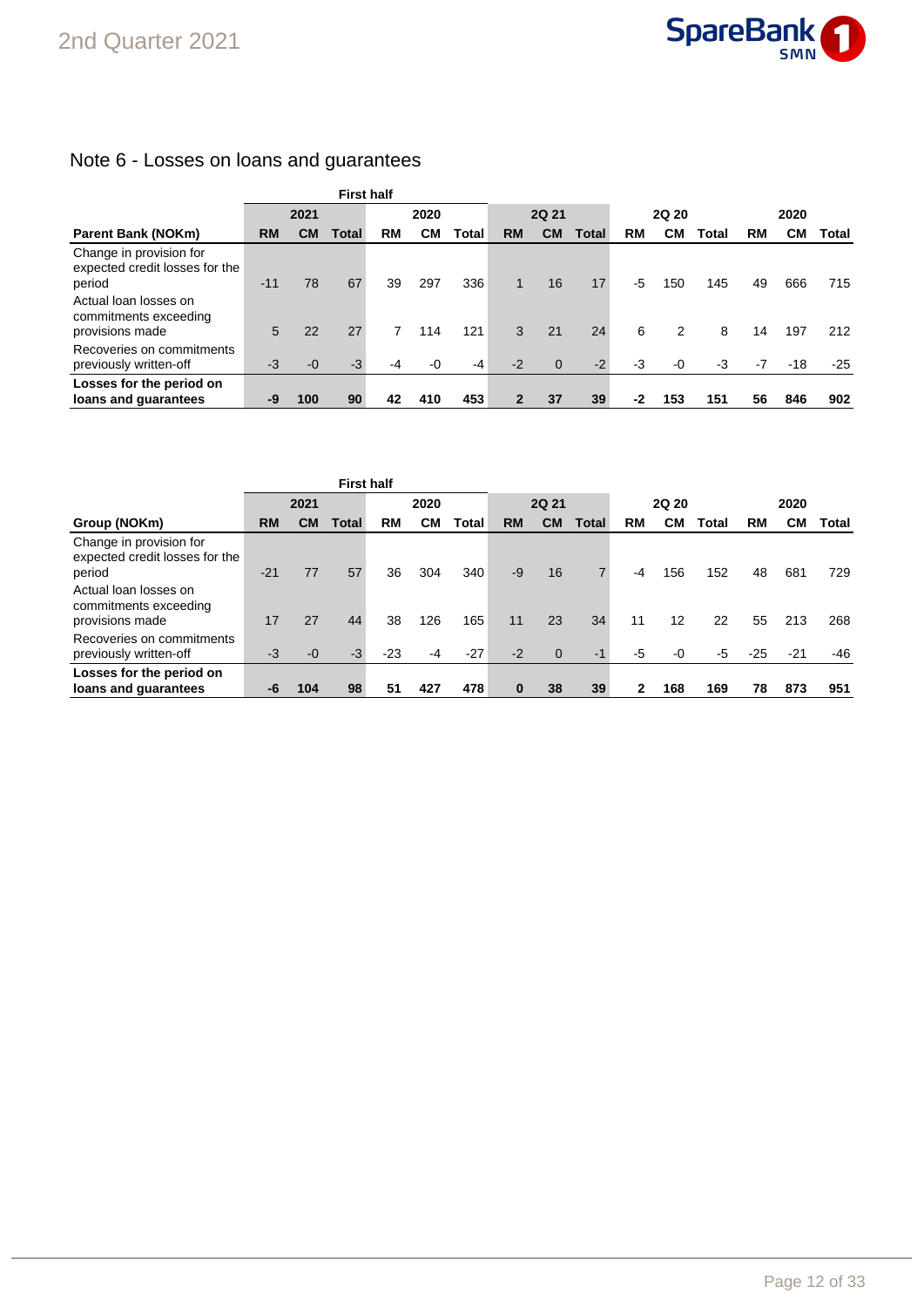

## Note 7 - Losses

| Parent Bank (NOKm)                                           | 1 Jan 21 | Change in<br>provision | <b>Net</b><br>write-offs<br>/recoveries | <b>30 June 21</b> |
|--------------------------------------------------------------|----------|------------------------|-----------------------------------------|-------------------|
|                                                              |          |                        |                                         |                   |
| Loans as amortised cost- CM                                  | 1.377    | 77                     | -10                                     | 1,445             |
| Loans as amortised cost-RM                                   | 35       | 3                      | -8                                      | 30                |
| Loans at fair value over OCI-RM                              | 147      | -14                    |                                         | 132               |
| Loans at fair value over OCI- CM                             | 0        | 0                      |                                         |                   |
| Provision for expected credit losses on loans and guarantees | 1.559    | 66                     | $-17$                                   | 1,608             |
| <b>Presented as</b>                                          |          |                        |                                         |                   |
| Provision for loan losses                                    | 1.446    | 66                     | $-17$                                   | 1,495             |
| Other debt- provisons                                        | 81       |                        |                                         | 81                |
| Other comprehensive income - fair value adjustment           | 32       | -0                     |                                         | 32                |

|                                                              | 1 Januarv | Change in | <b>Net</b><br>write-offs/ |              |
|--------------------------------------------------------------|-----------|-----------|---------------------------|--------------|
| Parent Bank (NOKm)                                           | 2020      | provision | recoveries                | 30 June 2020 |
| Loans as amortised cost- CM                                  | 916       | 371       | $-114$                    | 1.173        |
| Loans as amortised cost-RM                                   | 34        | 11        | $-7$                      | 39           |
| Loans at fair value over OCI-RM                              | 109       | 30        |                           | 139          |
| Loans at fair value over OCI- CM                             |           | -1        |                           |              |
| Provision for expected credit losses on loans and quarantees | 1,060     | 412       | $-121$                    | 1,352        |
| <b>Presented as</b>                                          |           |           |                           |              |
| Provision for loan losses                                    | 937       | 387       | $-121$                    | 1,203        |
| Other debt- provisons                                        | 100       | 20        |                           | 120          |
| Other comprehensive income - fair value adjustment           | 23        | 6         |                           | 29           |

|                                                              |          | Change in | <b>Net</b><br>write-offs |           |
|--------------------------------------------------------------|----------|-----------|--------------------------|-----------|
| Parent Bank (NOKm)                                           | 1 Jan 20 | provision | /recoveries              | 31 Dec 20 |
| Loans as amortised cost- CM                                  | 916      | 667       | $-206$                   | 1.377     |
| Loans as amortised cost-RM                                   | 34       | 12        | $-11$                    | 35        |
| Loans at fair value over OCI-RM                              | 109      | 38        |                          | 147       |
| Loans at fair value over OCI- CM                             |          | -1        |                          | $\Omega$  |
| Provision for expected credit losses on loans and guarantees | 1,060    | 715       | $-217$                   | 1,559     |
| <b>Presented as</b>                                          |          |           |                          |           |
| Provision for loan losses                                    | 937      | 725       | $-217$                   | 1.446     |
| Other debt- provisons                                        | 100      | $-19$     |                          | 81        |
| Other comprehensive income - fair value adjustment           | 23       | 9         |                          | 32        |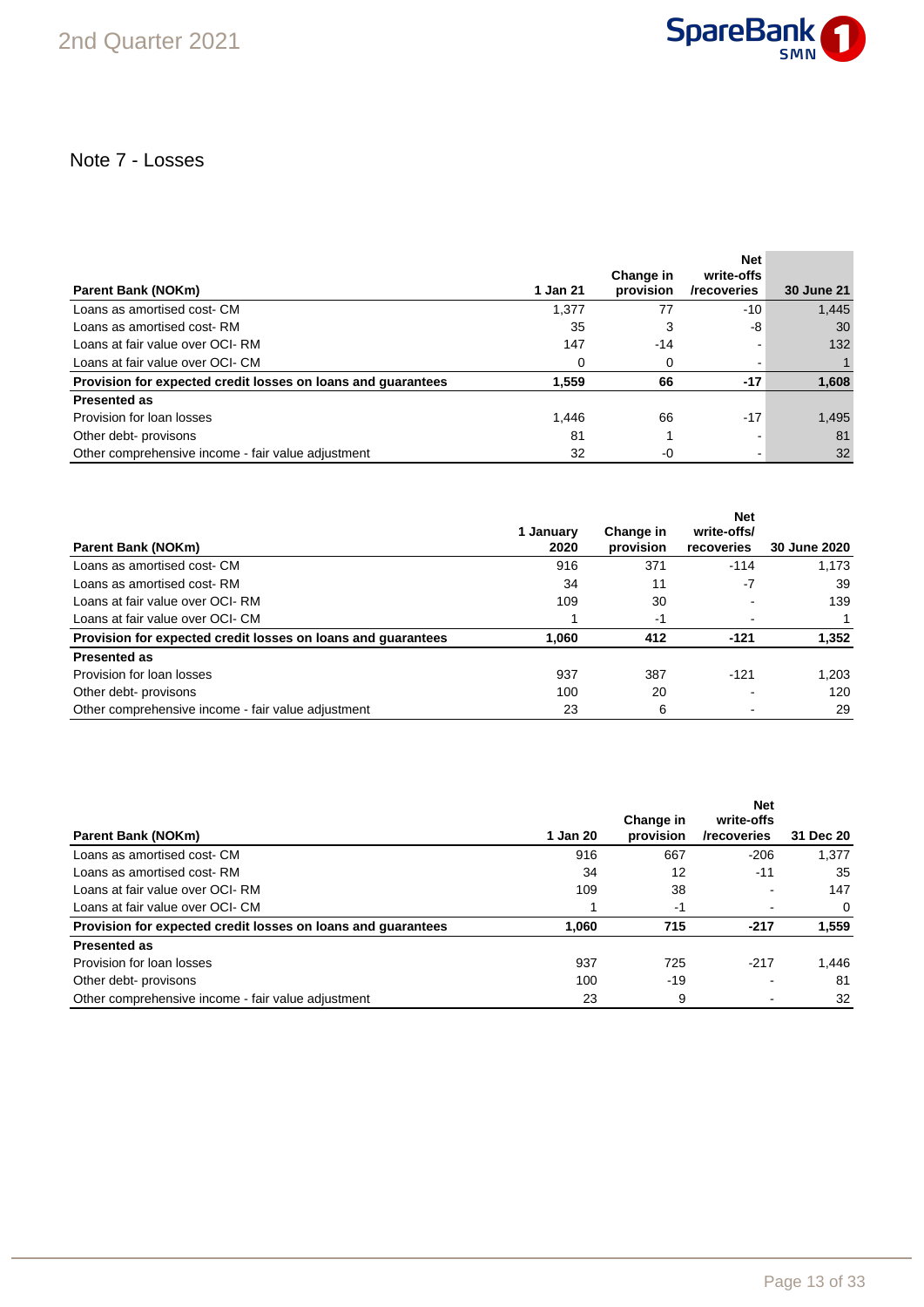

| Group (NOKm)                                                 | 1 Jan 21 | Change in<br>provision | <b>Net</b><br>write-offs<br>/recoveries | <b>30 June 21</b> |
|--------------------------------------------------------------|----------|------------------------|-----------------------------------------|-------------------|
| Loans as amortised cost- CM                                  | 1,421    | 78                     | -11                                     | 1,488             |
| Loans as amortised cost-RM                                   | 62       | -6                     | -8                                      | 48                |
| Loans at fair value over OCI-RM                              | 147      | $-14$                  |                                         | 132               |
| Loans at fair value over OCI- CM                             | $\Omega$ |                        |                                         |                   |
| Provision for expected credit losses on loans and guarantees | 1,630    | 57                     | -18                                     | 1,669             |
| <b>Presented as</b>                                          |          |                        |                                         |                   |
| Provision for loan losses                                    | 1.517    | 57                     | $-18$                                   | 1,555             |
| Other debt- provisons                                        | 81       |                        |                                         | 81                |
| Other comprehensive income - fair value adjustment           | 32       | $-0$                   |                                         | 32                |

|                                                              |                   |                        | <b>Net</b>                |              |
|--------------------------------------------------------------|-------------------|------------------------|---------------------------|--------------|
| Group (NOKm)                                                 | 1 January<br>2020 | Change in<br>provision | write-offs/<br>recoveries | 30 June 2020 |
| Loans as amortised cost- CM                                  | 948               | 381                    | $-117$                    | 1.211        |
| Loans as amortised cost-RM                                   | 63                | 8                      | -7                        | 64           |
| Loans at fair value over OCI-RM                              | 109               | 30                     |                           | 139          |
| Loans at fair value over OCI- CM                             |                   | -0                     |                           |              |
| Provision for expected credit losses on loans and quarantees | 1.121             | 418                    | $-124$                    | 1,415        |
| <b>Presented as</b>                                          |                   |                        |                           |              |
| Provision for loan losses                                    | 998               | 393                    | $-124$                    | 1.267        |
| Other debt- provisons                                        | 100               | 20                     |                           | 119          |
| Other comprehensive income - fair value adjustment           | 23                | 6                      |                           | 29           |

| Group (NOKm)                                                 | 1 Jan 20 | Change in<br>provision | <b>Net</b><br>write-offs<br>/recoveries | 31 Dec 20 |
|--------------------------------------------------------------|----------|------------------------|-----------------------------------------|-----------|
| Loans as amortised cost- CM                                  | 948      | 682                    | $-209$                                  | 1.421     |
| Loans as amortised cost-RM                                   | 63       | 10                     | $-11$                                   | 62        |
| Loans at fair value over OCI-RM                              | 109      | 38                     |                                         | 147       |
| Loans at fair value over OCI- CM                             |          | -1                     |                                         | $\Omega$  |
| Provision for expected credit losses on loans and quarantees | 1.121    | 729                    | $-220$                                  | 1,630     |
| <b>Presented as</b>                                          |          |                        |                                         |           |
| Provision for loan losses                                    | 998      | 739                    | $-220$                                  | 1.517     |
| Other debt- provisons                                        | 100      | $-19$                  |                                         | 81        |
| Other comprehensive income - fair value adjustment           | 23       | 9                      |                                         | 32        |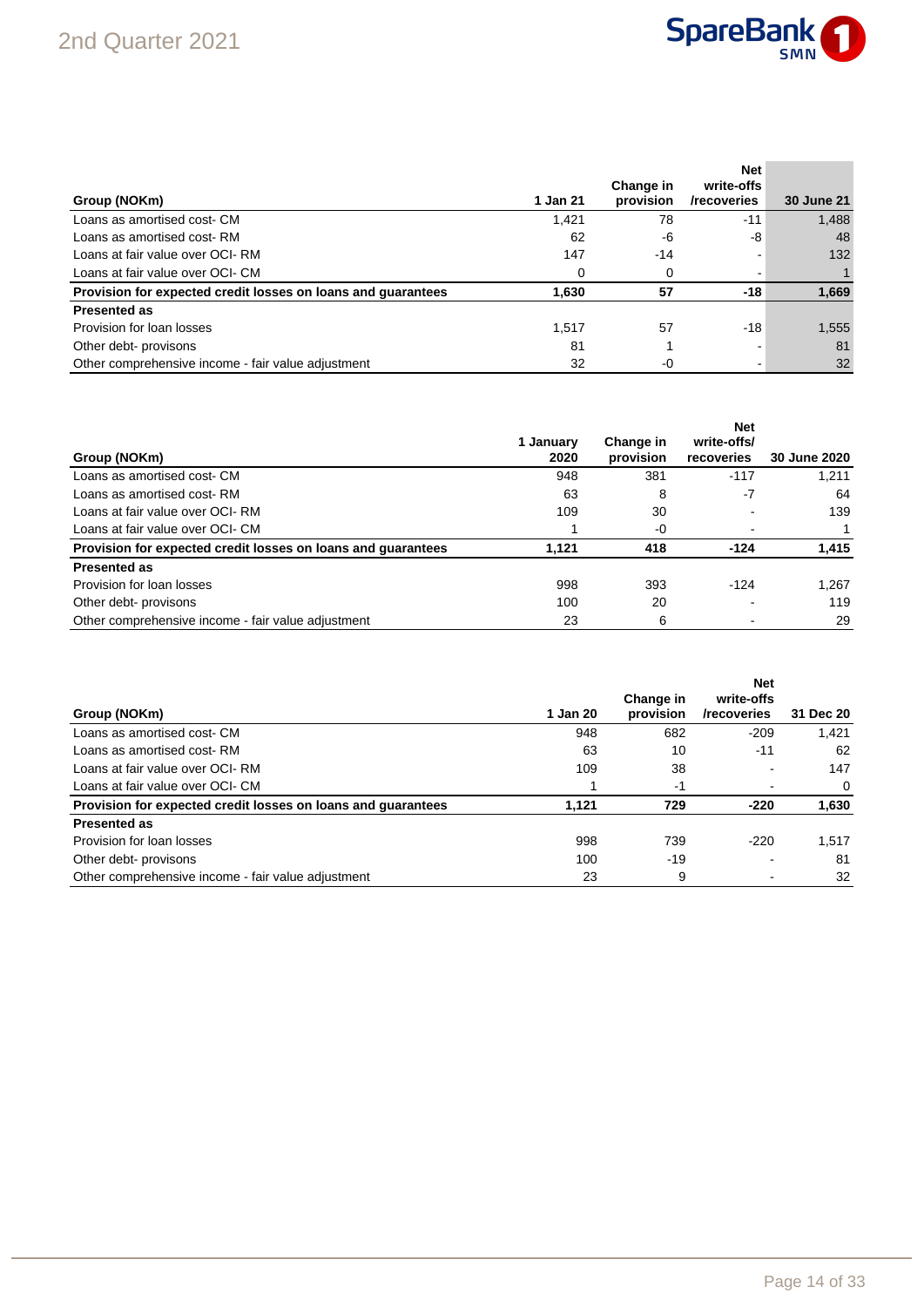## 2nd Quarter 2021



#### **Accrual for losses on loans**

|                               |                | 30 June 2021            |                |       |                          |                               | 30 June 2020   |        | 31 Dec 2020    |                               |        |                |  |
|-------------------------------|----------------|-------------------------|----------------|-------|--------------------------|-------------------------------|----------------|--------|----------------|-------------------------------|--------|----------------|--|
| <b>Parent Bank (NOKm)</b>     |                | Stage 1 Stage 2 Stage 3 |                |       |                          | Total Stage 1 Stage 2 Stage 3 |                |        |                | Total Stage 1 Stage 2 Stage 3 |        | Total          |  |
| <b>Retail market</b>          |                |                         |                |       |                          |                               |                |        |                |                               |        |                |  |
| Opening balance               | 35             | 97                      | 47             | 180   | 25                       | 73                            | 45             | 143    | 25             | 73                            | 45     | 143            |  |
| Transfer to (from) stage      |                |                         |                |       |                          |                               |                |        |                |                               |        |                |  |
| 1                             | 19             | $-19$                   | $-0$           |       | 14                       | $-14$                         | $-0$           |        | 14             | $-13$                         | $-0$   | $\blacksquare$ |  |
| Transfer to (from) stage      |                |                         |                |       |                          |                               |                |        |                |                               |        |                |  |
| $\overline{2}$                | $-2$           | $\overline{2}$          | $-0$           |       | $-2$                     | $\overline{c}$                | $-0$           |        | $-1$           | $\overline{2}$                | -0     |                |  |
| Transfer to (from) stage      |                |                         |                |       |                          |                               |                |        |                |                               |        |                |  |
| 3                             | $-0$           | $-4$                    | $\overline{4}$ |       | $-0$                     | $-3$                          | 3              |        | $-0$           | $-3$                          | 3      |                |  |
| Net remeasurement of          |                |                         |                |       |                          |                               |                |        |                |                               |        |                |  |
| loss allowances               | $-19$          | 20                      | $-6$           | $-5$  | $-16$                    | 8                             | 6              | $-3$   | $-17$          | 12                            | 9      | 5              |  |
| Originations or               |                |                         |                |       |                          |                               |                |        |                |                               |        |                |  |
| purchases                     | 9              | 5                       | $\mathbf{1}$   | 15    | 9                        | 5                             | $\mathbf 0$    | 14     | 13             | 13                            | 0      | 26             |  |
| Derecognitions                | $-7$           | $-17$                   | $-2$           | $-26$ | $-5$                     | $-13$                         | $-1$           | $-19$  | -8             | $-23$                         | $-2$   | $-33$          |  |
| Changes due to                |                |                         |                |       |                          |                               |                |        |                |                               |        |                |  |
| changed input                 |                |                         |                |       |                          |                               |                |        |                |                               |        |                |  |
| assumptions                   | 3              | 6                       | $\blacksquare$ | 9     | $\overline{7}$           | 39                            | -0             | 46     | 10             | 38                            | 2      | 50             |  |
| Actual loan losses            | $\overline{0}$ | $\overline{0}$          | $-8$           | $-8$  | $\blacksquare$           | $\blacksquare$                | $-7$           | $-7$   | 0              | $\mathbf 0$                   | $-11$  | $-11$          |  |
| Closing balance               | 38             | 90                      | 36             | 165   | 33                       | 96                            | 46             | 175    | 35             | 97                            | 47     | 180            |  |
| <b>Corporate Market</b>       |                |                         |                |       |                          |                               |                |        |                |                               |        |                |  |
| Opening balance               | 88             | 387                     | 823            | 1,299 | 66                       | 210                           | 540            | 816    | 66             | 210                           | 540    | 816            |  |
| Transfer to (from) stage      |                |                         |                |       |                          |                               |                |        |                |                               |        |                |  |
|                               | 9              | $-9$                    | $-0$           |       | 9                        | -9                            | $-0$           |        | 14             | $-14$                         | $-0$   | ÷              |  |
| Transfer to (from) stage      |                |                         |                |       |                          |                               |                |        |                |                               |        |                |  |
| 2                             | $-2$           | $\overline{2}$          | $\overline{a}$ |       | -4                       | 4                             | $-0$           |        | -4             | 4                             | -0     |                |  |
| Transfer to (from) stage      |                |                         |                |       |                          |                               |                |        |                |                               |        |                |  |
| 3                             | $-2$           | $-73$                   | 75             |       | $-0$                     | $-2$                          | $\overline{2}$ |        | -0             | $-1$                          | 1      |                |  |
| Net remeasurement of          |                |                         |                |       |                          |                               |                |        |                |                               |        |                |  |
| loss allowances               | $-18$          | 5                       | 36             | 24    | $-11$                    | 36                            | 317            | 342    | $-2$           | 72                            | 486    | 556            |  |
| Originations or               |                |                         |                |       |                          |                               |                |        |                |                               |        |                |  |
| purchases                     | 19             | 12                      | 112            | 143   | 22                       | 10                            | 1              | 33     | 45             | 99                            | 1      | 144            |  |
| Derecognitions                | $-10$          | $-87$                   | $-2$           | $-99$ | $-17$                    | $-43$                         | $-0$           | -60    | $-30$          | $-96$                         | $-1$   | $-127$         |  |
| Changes due to                |                |                         |                |       |                          |                               |                |        |                |                               |        |                |  |
| changed input                 |                |                         |                |       |                          |                               |                |        |                |                               |        |                |  |
| assumptions                   | $\mathbf{1}$   | $\overline{4}$          |                | 6     | 7                        | 34                            |                | 41     | -0             | 113                           | 2      |                |  |
| Actual loan losses            |                |                         | $-10$          | $-10$ | $\overline{\phantom{a}}$ |                               | $-114$         | $-114$ | $\blacksquare$ |                               | $-206$ | $-206$         |  |
| Closing balance               | 85             | 242                     | 1,034          | 1,362 | 104                      | 336                           | 745            | 1,057  | 88             | 387                           | 823    | 1,299          |  |
| <b>Total accrual for loan</b> |                |                         |                |       |                          |                               |                |        |                |                               |        |                |  |
| losses                        | 123            | 333                     | 1,071          | 1,527 | 137                      | 432                           | 792            | 1,232  | 123            | 484                           | 870    | 1,478          |  |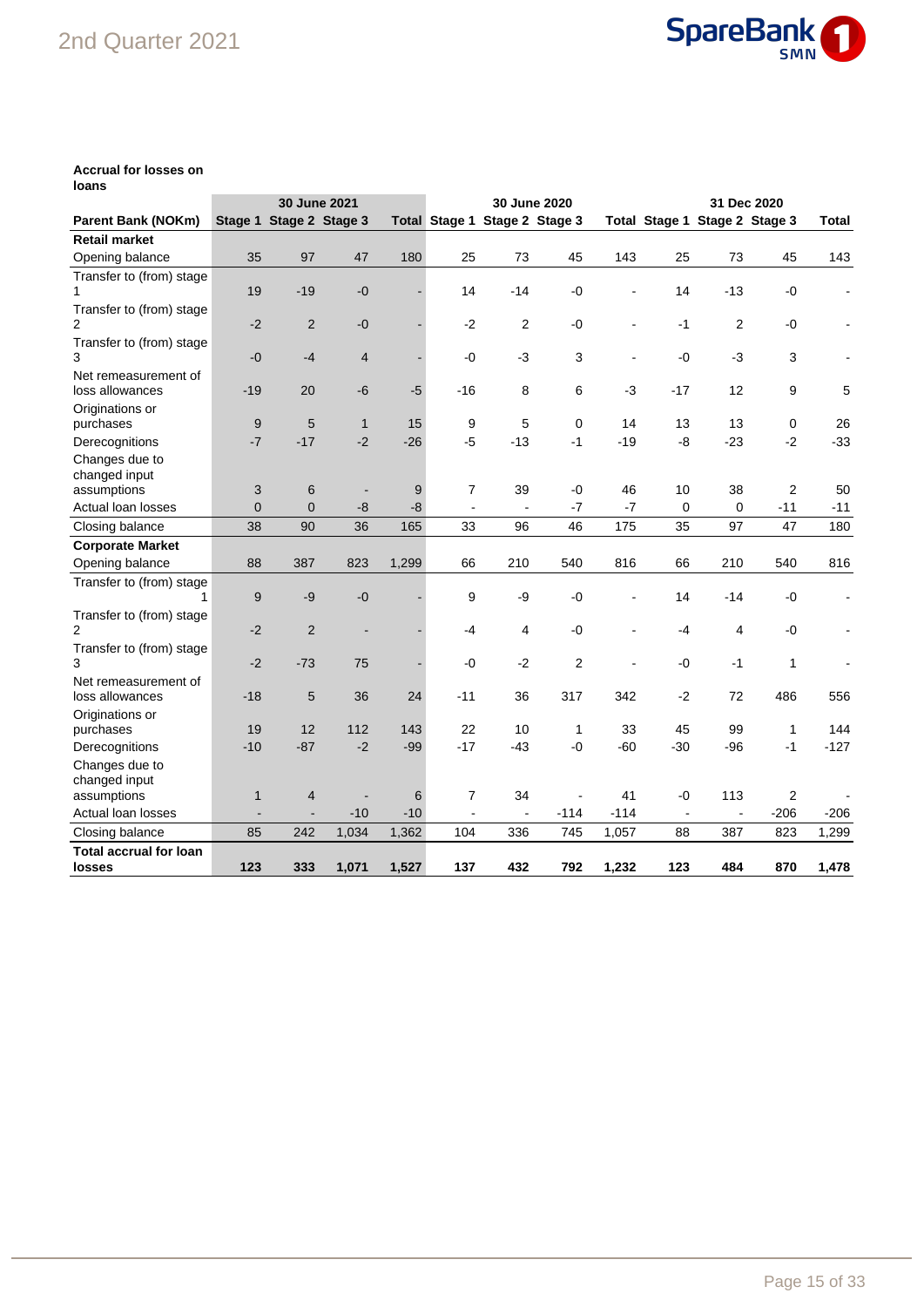## 2nd Quarter 2021



|                                         |                |                         | 30 June 2021 |        |                               |                | 30 June 2020   |                |                               |                | 31 Dec 2020  |                |
|-----------------------------------------|----------------|-------------------------|--------------|--------|-------------------------------|----------------|----------------|----------------|-------------------------------|----------------|--------------|----------------|
| Group (NOKm)                            |                | Stage 1 Stage 2 Stage 3 |              |        | Total Stage 1 Stage 2 Stage 3 |                |                |                | Total Stage 1 Stage 2 Stage 3 |                |              | <b>Total</b>   |
| <b>Retail market</b>                    |                |                         |              |        |                               |                |                |                |                               |                |              |                |
| Opening balance                         | 42             | 107                     | 58           | 207    | 32                            | 84             | 56             | 172            | 32                            | 84             | 56           | 172            |
| Transfer to (from) stage                |                |                         |              |        |                               |                |                |                |                               |                |              |                |
| 1                                       | 23             | $-23$                   | $-0$         |        | 16                            | $-15$          | $-0$           | $-0$           | 14                            | $-13$          | - 0          | $\blacksquare$ |
| Transfer to (from) stage                |                |                         |              |        |                               |                |                |                |                               |                |              |                |
| 2                                       | $-2$           | 3                       | $-0$         |        | $-2$                          | 3              | - 1            | $\blacksquare$ | $\mathbf 0$                   | $-0$           | - 0          |                |
| Transfer to (from) stage                |                |                         |              |        |                               |                |                |                |                               |                |              |                |
| 3                                       | $-0$           | $-5$                    | 5            |        | $-0$                          | $-5$           | 5              | $-0$           | $-1$                          | $-2$           | 3            |                |
| Net remeasurement of                    |                |                         |              |        |                               |                |                |                |                               |                |              |                |
| loss allowances                         | $-21$          | 21                      | $-2$         | $-1$   | $-17$                         | 10             | 10             | 3              | $-17$                         | 11             | 11           | 5              |
| Originations or                         |                |                         |              |        |                               |                |                |                |                               |                |              |                |
| purchases                               | 11             | 6                       | $\mathbf{1}$ | 18     | 11                            | 5              | $\mathbf 0$    | 16             | 12                            | 15             | 5            | 31             |
| Derecognitions                          | $-8$           | $-18$                   | $-2$         | $-28$  | $-5$                          | $-14$          | $-8$           | $-28$          | $-6$                          | $-20$          | 1            | $-25$          |
| Changes due to                          |                |                         |              |        |                               |                |                |                |                               |                |              |                |
| changed input                           |                |                         |              |        |                               |                |                |                |                               |                |              |                |
| assumptions                             | $\mathbf{1}$   | 4                       | $-2$         | 3      | 6                             | 37             | $-1$           | 43             | 7                             | 33             | - 6          | 35             |
| Actual loan losses                      |                |                         | $-8$         | $-8$   | $\overline{a}$                | $\overline{a}$ | $-7$           | $-7$           | $\overline{a}$                | $\overline{a}$ | $-11$        | $-11$          |
| Closing balance                         | 46             | 96                      | 49           | 190    | 40                            | 107            | 54             | 200            | 42                            | 107            | 58           | 207            |
| <b>Corporate Market</b>                 |                |                         |              |        |                               |                |                |                |                               |                |              |                |
| Opening balance                         | 98             | 399                     | 845          | 1,342  | 71                            | 217            | 560            | 849            | 71                            | 218            | 560          | 849            |
| Transfer to (from) stage                |                |                         |              |        |                               |                |                |                |                               |                |              |                |
| 1                                       | 10             | $-10$                   | $-0$         |        | 10                            | $-10$          | $-0$           | ÷,             | 14                            | - 14           | - 0          |                |
| Transfer to (from) stage                |                |                         |              |        |                               |                |                |                |                               |                |              |                |
| $\overline{2}$                          | $-3$           | 3                       | $-0$         |        | - 4                           | 4              | $-0$           | $\blacksquare$ | $-2$                          | 2              | - 0          |                |
| Transfer to (from) stage                |                |                         |              |        |                               |                |                |                |                               |                |              |                |
| 3                                       | $-2$           | $-74$                   | 76           |        | $-0$                          | $-2$           | $\overline{2}$ |                | $-1$                          | $\mathbf 0$    | $\mathbf{1}$ |                |
| Net remeasurement of                    |                |                         |              |        |                               |                |                |                |                               |                |              |                |
| loss allowances                         | $-18$          | $\overline{7}$          | 39           | 28     | $-9$                          | 39             | 318            | 348            | $-2$                          | 72             | 484          | 555            |
| Originations or                         | 21             | 14                      | 114          | 148    | 24                            | 10             |                | 35             | 46                            |                |              |                |
| purchases                               |                |                         |              |        |                               |                | 1              |                |                               | 103            | 3            | 151            |
| Derecognitions                          | $-12$          | $-90$                   | $-11$        | $-113$ | $-18$                         | $-43$          | $-1$           | $-62$          | $-26$                         | $-93$          | 10           | $-109$         |
| Changes due to                          |                |                         |              |        |                               |                |                |                |                               |                |              |                |
| changed input<br>assumptions            | $\pmb{0}$      | 3                       | $-1$         | 3      | 7                             | 34             | $-0$           | 41             | $-2$                          | 111            | - 4          | 106            |
| Actual loan losses                      | $\blacksquare$ |                         | $-10$        | $-10$  | $\blacksquare$                | $\blacksquare$ | $-117$         | $-117$         | $\overline{\phantom{a}}$      | $\blacksquare$ | $-209$       | $-209$         |
| Closing balance                         | 94             | 251                     | 1,052        | 1,398  | 81                            | 249            | 763            | 1,093          | 98                            | 399            | 845          | 1,342          |
|                                         |                |                         |              |        |                               |                |                |                |                               |                |              |                |
| <b>Total accrual for loan</b><br>losses | 140            | 347                     | 1,101        | 1,587  | 120                           | 356            | 817            | 1,293          | 140                           | 507            | 902          | 1,549          |
|                                         |                |                         |              |        |                               |                |                |                |                               |                |              |                |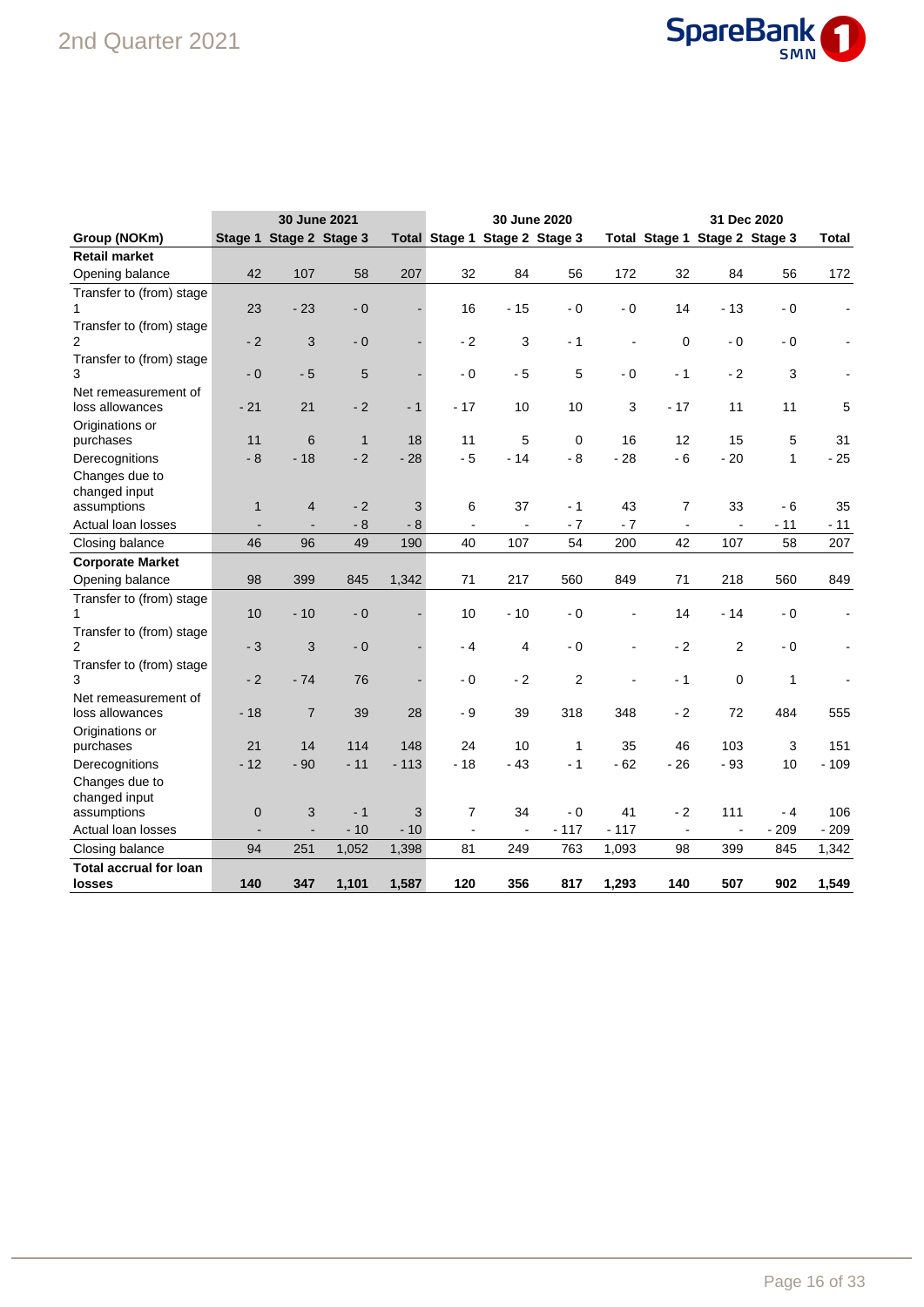

|                                        |                | 30 June 2021            |                |                |                |             | 30 June 2020<br>31 Dec 2020   |      |                               |             |             |                          |  |  |
|----------------------------------------|----------------|-------------------------|----------------|----------------|----------------|-------------|-------------------------------|------|-------------------------------|-------------|-------------|--------------------------|--|--|
| <b>Parent Bank and</b><br>Group (NOKm) |                | Stage 1 Stage 2 Stage 3 |                |                |                |             | Total Stage 1 Stage 2 Stage 3 |      | Total Stage 1 Stage 2 Stage 3 |             |             | Total                    |  |  |
| Opening balance                        | 27             | 50                      | $\overline{4}$ | 81             | 14             | 29          | 57                            | 100  | 14                            | 29          | 57          | 100                      |  |  |
| Transfer to (from) stage               |                |                         |                |                |                |             |                               |      |                               |             |             |                          |  |  |
|                                        | $\overline{4}$ | $-4$                    | $-0$           |                |                |             |                               |      | 2                             | $-2$        | $-0$        | $\overline{\phantom{0}}$ |  |  |
| Transfer to (from) stage               |                |                         |                |                |                |             |                               |      |                               |             |             |                          |  |  |
| 2                                      | $-6$           | $6\phantom{1}$          |                |                | 2              | $-2$        | $-0$                          |      | - 0                           | $\mathbf 0$ | $-0$        |                          |  |  |
| Transfer to (from) stage               |                |                         |                |                |                |             |                               |      |                               |             |             |                          |  |  |
| 3                                      | $-0$           | $-1$                    | $\mathbf 1$    |                | $-0$           | $\mathbf 0$ |                               |      | $-0$                          | $-0$        | $\mathbf 0$ |                          |  |  |
| Net remeasurement of                   |                |                         |                |                |                |             |                               |      |                               |             |             |                          |  |  |
| loss allowances                        | $-7$           | 5                       | $-0$           | $-3$           | $-0$           | $-0$        | $\mathbf 0$                   |      | 2                             | 16          | - 54        | $-36$                    |  |  |
| Originations or                        |                |                         |                |                |                |             |                               |      |                               |             |             |                          |  |  |
| purchases                              | 5              | 3                       | $\mathbf 0$    | 8              | $-1$           | 17          | $-0$                          | 16   | 11                            | 8           | $\mathbf 0$ | 19                       |  |  |
| Derecognitions                         | $-1$           | $-3$                    | $-0$           | $-4$           | 4              | 0           | 0                             | 4    | $-5$                          | $-13$       | - 0         | $-19$                    |  |  |
| Changes due to                         |                |                         |                |                |                |             |                               |      |                               |             |             |                          |  |  |
| changed input                          |                |                         |                |                |                |             |                               |      |                               |             |             |                          |  |  |
| assumptions                            | $\Omega$       | $\mathbf{1}$            |                |                | $-2$           | $-3$        | $-0$                          | $-5$ | 3                             | 12          | $\mathbf 0$ | 16                       |  |  |
| Actual loan losses                     |                |                         |                |                | $\overline{2}$ | 3           | $-0$                          | 5    |                               |             |             |                          |  |  |
| <b>Closing balance</b>                 | 22             | 57                      | 3              | 81             | 18             | 45          | 57                            | 120  | 27                            | 50          | 4           | 81                       |  |  |
| Of which                               |                |                         |                |                |                |             |                               |      |                               |             |             |                          |  |  |
| Retail market                          |                |                         |                | $\overline{2}$ |                |             |                               | 3    |                               |             |             | 2                        |  |  |
| <b>Corporate Market</b>                |                |                         |                | 79             |                |             |                               | 117  |                               |             |             | 79                       |  |  |

### **Accrual for losses on quarantees and unused credit lines**

Allowance for losses on loans distributed by sector

| Parent bank (NOKm)                   |          | <b>30 June 2021</b> |                |             | 30 June 2020               |     |     |           | 31 Dec 2020 |                                                |                |           |
|--------------------------------------|----------|---------------------|----------------|-------------|----------------------------|-----|-----|-----------|-------------|------------------------------------------------|----------------|-----------|
|                                      | Stage1   |                     |                |             | Stage2 Stage3 Total Stage1 |     |     |           |             | Stage2 Stage3 Total Stage1 Stage2 Stage3 Total |                |           |
| Agriculture and forestry             | 10       | 26                  | 2              | 39          | 2                          | 25  | 9   | 36        | 2           | 34                                             | 5              | 41        |
| Fisheries and hunting                | 3        | $\Omega$            | $\mathbf 0$    |             | 4                          | 0   |     | 4         | 6           | 2                                              | 0              | 8         |
| Sea farming industries               | $\Omega$ | $\Omega$            | $\overline{0}$ |             |                            |     |     |           | 2           | 0                                              | 3              | 5         |
| Manufacturing                        | 6        | 22                  | 13             | 41          | 5                          | 16  | 3   | 24        | 8           | 25                                             | $\overline{2}$ | 35        |
| Construction, power and water        |          |                     |                |             |                            |     |     |           |             |                                                |                |           |
| supply                               | 13       | 8                   | 38             | 59          | 10                         | 9   | 16  | 35        | 11          | 27                                             | 17             | 55        |
| Retail trade, hotels and restaurants | 8        | 26                  | 16             | 50          | 10                         | 12  | 5   | 27        | 10          | 30                                             | 17             | 58        |
| Maritime sector                      | 14       | 122                 | 717            | 853         | 11                         | 125 | 564 | 701       | 10          | 180                                            | 614            | 804       |
| Property management                  | 18       | 49                  | 34             | 101         | 17                         | 38  | 37  | 92        | 20          | 56                                             | 38             | 114       |
| <b>Business services</b>             | 10       | 15                  | 207            | 233         | 9                          | 19  | 133 | 161       | 12          | 56                                             | 142            | 210       |
| Transport and other services         |          | 7                   | 9              | 23          |                            | 7   | 1   | 16        | 8           | 10                                             | 2              | 19        |
| Public administration                | 0        |                     |                |             |                            |     |     |           |             |                                                |                |           |
| Other sectors                        |          |                     |                |             |                            |     |     |           |             |                                                |                |           |
| Wage earners                         | 2        | 54                  | 34             | 90          | $\blacksquare$             | 83  | 23  | 106       | 2           | 65                                             | 31             | 97        |
| Total provision for losses on loans  | 91       | 333                 |                | 1,071 1,495 | 75                         | 336 |     | 792 1,203 | 91          | 484                                            |                | 870 1,446 |
| Loan loss allowance on loans at      |          |                     |                |             |                            |     |     |           |             |                                                |                |           |
| <b>FVOCI</b>                         | 32       |                     |                | 32          | 29                         |     |     | 29        | 32          |                                                |                | 32        |
| <b>Total loan loss allowance</b>     | 123      | 333                 | 1.071          | 1.527       | 104                        | 336 |     | 792 1,232 | 123         | 484                                            |                | 870 1,478 |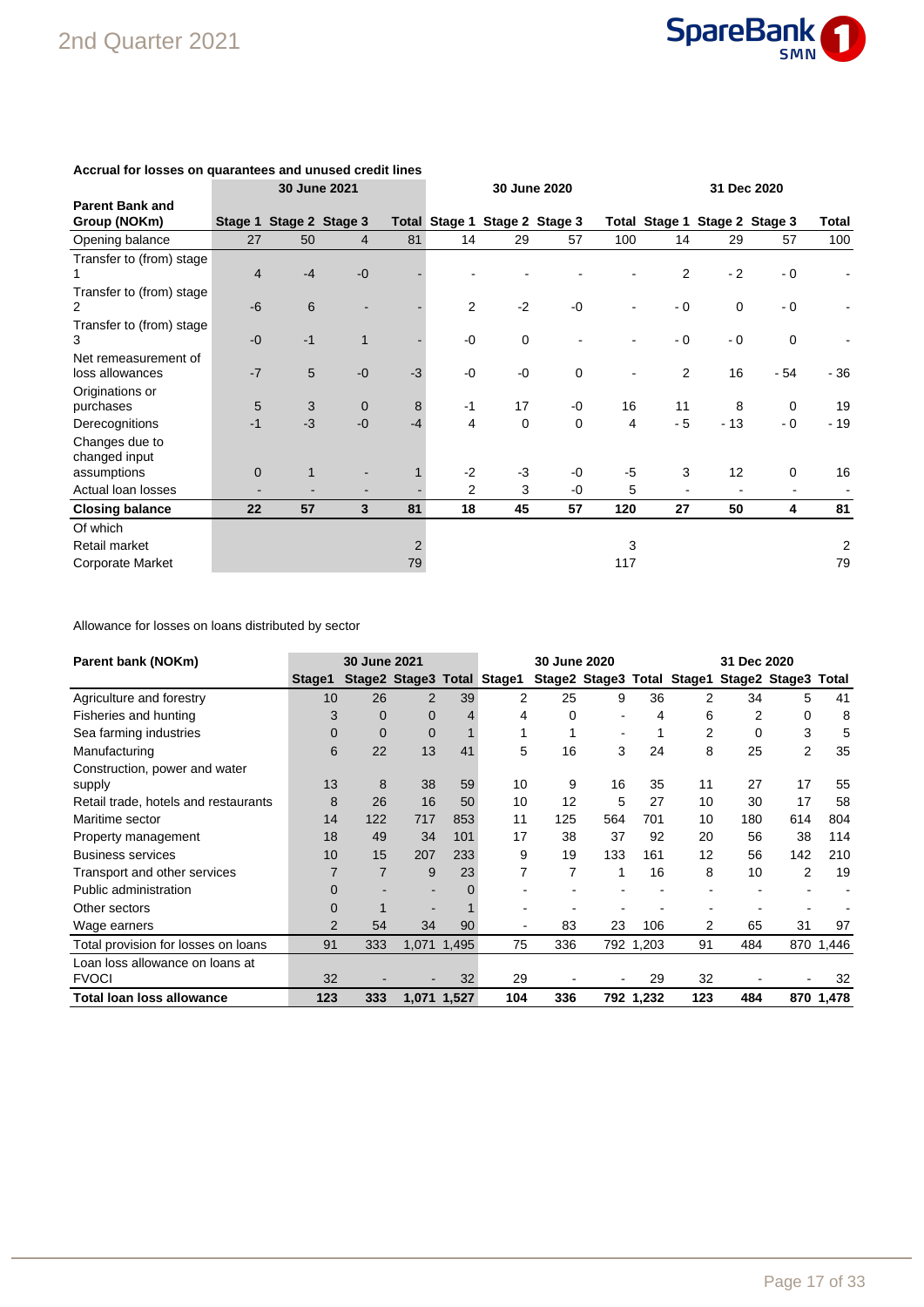## 2nd Quarter 2021



| Group (NOKm)                         |          | 30 June 2021 |              |             |     | 30 June 2020                                                              |     |           |     | 31 Dec 2020 |                |           |
|--------------------------------------|----------|--------------|--------------|-------------|-----|---------------------------------------------------------------------------|-----|-----------|-----|-------------|----------------|-----------|
|                                      | Stage1   |              |              |             |     | Stage2 Stage3 Total Stage1 Stage2 Stage3 Total Stage1 Stage2 Stage3 Total |     |           |     |             |                |           |
| Agriculture and forestry             | 11       | 28           | 3            | 42          | 3   | 27                                                                        | 10  | 39        | 3   | 36          | 5              | 44        |
| Fisheries and hunting                | 3        | $\Omega$     | $\mathbf{0}$ | 4           | 4   | 0                                                                         |     | 4         | 6   | 2           | 0              | 8         |
| Sea farming industries               |          |              | $\mathbf 0$  | 2           |     |                                                                           |     |           | 3   |             | 3              | 6         |
| Manufacturing                        | 8        | 23           | 18           | 49          | 6   | 19                                                                        | 7   | 32        | 10  | 27          | 7              | 44        |
| Construction, power and water supply | 16       | 10           | 41           | 67          | 12  | 13                                                                        | 17  | 42        | 13  | 31          | 20             | 64        |
| Retail trade, hotels and restaurants | 9        | 27           | 18           | 54          | 11  | 13                                                                        | 10  | 34        | 12  | 31          | 19             | 62        |
| Maritime sector                      | 14       | 122          | 717          | 853         | 11  | 125                                                                       | 564 | 701       | 10  | 180         | 614            | 804       |
| Property management                  | 19       | 50           | 34           | 102         | 17  | 38                                                                        | 38  | 93        | 20  | 56          | 39             | 115       |
| <b>Business services</b>             | 11       | 17           | 211          | 239         | 10  | 20                                                                        | 134 | 164       | 13  | 57          | 143            | 213       |
| Transport and other services         | 9        | 9            | 21           | 38          | 9   | 8                                                                         | 5   | 23        | 10  | 12          | 10             | 32        |
| Public administration                | $\Omega$ |              |              |             |     |                                                                           |     |           |     |             |                |           |
| Other sectors                        | $\Omega$ |              |              |             |     |                                                                           |     |           |     |             | $\overline{2}$ | 2         |
| Wage earners                         | 7        | 60           | 38           | 105         | 6   | 92                                                                        | 31  | 129       | 7   | 73          | 41             | 122       |
| Total provision for losses on loans  | 108      | 347          |              | 1,101 1,556 | 91  | 356                                                                       |     | 817 1,264 | 108 | 507         |                | 902 1,517 |
| Loan loss allowance on loans at      |          |              |              |             |     |                                                                           |     |           |     |             |                |           |
| <b>FVOCI</b>                         | 32       |              |              | 32          | 29  |                                                                           |     | 29        | 32  |             |                | 32        |
| Total loan loss allowance            | 140      | 347          |              | 1,101 1,587 | 120 | 356                                                                       |     | 817 1,293 | 140 | 507         |                | 902 1,549 |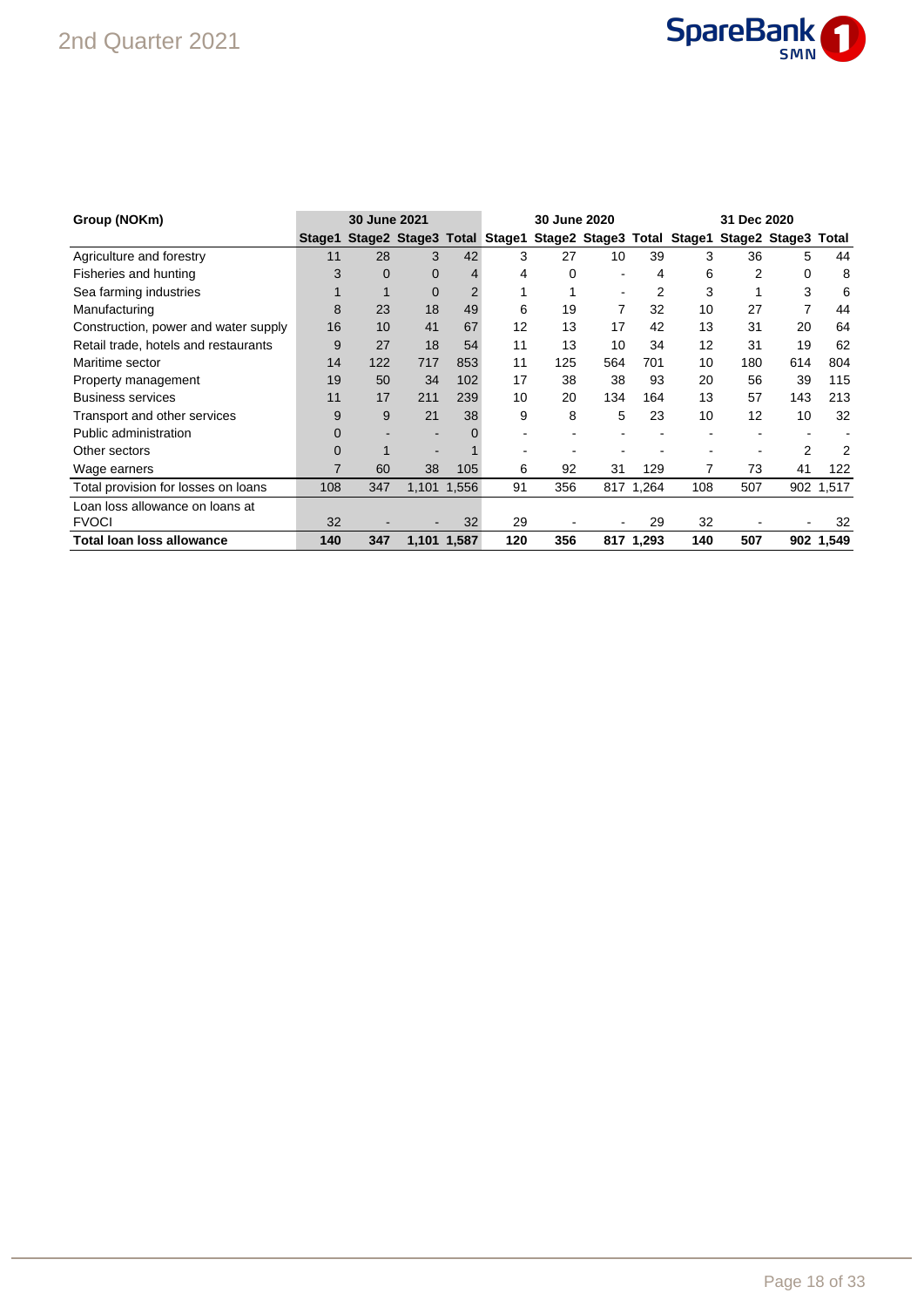

### Note 8 - Gross loans

|                             |              | 30 June 2021            |        | 30 June 2020          |                      |                 |                |                       | 31 Dec 2020   |          |                 |                |  |
|-----------------------------|--------------|-------------------------|--------|-----------------------|----------------------|-----------------|----------------|-----------------------|---------------|----------|-----------------|----------------|--|
| <b>Parent Bank (NOKm)</b>   |              | Stage 1 Stage 2 Stage 3 |        |                       | <b>Total Stage 1</b> | Stage 2 Stage 3 |                |                       | Total Stage 1 |          | Stage 2 Stage 3 | Total          |  |
| <b>Retail Market</b>        |              |                         |        |                       |                      |                 |                |                       |               |          |                 |                |  |
| Opening balance             | 73,297       | 4,430                   | 381    | 78,108                | 69,045               | 5,129           | 487            | 74,661                | 69,045        | 5,129    | 487             | 74,661         |  |
| Transfer to stage 1         | 1,180        | $-1,176$                | $-4$   |                       | 1,124                | $-1,112$        | $-12$          | $\blacksquare$        | 1.050         | $-1,019$ | $-31$           |                |  |
| Transfer to stage 2         | $-949$       | 953                     | $-4$   |                       | $-1,275$             | 1,353           | $-78$          |                       | $-1,433$      | 1,470    | $-38$           |                |  |
| Transfer to stage 3         | $-42$        | $-78$                   | 119    |                       | $-40$                | $-111$          | 151            |                       | $-30$         | $-47$    | 77              |                |  |
| Net increase/decrease       |              |                         |        |                       |                      |                 |                |                       |               |          |                 |                |  |
| amount existing loans       | $-1,736$     | $-79$                   | $-10$  | $-1,826$              | $-1,501$             | $-97$           | 3              | $-1,595$              | $-2,093$      | $-136$   | $-7$            | $-2,237$       |  |
| New loans                   | 25,651       | 449                     | 63     | 26,163                | 32,341               | 660             | 63             | 33.064                | 49.001        | 1,464    | 111             | 50,575         |  |
| Derecognitions              | $-18,368$    | $-1,061$                | $-99$  | $-19,528$             | $-27,691$            | $-1,485$        | $-118$         | -29,294               | $-42,243$     | $-2,429$ | $-196$          | $-44,867$      |  |
| Financial assets with       |              |                         |        |                       |                      |                 |                |                       |               |          |                 |                |  |
| actual loan losses          | $\mathbf{0}$ | $-1$                    | $-11$  | $-12$                 | -0                   | $-1$            | $-11$          | $-12$                 | $-1$          | $-2$     | $-22$           | -24            |  |
| Closing balance             | 79,009       | 3.440                   | 434    | 82,883                | 72,004               | 4,336           | 485            | 76.825                | 73,297        | 4,430    | 381             | 78,108         |  |
| <b>Corporate Market</b>     |              |                         |        |                       |                      |                 |                |                       |               |          |                 |                |  |
| Opening balance             | 35,612       | 5,975                   | 1,702  | 43,289                | 33,190               | 3,971           | 1,470          | 38,632                | 33,190        | 3,971    | 1,470           | 38,632         |  |
| Transfer to stage 1         | 391          | $-391$                  | $-0$   |                       | 376                  | $-376$          | $\blacksquare$ | $\blacksquare$        | 521           | $-521$   | $-0$            | $\blacksquare$ |  |
| Transfer to stage 2         | $-455$       | 455                     |        |                       | $-408$               | 424             | $-15$          |                       | $-2,605$      | 2,614    | -9              |                |  |
| Transfer to stage 3         | $-42$        | $-813$                  | 856    |                       | $-58$                | $-42$           | 100            |                       | $-70$         | $-685$   | 754             |                |  |
| Net increase/decrease       |              |                         |        |                       |                      |                 |                |                       |               |          |                 |                |  |
| amount existing loans       | $-266$       | $-81$                   | $-541$ | $-888$                | $-1,820$             | 3               | 55             | $-1.762$              | $-1,541$      | $-208$   | 38              | $-1,711$       |  |
| New loans                   | 6.717        | 372                     | 1,089  | 8.179                 | 10,100               | 439             | 172            | 10.712                | 17.141        | 1,672    | 328             | 19,141         |  |
| Derecognitions              | $-4,166$     | $-679$                  | $-191$ | $-5,036$              | $-6,119$             | $-489$          | $-47$          | $-6,655$              | $-11,046$     | $-753$   | $-862$          | $-12,662$      |  |
| Financial assets with       |              |                         |        |                       |                      |                 |                |                       |               |          |                 |                |  |
| actual loan losses          | $\mathbf{0}$ | $\mathbf{0}$            | $-11$  | $-11$                 | 0                    | $-111$          | $-11$          | $-122$                | $-2$          | $-111$   | $-19$           | $-132$         |  |
| Closing balance             | 37,790       | 4,838                   | 2,904  | 45,533                | 35,262               | 3,819           | 1,724          | 40,805                | 35,587        | 5,979    | 1,702           | 43,268         |  |
|                             |              |                         |        |                       |                      |                 |                |                       |               |          |                 |                |  |
| Fixed interest loans at     | 4,268        |                         |        | 4,268                 |                      |                 |                | 4,251                 | 4,285         |          |                 | 4,285          |  |
| <b>FV</b>                   |              |                         |        |                       |                      |                 |                |                       |               |          |                 |                |  |
| <b>Total gross loans at</b> |              |                         |        |                       |                      |                 |                |                       |               |          |                 |                |  |
| the end of the period       | 121,067      | 8,279                   |        | 3,338 132,684 107,265 |                      | 8,155           |                | 2,209 121,881 113,169 |               | 10.409   |                 | 2,083 125,660  |  |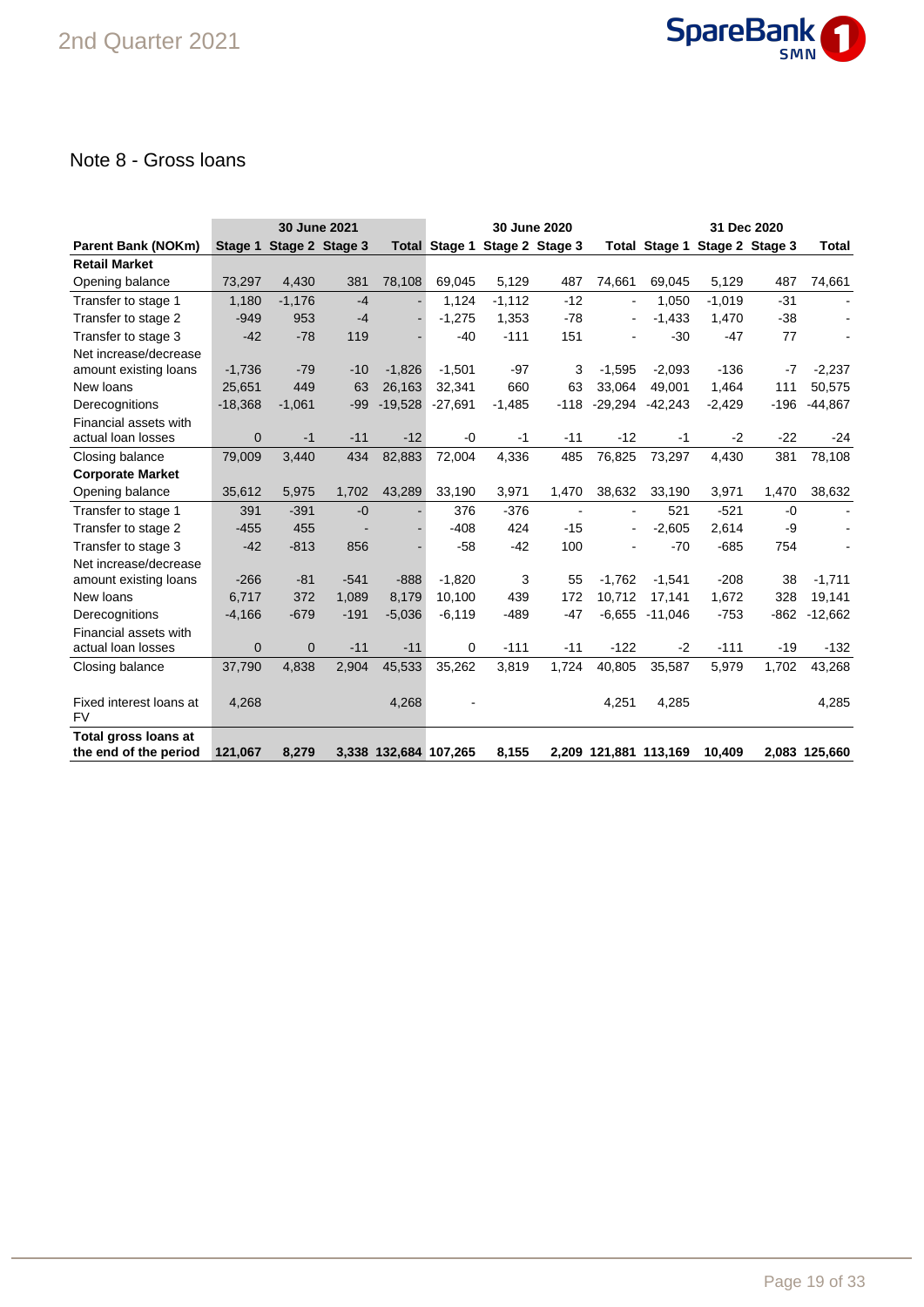## 2nd Quarter 2021



|                         |              | 30 June 2021            |        |                       |           | 30 June 2020                  |        |           | 31 Dec 2020           |                               |        |               |
|-------------------------|--------------|-------------------------|--------|-----------------------|-----------|-------------------------------|--------|-----------|-----------------------|-------------------------------|--------|---------------|
| Group (NOKm)            |              | Stage 1 Stage 2 Stage 3 |        |                       |           | Total Stage 1 Stage 2 Stage 3 |        |           |                       | Total Stage 1 Stage 2 Stage 3 |        | Total         |
| <b>Retail Market</b>    |              |                         |        |                       |           |                               |        |           |                       |                               |        |               |
| Opening balance         | 78,206       | 5,208                   | 453    | 83,867                | 73,675    | 5,924                         | 570    | 80,169    | 73,675                | 5,924                         | 570    | 80,169        |
| Transfer to stage 1     | 1,343        | $-1,339$                | $-4$   |                       | 1,290     | $-1,276$                      | $-14$  | $\Omega$  | 1,260                 | $-1,225$                      | $-35$  | $\sim$        |
| Transfer to stage 2     | $-1,152$     | 1,159                   | $-7$   |                       | $-1,503$  | 1,593                         | $-90$  | 0         | $-1,731$              | 1,785                         | $-54$  |               |
| Transfer to stage 3     | $-48$        | $-124$                  | 172    |                       | $-47$     | $-150$                        | 197    |           | $-44$                 | $-89$                         | 133    |               |
| Net increase/decrease   |              |                         |        |                       |           |                               |        |           |                       |                               |        |               |
| amount existing loans   | $-1,755$     | $-99$                   | $-17$  | $-1,871$              | $-1,518$  | $-123$                        | 1      | $-1,640$  | $-2,136$              | $-196$                        | $-15$  | $-2,346$      |
| New loans               | 27,231       | 550                     | 64     | 27,845                | 33,695    | 723                           | 66     | 34,483    | 51,383                | 1,702                         | 119    | 53,204        |
| Derecognitions          | $-19,676$    | $-1,246$                | $-114$ | $-21,036$             | $-28,293$ | $-1,575$                      | $-150$ | $-30,018$ | $-43,512$             | $-2,624$                      | $-239$ | $-46,375$     |
| Financial assets with   |              |                         |        |                       |           |                               |        |           |                       |                               |        |               |
| actual loan losses      | $-0$         | $-1$                    | $-11$  | $-12$                 | $-443$    | $-55$                         | $-15$  | $-513$    | $-689$                | $-70$                         | $-25$  | $-784$        |
| Closing balanse         | 84,149       | 4,108                   | 536    | 88,794                | 76,855    | 5,061                         | 564    | 82,480    | 78,206                | 5,208                         | 453    | 83,867        |
| <b>Corporate Market</b> |              |                         |        |                       |           |                               |        |           |                       |                               |        |               |
| Opening balance         | 38,107       | 6,587                   | 1,802  | 46.496                | 35,466    | 4,426                         | 1,539  | 41,431    | 35,466                | 4,426                         | 1,539  | 41,431        |
| Transfer to stage 1     | 570          | $-570$                  | $-0$   |                       | 445       | $-444$                        | $-0$   |           | 693                   | $-690$                        | $-4$   |               |
| Transfer to stage 2     | $-549$       | 553                     | $-4$   |                       | $-535$    | 556                           | $-21$  |           | $-2,897$              | 2,909                         | $-11$  |               |
| Transfer to stage 3     | $-51$        | $-836$                  | 887    |                       | $-71$     | $-65$                         | 136    |           | $-107$                | $-695$                        | 801    |               |
| Net increase/decrease   |              |                         |        |                       |           |                               |        |           |                       |                               |        |               |
| amount existing loans   | $-333$       | $-94$                   | $-547$ | $-973$                | $-1.716$  | $-13$                         | 58     | $-1.671$  | $-1,589$              | $-265$                        | 34     | $-1,819$      |
| New loans               | 7,456        | 399                     | 1,089  | 8,944                 | 10,654    | 542                           | 174    | 11,370    | 18,238                | 1,875                         | 349    | 20,462        |
| Derecognitions          | $-4,583$     | $-784$                  | $-216$ | $-5,583$              | $-6,492$  | $-554$                        | $-64$  | $-7,110$  | $-11,287$             | $-815$                        | $-883$ | $-12,985$     |
| Financial assets with   |              |                         |        |                       |           |                               |        |           |                       |                               |        |               |
| actual loan losses      | $\mathbf{0}$ | $\mathbf{0}$            | $-11$  | $-11$                 | 0         | $-111$                        | $-11$  | $-122$    | $-410$                | $-159$                        | $-24$  | $-593$        |
| Balance at 31           | 40,618       | 5,255                   | 3,000  | 48,873                | 37,750    | 4,336                         | 1,811  | 43,897    | 38,107                | 6,587                         | 1,802  | 46,496        |
| December                |              |                         |        |                       |           |                               |        |           |                       |                               |        |               |
| Closing balanse         |              |                         |        |                       |           |                               |        |           |                       |                               |        |               |
| Fixed interest loans at | 4,268        |                         |        | 4,268                 |           |                               |        | 4,251     | 4,285                 |                               |        | 4,285         |
| <b>FV</b>               |              |                         |        |                       |           |                               |        |           |                       |                               |        |               |
| Total gross loans at    |              |                         |        |                       |           |                               |        |           |                       |                               |        |               |
| the end of the period   | 129,035      | 9,363                   |        | 3,537 141,935 114,606 |           | 9,397                         |        |           | 2,375 130,627 120,598 | 11,794                        |        | 2,255 134,648 |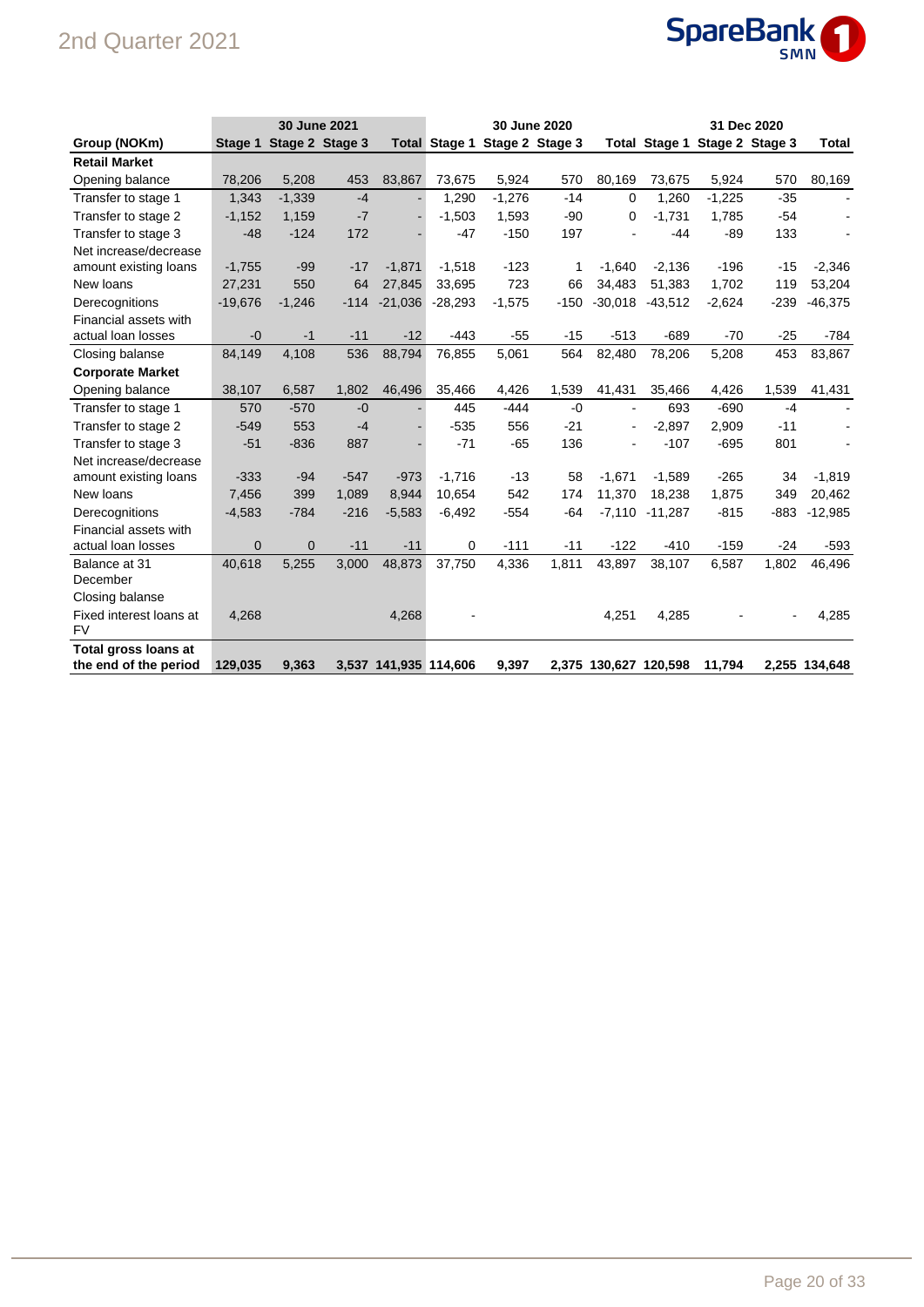

|             | <b>Parent Bank</b> |                     |                                              |              | Group        |             |
|-------------|--------------------|---------------------|----------------------------------------------|--------------|--------------|-------------|
| 31 Dec 2020 | 30 June 2020       | 30 June 2021 (NOKm) |                                              | 30 June 2021 | 30 June 2020 | 31 Dec 2020 |
| 2,269       | 2,410              |                     | 2,587 Agriculture and forestry               | 2,587        | 2,410        | 2,269       |
| 1.210       | 1,001              |                     | 1,090 Fisheries and hunting                  | 1,090        | 1,001        | 1,210       |
| 1,305       | 1,164              |                     | 1,414 Sea farming industries                 | 1,414        | 1,164        | 1,305       |
| 1,796       | 1,630              |                     | 1,963 Manufacturing                          | 1,963        | 1,630        | 1,796       |
| 3,799       | 3,105              |                     | 4,766 Construction, power and water supply   | 4,766        | 3,105        | 3,799       |
| 5,461       | 3,789              |                     | 4,985 Retail trade, hotels and restaurants   | 4,985        | 3.789        | 5,461       |
| 1,182       | 988                |                     | 982 Maritime sector                          | 982          | 988          | 1,182       |
| 5,821       | 5,962              |                     | 6,369 Property management                    | 6,313        | 5,890        | 5,750       |
| 9,286       | 8,752              |                     | 10.094 Business services                     | 10,094       | 8.752        | 9,286       |
| 8.930       | 8,970              |                     | 9,354 Transport and other services provision | 8,950        | 8.597        | 8,518       |
| 12,711      | 12,809             |                     | 17,644 Public administration                 | 17,644       | 12,809       | 12,711      |
| 3,795       | 3,311              |                     | 5.328 Other sectors                          | 5,169        | 3,173        | 3,641       |
| 57,566      | 53,889             | 66,575 Total        |                                              | 65,955       | 53,307       | 56,928      |
| 40,600      | 40,982             |                     | 44,178 Wage earners                          | 44,178       | 40,982       | 40,600      |
| 98,166      | 94,871             |                     | 110,753 Total deposits                       | 110,133      | 94,289       | 97,529      |

## Note 9 - Distribution of customer deposits by sector/industry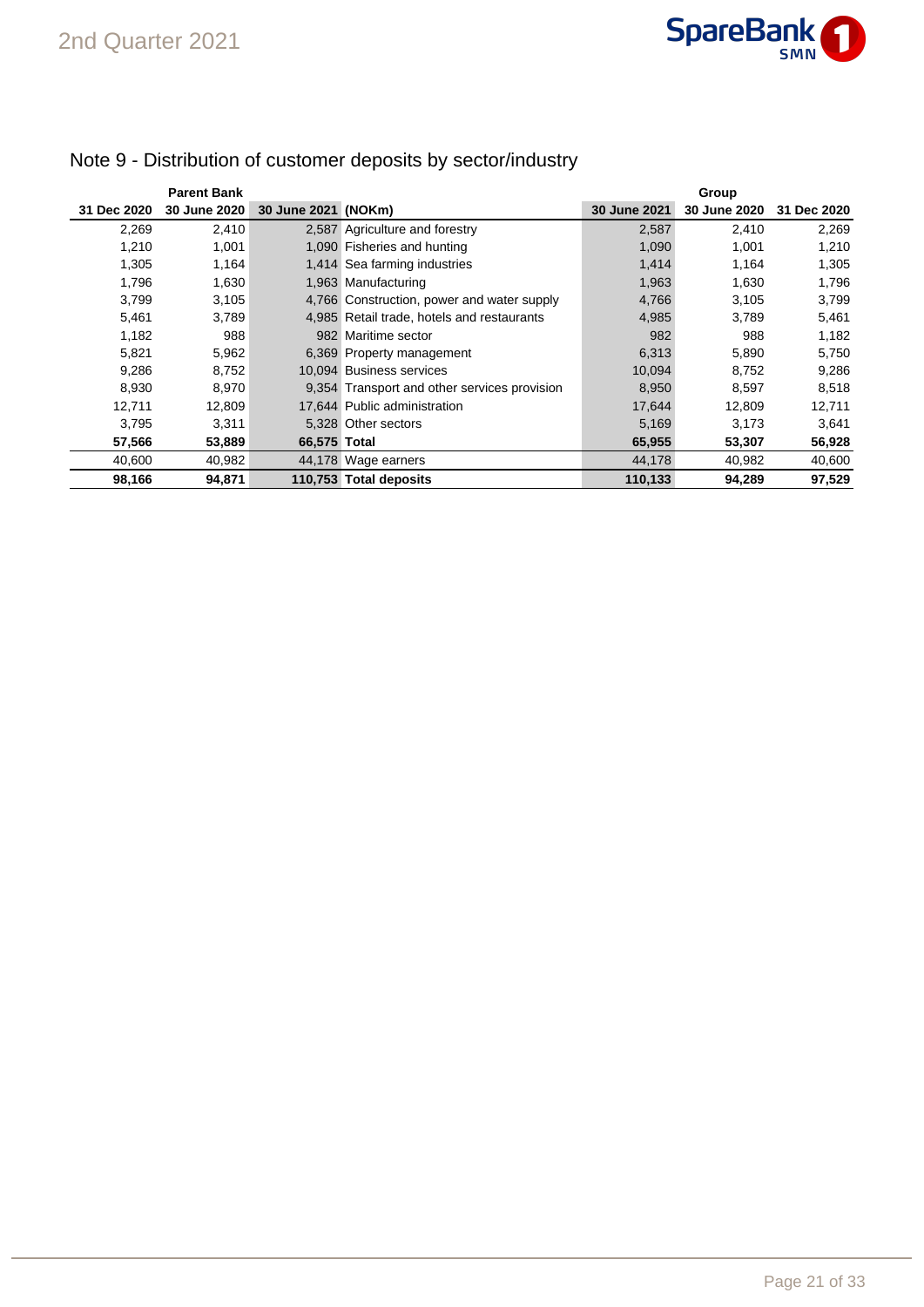

### Note 10 - Net interest income

| <b>Parent bank</b><br>Group |     |     |      |                   |                                                                              |                   |                             |     |     |           |
|-----------------------------|-----|-----|------|-------------------|------------------------------------------------------------------------------|-------------------|-----------------------------|-----|-----|-----------|
|                             |     |     |      | <b>First half</b> |                                                                              | <b>First half</b> |                             |     |     |           |
|                             | 2Q  | 2Q  |      |                   |                                                                              |                   |                             | 2Q  | 2Q  |           |
| 2020                        | 20  | 21  | 2020 |                   | 2021 (NOKm)                                                                  | 2021              | 2020                        | 21  | 20  | 2020      |
|                             |     |     |      |                   |                                                                              |                   |                             |     |     |           |
|                             |     |     |      |                   | Interest income                                                              |                   |                             |     |     |           |
|                             |     |     |      |                   | Interest income from loans to and claims on central banks and credit         |                   |                             |     | 12  |           |
| 171                         | 50  | 29  | 117  |                   | 64 institutions (amortised cost)                                             | 17                | 33                          | 6   |     | 42        |
| 1,584                       | 370 | 400 | 800  |                   | 785 Interest income from loans to and claims on customers (amortised cost)   | 1,041             | 1,070 529                   |     |     | 506 2,120 |
| 1,519                       | 366 | 314 | 871  |                   | 624 Interest income from loans to and claims on customers (FVOCI)            | 631               | 879 318                     |     |     | 370 1,534 |
| 129                         | 32  | 29  | 65   |                   | 59 Interest income from loans to and claims on customers (FVPL)              | 59                | 65                          | 29  | 32  | 129       |
|                             |     |     |      |                   | Interest income from money market instruments, bonds and other fixed         |                   |                             |     |     |           |
| 349                         | 105 | 70  | 221  |                   | 138 income securities                                                        | 136               | 220                         | 70  | 105 | 346       |
|                             | ۰   |     |      |                   | - Other interest income                                                      | 12                | 14                          | 6   | 7   | 27        |
| 3,752                       | 924 |     |      |                   | 843 2,074 1,669 Total interest income                                        |                   | 1,897 2,280 958 1,031 4,197 |     |     |           |
|                             |     |     |      |                   |                                                                              |                   |                             |     |     |           |
|                             |     |     |      |                   | Interest expense                                                             |                   |                             |     |     |           |
| 84                          | 18  | 3   | 63   |                   | 14 Interest expenses on liabilities to credit institutions                   | 15                | 70                          | 3   | 18  | 92        |
| 731                         | 190 | 117 | 491  |                   | 242 Interest expenses relating to deposits from and liabilities to customers | 239               | 482                         | 115 | 187 | 719       |
| 484                         | 122 | 107 | 270  |                   | 211 Interest expenses related to the issuance of securities                  | 211               | 271                         | 107 | 122 | 484       |
| 48                          | 12  | 8   | 32   |                   | 16 Interest expenses on subordinated debt                                    | 17                | 33                          | 9   | 13  | 50        |
| 8                           | 5   | 6   | 23   |                   | 4 Other interest expenses                                                    | 10                | 14                          | 9   | 9   | 25        |
| 67                          | 16  | 17  | 16   |                   | 38 Guarantee fund levy                                                       | 38                | 35                          | 17  | 16  | 67        |
| 1,423                       | 363 | 258 | 895  |                   | 525 Total interest expense                                                   | 531               | 905 260                     |     |     | 365 1,439 |
|                             |     |     |      |                   |                                                                              |                   |                             |     |     |           |
| 2,329                       | 561 |     |      |                   | 586 1,179 1,144 Net interest income                                          |                   | 1,366 1,376 698             |     |     | 666 2,759 |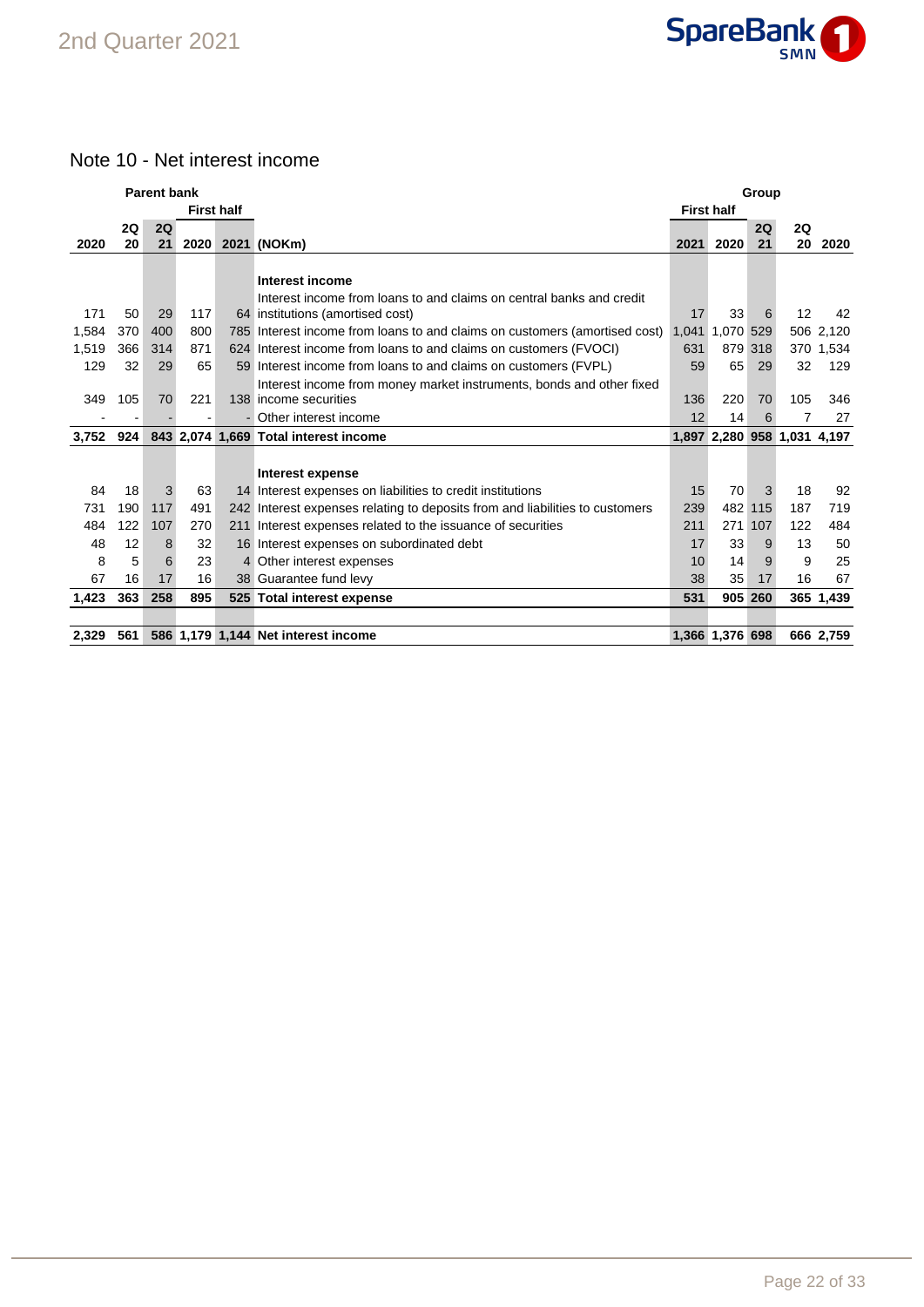

### Note 11 - Net commission income and other income

| <b>Parent bank</b><br>Group |                |                |                          |  |                                           |                   |       |                |                |       |
|-----------------------------|----------------|----------------|--------------------------|--|-------------------------------------------|-------------------|-------|----------------|----------------|-------|
|                             |                |                | <b>First half</b>        |  |                                           | <b>First half</b> |       |                |                |       |
| 2020                        | <b>2Q 20</b>   | <b>2Q 21</b>   | 2020                     |  | 2021 (NOKm)                               | 2021              | 2020  | 2Q 21          | 2Q 20          | 2020  |
|                             |                |                |                          |  |                                           |                   |       |                |                |       |
|                             |                |                |                          |  | <b>Commission income</b>                  |                   |       |                |                |       |
| 59                          | 16             | 16             | 32                       |  | 34 Guarantee commission                   | 33                | 32    | 16             | 16             | 58    |
|                             |                |                |                          |  | - Broker commission                       | 152               | 118   | 85             | 66             | 251   |
| 56                          | 16             | 16             | 27                       |  | 31 Portfolio commission, savings products | 31                | 27    | 16             | 16             | 57    |
|                             |                |                |                          |  | Commission from SpareBank 1               |                   |       |                |                |       |
| 408                         | 57             | 113            | 144                      |  | 225 Boligkreditt                          | 225               | 144   | 113            | 57             | 408   |
|                             |                |                |                          |  | Commission from SpareBank 1               |                   |       |                |                |       |
| 13                          | $\overline{2}$ | $\overline{4}$ | 6                        |  | 8 Næringskreditt                          | 8                 | 6     | 4              | $\overline{2}$ | 13    |
| 393                         | 91             | 96             | 194                      |  | 187 Payment transmission services         | 185               | 193   | 94             | 91             | 390   |
| 195                         | 48             | 53             | 95                       |  | 105 Commission from insurance services    | 105               | 95    | 53             | 48             | 195   |
| 80                          | 22             | 22             | 41                       |  | 39 Other commission income                | 36                | 36    | 20             | 19             | 71    |
| 1,205                       | 253            | 319            | 539                      |  | 629 Total commission income               | 774               | 651   | 400            | 316            | 1,443 |
|                             |                |                |                          |  |                                           |                   |       |                |                |       |
|                             |                |                |                          |  | <b>Commission expenses</b>                |                   |       |                |                |       |
| 83                          | 16             | 18             | 37                       |  | 36 Payment transmission services          | 53                | 51    | 25             | 25             | 112   |
| 14                          | $\overline{2}$ | $\overline{2}$ | 5                        |  | 6 Other commission expenses               | 46                | 40    | 23             | 19             | 84    |
| 97                          | 17             | 21             | 42                       |  | 42 Total commission expenses              | 98                | 91    | 48             | 44             | 196   |
|                             |                |                |                          |  |                                           |                   |       |                |                |       |
|                             |                |                |                          |  | Other operating income                    |                   |       |                |                |       |
| 22                          | 5              | 12             | 11                       |  | 18 Operating income real property         | 18                | 11    | 12             | 5              | 21    |
|                             |                |                |                          |  | Property administration and sale of       |                   |       |                |                |       |
|                             |                |                | $\overline{\phantom{a}}$ |  | property                                  | 82                | 70    | 46             | 39             | 142   |
|                             |                |                | ۰                        |  | Securities trading                        | 452               | 210   | 177            | 129            | 583   |
|                             |                |                |                          |  | Accountant's fees                         | 301               | 290   | 154            | 141            | 506   |
| 19                          | 8              | $\overline{2}$ | 11                       |  | 4 Other operating income                  | 10                | 13    | $\overline{7}$ | 9              | 18    |
| 41                          | 13             | 13             | 22                       |  | 22 Total other operating income           | 863               | 593   | 395            | 323            | 1,269 |
|                             |                |                |                          |  | Total net commission income and           |                   |       |                |                |       |
| 1,149                       | 249            | 312            | 519                      |  | 609 other operating income                | 1,538             | 1,153 | 748            | 595            | 2,516 |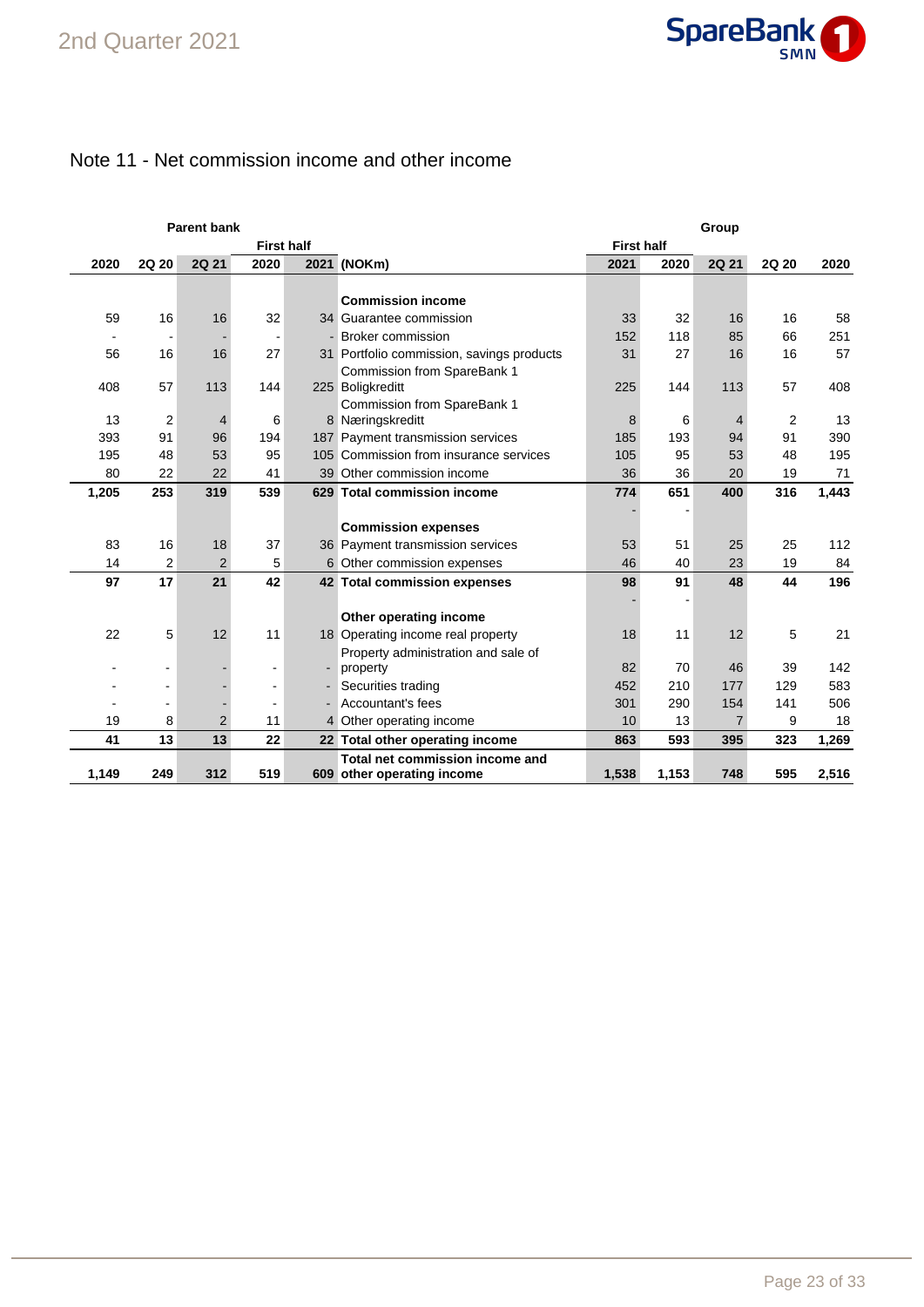

## Note 12 - Operating expenses

|      |                 | <b>Parent bank</b> |                   |  |                                        |                   |      | Group |              |       |
|------|-----------------|--------------------|-------------------|--|----------------------------------------|-------------------|------|-------|--------------|-------|
|      |                 |                    | <b>First half</b> |  |                                        | <b>First half</b> |      |       |              |       |
| 2020 | <b>2Q 20</b>    | <b>2Q 21</b>       | 2020              |  | 2021 (NOKm)                            | 2021              | 2020 | 2Q 21 | <b>2Q 20</b> | 2020  |
|      |                 |                    |                   |  |                                        |                   |      |       |              |       |
| 246  | 63              | 67                 | 126               |  | 130 IT costs                           | 177               | 170  | 90    | 85           | 334   |
| 15   | 5               | 3                  | 9                 |  | 5 Postage and transport of valuables   | 6                 | 11   | 4     | 6            | 19    |
| 52   | 12 <sub>1</sub> | 12                 | 28                |  | 26 Marketing                           | 37                | 41   | 17    | 16           | 73    |
| 102  | 25              | 25                 | 52                |  | 49 Ordinary depreciation               | 93                | 81   | 40    | 39           | 164   |
| 39   | 10              | 10 <sup>1</sup>    | 17                |  | 23 Operating expenses, real properties | 33                | 24   | 15    | 15           | 62    |
| 150  | 39              | 39                 | 77                |  | 69 Purchased services                  | 108               | 105  | 61    | 54           | 217   |
| 140  | 30              | 31                 | 67                |  | 61 Other operating expense             | 81                | 90   | 43    | 38           | 186   |
| 744  | 185             | 186                | 375               |  | 364 Total other operating expenses     | 534               | 522  | 269   | 254          | 1.054 |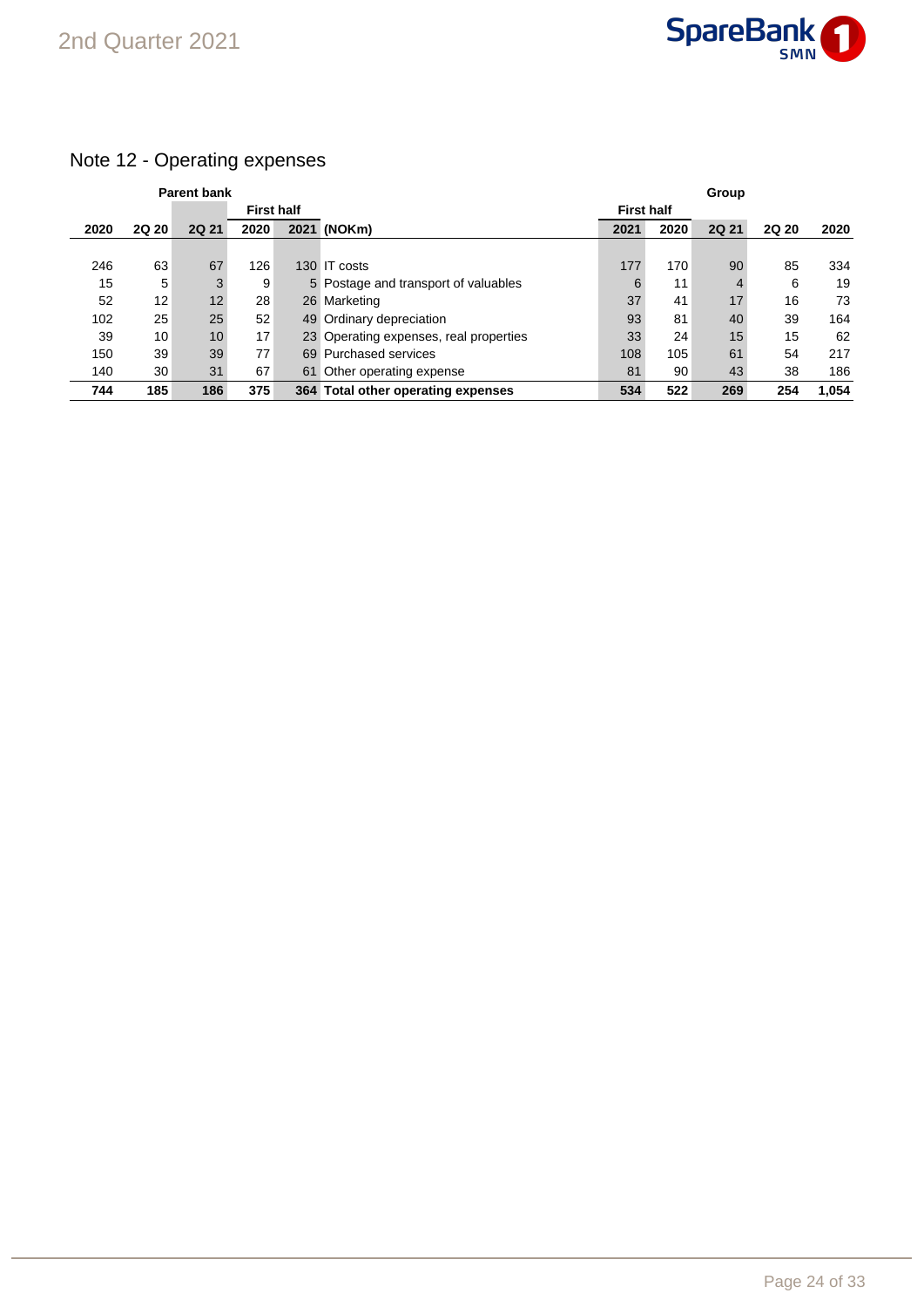

## Note 13 - Net return on financial investments

|       |                          | <b>Parent Bank</b> |       |                   |                                                                                |                   |       | Group          |                |       |
|-------|--------------------------|--------------------|-------|-------------------|--------------------------------------------------------------------------------|-------------------|-------|----------------|----------------|-------|
|       |                          |                    |       | <b>First half</b> |                                                                                | <b>First half</b> |       |                |                |       |
| 2020  | 2Q 20                    | 2Q 21              | 2020  |                   | 2021 (mill kr)                                                                 | 2021              | 2020  | 2Q 21          | 2Q 20          | 2020  |
|       |                          |                    |       |                   | Valued at fair value through profit/loss                                       |                   |       |                |                |       |
|       |                          |                    |       |                   |                                                                                |                   |       |                |                |       |
| -74   | 31                       | $-71$              | 65    |                   | -199 Value change in interest rate instruments                                 | $-121$            | 175   | $-38$          | 123            | 103   |
|       |                          |                    |       |                   |                                                                                |                   |       |                |                |       |
|       |                          |                    |       |                   | Value change in derivatives/hedging                                            |                   |       |                |                |       |
|       |                          |                    |       |                   | Net value change in hedged bonds and                                           |                   |       |                |                |       |
|       | 2<br>1                   | $\overline{2}$     | $-3$  |                   | -9 derivatives                                                                 | $-9$              | $-3$  | $\overline{2}$ | 2              | 1     |
|       |                          |                    |       |                   | Net value change in hedged fixed rate                                          |                   |       |                |                |       |
| $-11$ | 45                       | $\overline{2}$     | $-11$ |                   | 12 loans and derivatives                                                       | 12                | $-11$ | $\overline{2}$ | 45             | $-11$ |
| 32    | 51                       | 31                 | $-97$ |                   | 137 Other derivatives                                                          | 165               | $-77$ | 39             | 58             | 59    |
|       |                          |                    |       |                   |                                                                                |                   |       |                |                |       |
|       |                          |                    |       |                   | Income from equity instruments                                                 |                   |       |                |                |       |
|       |                          |                    |       |                   | Income from owner interests                                                    | 340               | 394   | 212            | 177            | 681   |
| 492   | 338                      | 635                | 411   |                   | 709 Dividend from owner instruments                                            |                   |       |                |                |       |
|       |                          |                    |       |                   | Value change and gain/loss on owner                                            |                   |       |                |                |       |
| $-15$ | $\overline{\phantom{a}}$ | $-2$               | $-3$  |                   | -5 instruments                                                                 | $-2$              | $-3$  | $-2$           | 0              | -9    |
| 36    | $\overline{2}$           | $-37$              | 5     |                   | 3 Dividend from equity instruments                                             | 21                | 10    | 17             | $\overline{2}$ | 39    |
|       |                          |                    |       |                   | Value change and gain/loss on equity                                           |                   |       |                |                |       |
| $-1$  | 33                       | 14                 | 11    |                   | 8 instruments                                                                  | 126               | $-3$  | 24             | 36             | 5     |
|       |                          |                    |       |                   | Total net income from financial assets                                         |                   |       |                |                |       |
|       |                          |                    |       |                   | and liabilities at fair value through                                          |                   |       |                |                |       |
| 460   | 503                      | 574                | 377   |                   | 654 profit/(loss)                                                              | 531               | 482   | 256            | 444            | 868   |
|       |                          |                    |       |                   |                                                                                |                   |       |                |                |       |
|       |                          |                    |       |                   | Valued at amortised cost                                                       |                   |       |                |                |       |
|       |                          |                    |       |                   |                                                                                |                   |       |                |                |       |
|       |                          |                    |       |                   | Value change in interest rate instruments                                      |                   |       |                |                |       |
|       |                          |                    |       |                   | Value change in interest rate instruments                                      |                   | $-5$  |                |                |       |
| -6    | -1                       | $-1$               | $-5$  |                   | -2 held to maturity                                                            | $-2$              |       | -1             | -1             | -6    |
| -6    | $-1$                     | $-1$               | -5    |                   | Total net income from financial assets<br>-2 and liabilities at amortised cost | $-2$              | -5    | $-1$           | -1             | -6    |
|       |                          |                    |       |                   |                                                                                |                   |       |                |                |       |
| 89    | 6                        | 15                 | 72    |                   |                                                                                | 31                | 72    | 15             | 6              | 89    |
|       |                          |                    |       |                   | 31 Total net gain from currency trading<br>Total net return on financial       |                   |       |                |                |       |
| 542   | 507                      | 588                | 445   |                   | 684 investments                                                                | 560               | 549   | 270            | 448            | 951   |
|       |                          |                    |       |                   |                                                                                |                   |       |                |                |       |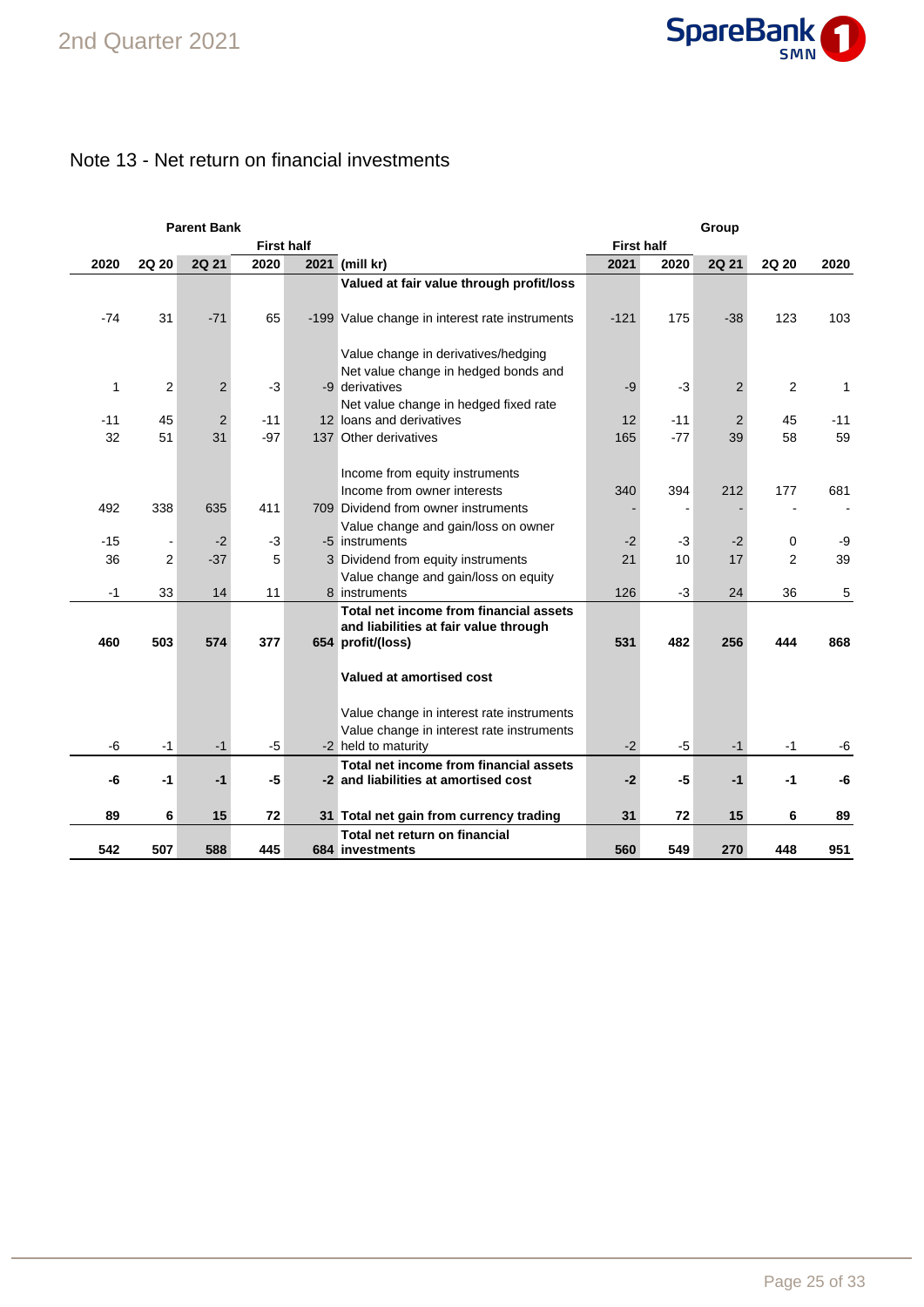

### Note 14 - Other assets

|             | <b>Parent Bank</b>  |                     |                                     |              | Group        |             |
|-------------|---------------------|---------------------|-------------------------------------|--------------|--------------|-------------|
| 31 Dec 2020 | <b>30 June 2020</b> | 30 June 2021 (NOKm) |                                     | 30 June 2021 | 30 June 2020 | 31 Dec 2020 |
|             |                     |                     | - Deferred tax asset                | 98           | 154          | 129         |
| 67          | 79                  |                     | 84 Fixed assets                     | 209          | 213          | 194         |
| 298         | 327                 |                     | 278 Right to use assets             | 470          | 463          | 470         |
| 135         | 110                 |                     | 98 Earned income not yet received   | 157          | 148          | 185         |
| 11          | 1.169               |                     | 296 Accounts receivable, securities | 1,841        | 1.605        | 678         |
| 112         | 83                  |                     | 112 Pension assets                  | 112          | 83           | 112         |
| 340         | 321                 |                     | 471 Other assets                    | 763          | 668          | 690         |
| 963         | 2,089               |                     | 1.339 Total other assets            | 3,650        | 3,335        | 2,457       |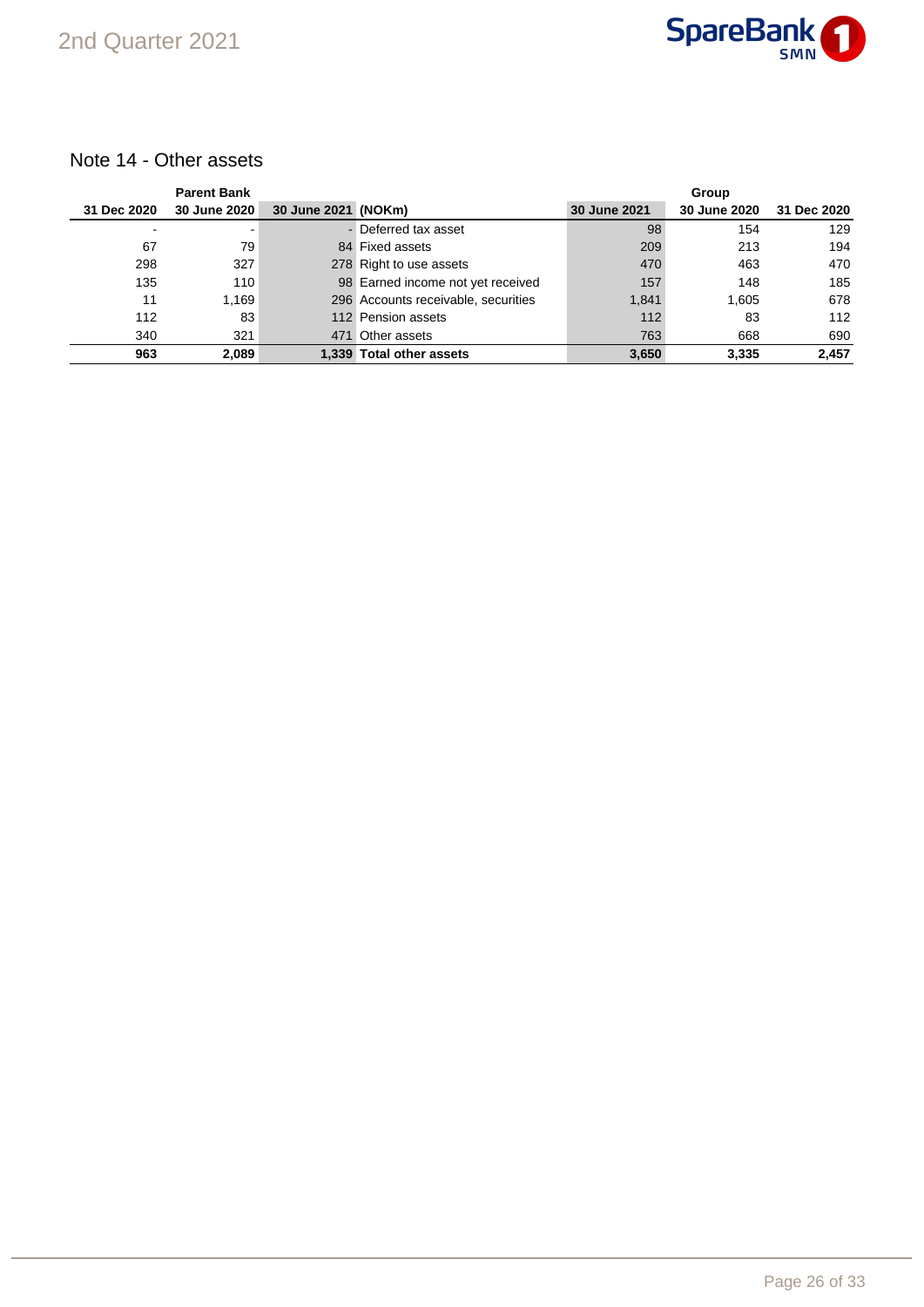

### Note 15 - Other liabilities

|                | <b>Parent Bank</b> |         |                                                    |                 | Group           |                |
|----------------|--------------------|---------|----------------------------------------------------|-----------------|-----------------|----------------|
| 31 Dec<br>2020 | 30 June<br>2020    | 30 June | 2021 (NOKm)                                        | 30 June<br>2021 | 30 June<br>2020 | 31 Dec<br>2020 |
| 8              | 32                 |         | 8 Deferred tax                                     | 81              | 98              | 81             |
| 322            | 218                |         | 195 Payable tax                                    | 266             | 298             | 408            |
| 11             | 10                 |         | 11 Capital tax                                     | 11              | 10              | 11             |
|                |                    |         | Accrued expenses and received, non-accrued         |                 |                 |                |
| 101            | -6                 |         | 55 income                                          | 634             | 321             | 671            |
| 301            | 264                |         | 336 Provision for accrued expenses and commitments | 336             | 264             | 301            |
| 81             | 120                |         | 81 Losses on guarantees and unutilised credits     | 81              | 120             | 81             |
| 10             | 11                 |         | 10 Pension liabilities                             | 10              | 11              | 10             |
| 303            | 331                |         | 285 Lease liabilities                              | 481             | 468             | 479            |
| 74             | 61                 |         | 78 Drawing debt                                    | 78              | 61              | 74             |
| 3              | 4                  |         | 1 Creditors                                        | 60              | 62              | 45             |
| 13             | 2,668              |         | 276 Debt from securities                           | 1,515           | 3,006           | 568            |
|                |                    |         | - Equity Instruments                               | 87              | 125             |                |
| 239            | 523                |         | 483 Other liabilities                              | 614             | 615             | 355            |
| 1,466          | 4,237              |         | 1.820 Total other liabilites                       | 4,254           | 5,459           | 3,084          |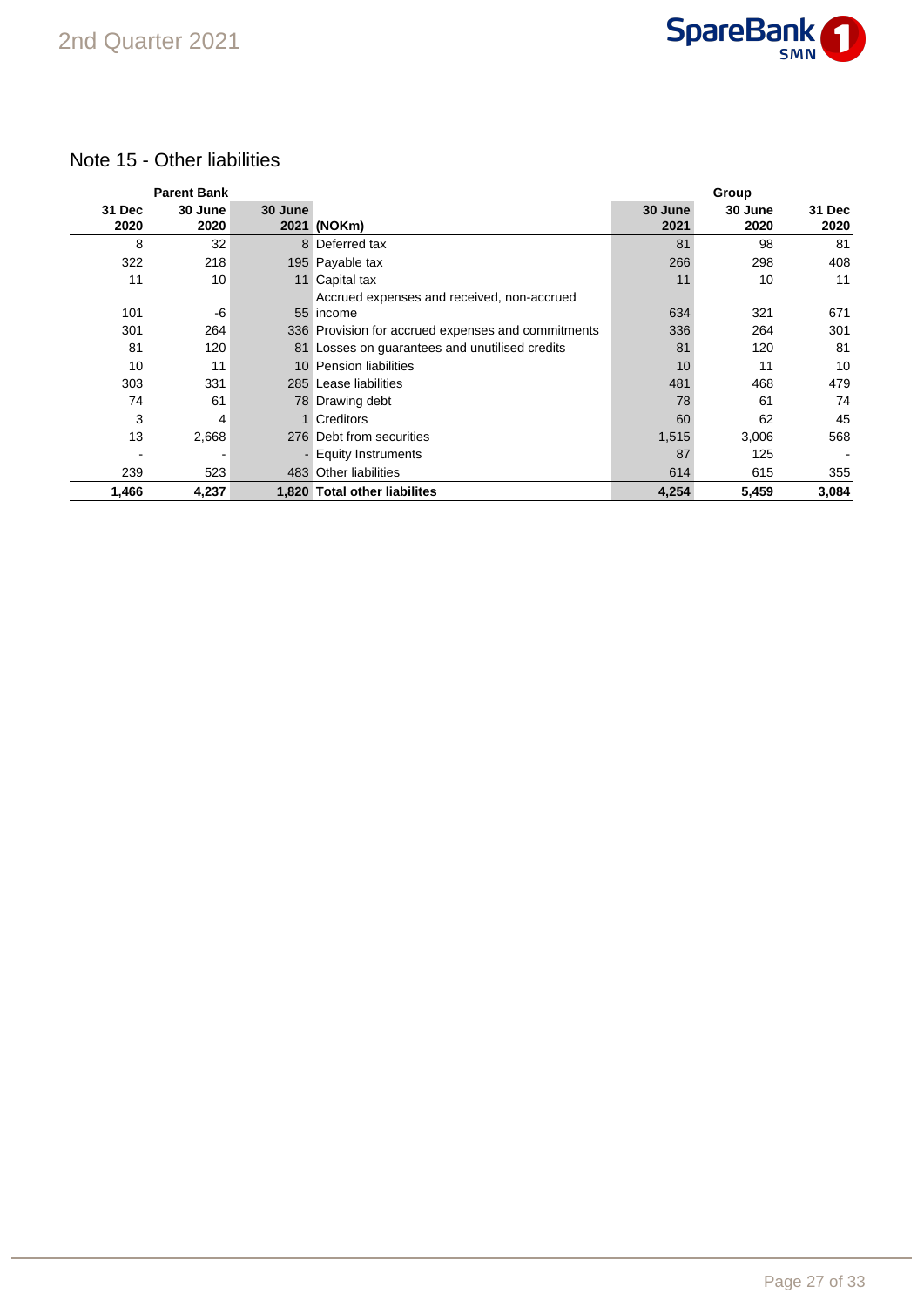

## Note 16 - Debt created by issue of securities and subordinated debt

### **Group**

| Change in securities debt (NOKm)    | 31 Dec 2020 |       | <b>Fallen</b><br>due/<br><b>Issued Redeemed</b> | <b>Other</b><br>changes | 30 June 2021 |
|-------------------------------------|-------------|-------|-------------------------------------------------|-------------------------|--------------|
| Certificate, nominal value          | 341         |       | 368                                             | 28                      |              |
| Bond debt, nominal value            | 39,819      | 5,367 | 5.193                                           | $-1,179$                | 38,813       |
| Senior non preferred, nominal value | 1,000       | 1,500 | ۰.                                              | -4                      | 2,496        |
| Value adjustments                   | 569         |       | $\overline{\phantom{0}}$                        | -399                    | 169          |
| Accrued interest                    | 191         |       | ۰.                                              | $-25$                   | 166          |
| <b>Total</b>                        | 41,920      | 6.867 | 5.561                                           | $-1.580$                | 41,645       |

| Change in subordinated debt and hybrid equity (NOKm) | 31 Dec 2020              | <b>Issued Redeemed</b>   | <b>Fallen</b><br>due/ | Other<br>changes | 30 June 2021  |
|------------------------------------------------------|--------------------------|--------------------------|-----------------------|------------------|---------------|
| Ordinary subordinated loan capital, nominal value    | 1,793                    |                          |                       |                  | 1,793         |
| Hybrid equity, nominal value                         | $\overline{\phantom{a}}$ | $\overline{\phantom{0}}$ | -                     |                  |               |
| Value adjustments                                    |                          |                          |                       |                  |               |
| Accrued interest                                     | 3                        | $\overline{\phantom{0}}$ | ۰                     | $-0$             | $\mathcal{P}$ |
| <b>Total</b>                                         | 1.795                    |                          |                       | -0               | 1,795         |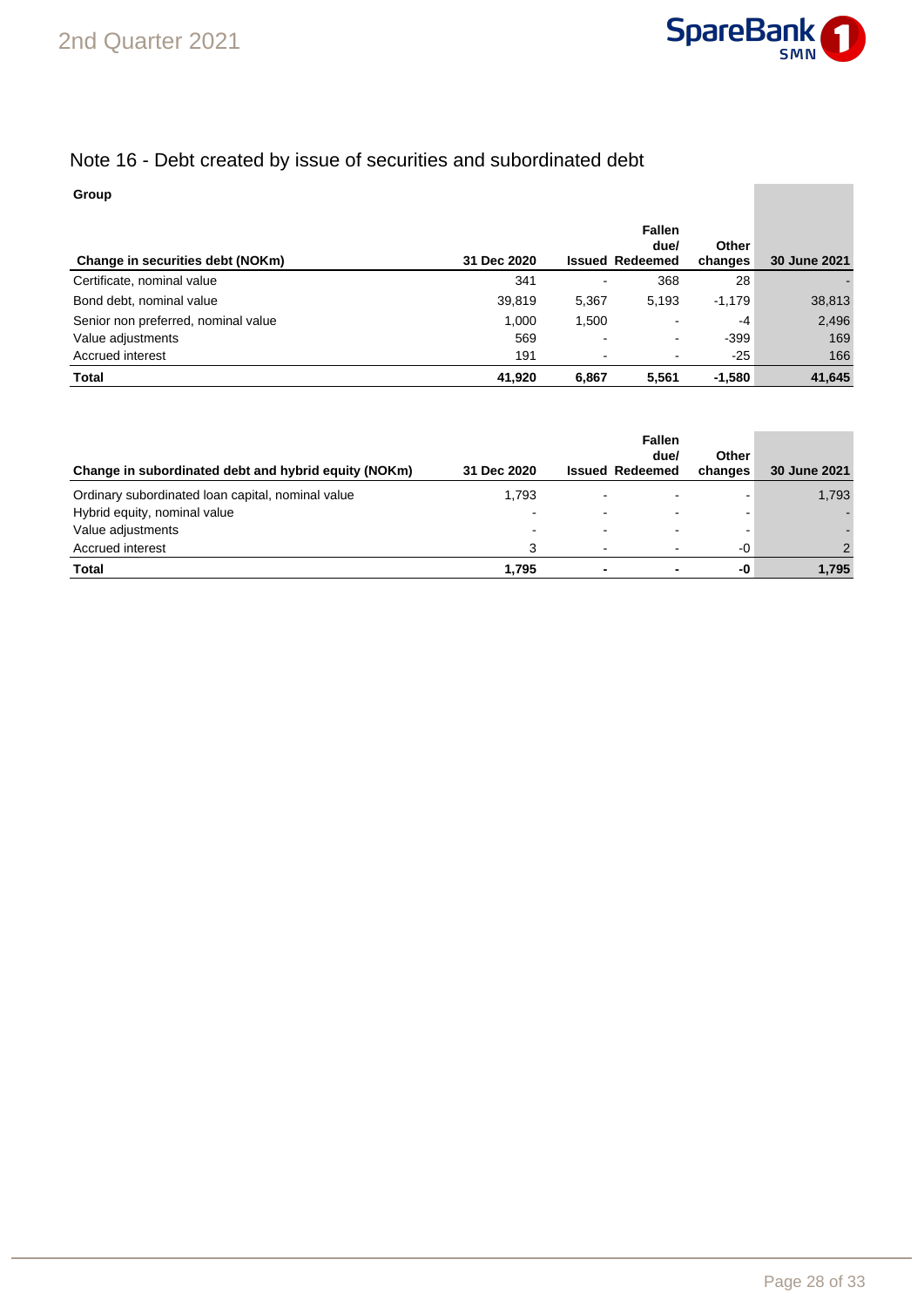

## Note 17 - Measurement of fair value of financial instruments

### **Financial instruments at fair value are classified at various levels.**

### **Level 1: Valuation based on quoted prices in an active market**

Fair value of financial instruments that are traded in the active markets is based on market price on the balance sheet date. A market is considered active if market prices are easily and regularly available from a stock exchange, dealer, broker, industry group, price-setting service or regulatory authority, and these prices represent actual and regularly occurring market transactions at an arm's length. This category also includes quoted shares and Treasury bills.

#### **Level 2: Valuation based on observable market data**

Level 2 consists of instruments that are valued by the use of information that does not consist in quoted prices, but where the prices are directly or indirectly observable for the assets or liabilities concerned, and which also include quoted prices in non-active markets.

#### **Level 3: Valuation based on other than observable data**

If valuation data are not available for level 1 and 2, valuation methods are applied that are based on non-observable information.

### **The following table presents the Group's assets and liabilities measured at fair value at 30 June 2021:**

| Assets (NOKm)                                            | Level 1 | Level 2            | Level 3        | <b>Total</b> |
|----------------------------------------------------------|---------|--------------------|----------------|--------------|
| Financial assets at fair value through profit/loss       |         |                    |                |              |
| - Derivatives                                            | 2       | 4,316              | $\blacksquare$ | 4,317        |
| - Bonds and money market certificates                    | 2,375   | 26,001             |                | 28,376       |
| - Equity instruments                                     | 1,458   | 14                 | 526            | 1,998        |
| - Fixed interest loans                                   |         | 43                 | 4,226          | 4,268        |
| Financial assets through other comprehensive income      |         |                    |                |              |
| - Loans at fair value through other comprehensive income |         | $\blacksquare$     | 79.691         | 79,691       |
| <b>Total assets</b>                                      | 3,834   | 30,373             | 84,443         | 118.651      |
| Liabilities                                              | Level 1 | Level <sub>2</sub> | Level 3        | <b>Total</b> |
| Financial liabilities through profit/loss                |         |                    |                |              |
| - Derivatives                                            | 1       | 3,894              |                | 3,895        |
| - Equity instruments                                     | 87      |                    |                | 87           |
| <b>Total liabilities</b>                                 | 88      | 3,894              |                | 3,982        |

### **The following table presents the Group's assets and liabilities measured at fair value at 30 June 2020:**

| Assets (NOKm)                                            | Level 1 | Level 2 | Level 3 | Total   |
|----------------------------------------------------------|---------|---------|---------|---------|
| Financial assets at fair value through profit/loss       |         |         |         |         |
| - Derivatives                                            | 0       | 10.069  |         | 10,069  |
| - Bonds and money market certificates                    | 2,635   | 26,320  |         | 28,955  |
| - Equity instruments                                     | 1,137   | 113     | 422     | 1,673   |
| - Fixed interest loans                                   |         | 43      | 4,214   | 4.256   |
| Financial assets through other comprehensive income      |         |         |         |         |
| - Loans at fair value through other comprehensive income |         |         | 73,516  | 73,516  |
| <b>Total assets</b>                                      | 3,772   | 36,545  | 78,152  | 118,469 |
| Liabilities                                              | Level 1 | Level 2 | Level 3 | Total   |
| Financial liabilities through profit/loss                |         |         |         |         |
| - Derivatives                                            | 6       | 8,638   |         | 8,644   |
| - Equity instruments                                     | 125     |         |         | 125     |
| <b>Total liabilities</b>                                 | 131     | 8,638   |         | 8.769   |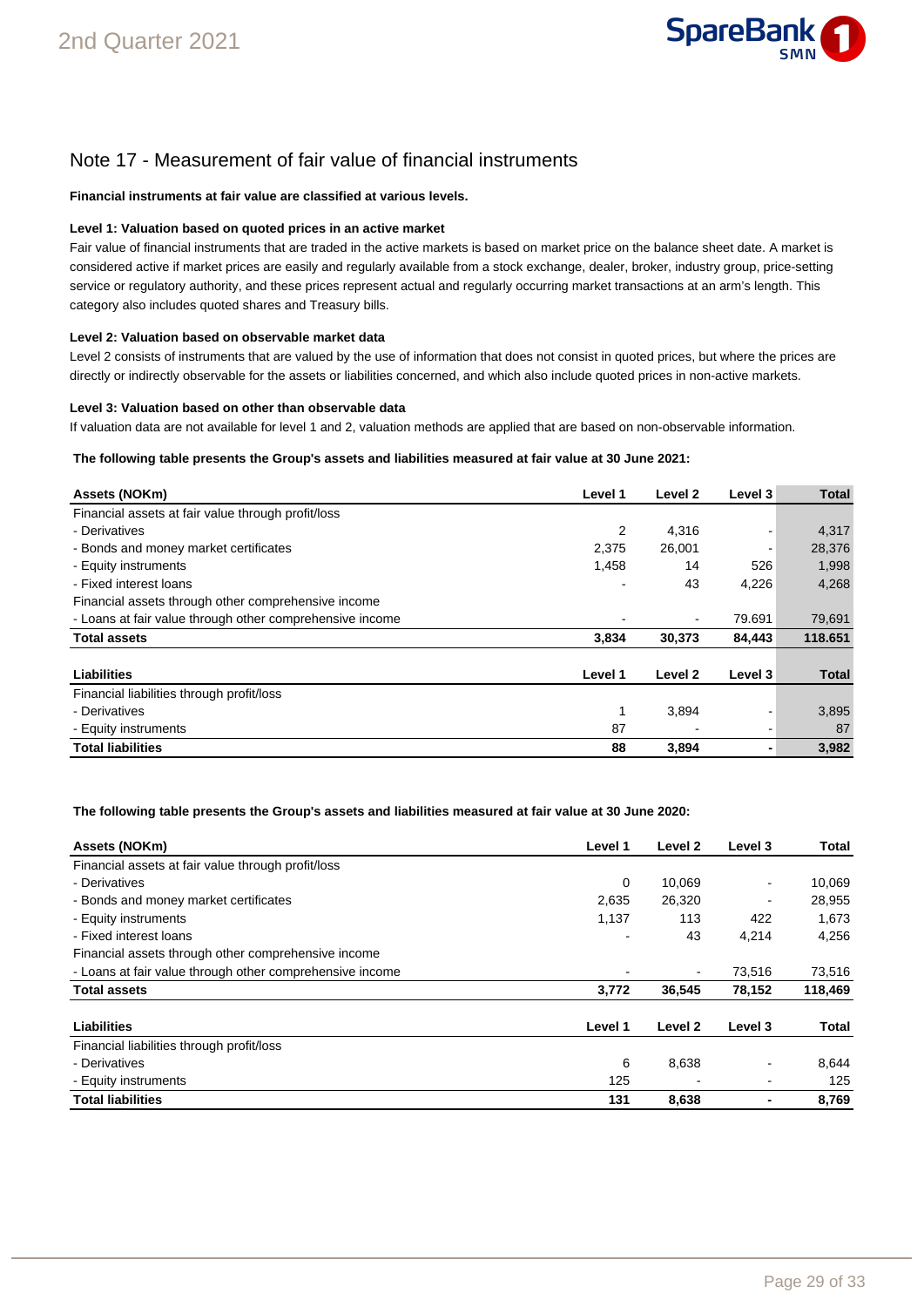

**COL** 

### **The following table presents the Group's assets and liabilities measured at fair value at 31 December 2020:**

| Assets (NOKm)                                            | Level 1      | Level 2 | Level 3 | Total   |
|----------------------------------------------------------|--------------|---------|---------|---------|
| Financial assets at fair value through profit/loss       |              |         |         |         |
| - Derivatives                                            | 1            | 7,225   |         | 7,226   |
| - Bonds and money market certificates                    | 4,865        | 21,741  | -       | 26,606  |
| - Equity instruments                                     | 1,928        | 6       | 432     | 2,366   |
| - Fixed interest loans                                   |              | 43      | 4,242   | 4,285   |
| Financial assets through other comprehensive income      |              |         |         |         |
| - Loans at fair value through other comprehensive income |              | ٠       | 74,761  | 74,761  |
| <b>Total assets</b>                                      | 6,793        | 29,015  | 79,435  | 115,244 |
| Liabilities                                              | Level 1      | Level 2 | Level 3 | Total   |
| Financial liabilities through profit/loss                |              |         |         |         |
| - Derivatives                                            | 2            | 7,177   |         | 7,179   |
| - Equity instruments                                     |              |         |         |         |
| <b>Total liabilities</b>                                 | $\mathbf{2}$ | 7,177   |         | 7,179   |

**The following table presents the changes in the instruments classified in level 3 as at 30 June 2021:**

| (NOKm)                                | Equity<br>instruments<br>through<br>profit/loss | <b>Fixed interest</b><br>loans | Loans at fair<br>value through<br><b>OCI</b> | <b>Total</b> |
|---------------------------------------|-------------------------------------------------|--------------------------------|----------------------------------------------|--------------|
| Opening balance 1 January             | 432                                             | 4.242                          | 74,761                                       | 79,435       |
| Investment in the period              | 11                                              | 555                            | 23,838                                       | 24,404       |
| Disposals in the period               | $-2$                                            | $-523$                         | $-18.918$                                    | $-19,443$    |
| <b>Expected credit loss</b>           | -                                               |                                | 9                                            | 9            |
| Gain or loss on financial instruments | 85                                              | -48                            |                                              | 38           |
| <b>Closing balance</b>                | 526                                             | 4,226                          | 79.691                                       | 84.443       |

### **The following table presents the changes in the instruments classified in level 3 as at 30 June 2020:**

|                                       | Equity                        |                       |                                |           |
|---------------------------------------|-------------------------------|-----------------------|--------------------------------|-----------|
|                                       | <b>instruments</b><br>through | <b>Fixed interest</b> | Loans at fair<br>value through |           |
| (NOKm)                                | profit/loss                   | loans                 | OCI                            | Total     |
| Opening balance 1 January             | 405                           | 4,636                 | 71.336                         | 76,377    |
| Investment in the period              | 13                            | 216                   | 30,795                         | 31,025    |
| Disposals in the period               | $-13$                         | $-761$                | $-28.583$                      | $-29,357$ |
| Expected credit loss                  | $\overline{\phantom{0}}$      |                       | $-37$                          | $-37$     |
| Gain or loss on financial instruments | 17                            | 123                   | 6                              | 145       |
| <b>Closing balance</b>                | 422                           | 4.214                 | 73.516                         | 78.152    |

### **The following table presents the changes in the instruments classified in level 3 as at 31 December 2020:**

| (NOKm)                                | Equity<br>instruments<br>through<br>profit/loss | <b>Fixed interest</b><br>loans | Loans at fair<br>value through<br>OCI | Total   |
|---------------------------------------|-------------------------------------------------|--------------------------------|---------------------------------------|---------|
| Opening balance 1 January             | 405                                             | 4.636                          | 71,336                                | 76,377  |
| Investment in period                  | 48                                              | 731                            | 47.183                                | 47.962  |
| Disposals in the period               | $-14$                                           | $-1.206$                       | $-43.754$                             | -44.973 |
| Expected credit loss                  | $\overline{\phantom{0}}$                        |                                | $-13$                                 | $-13$   |
| Gain or loss on financial instruments | $-7$                                            | 81                             |                                       | 81      |
| <b>Closing balance 31 December</b>    | 432                                             | 4.242                          | 74.761                                | 79.435  |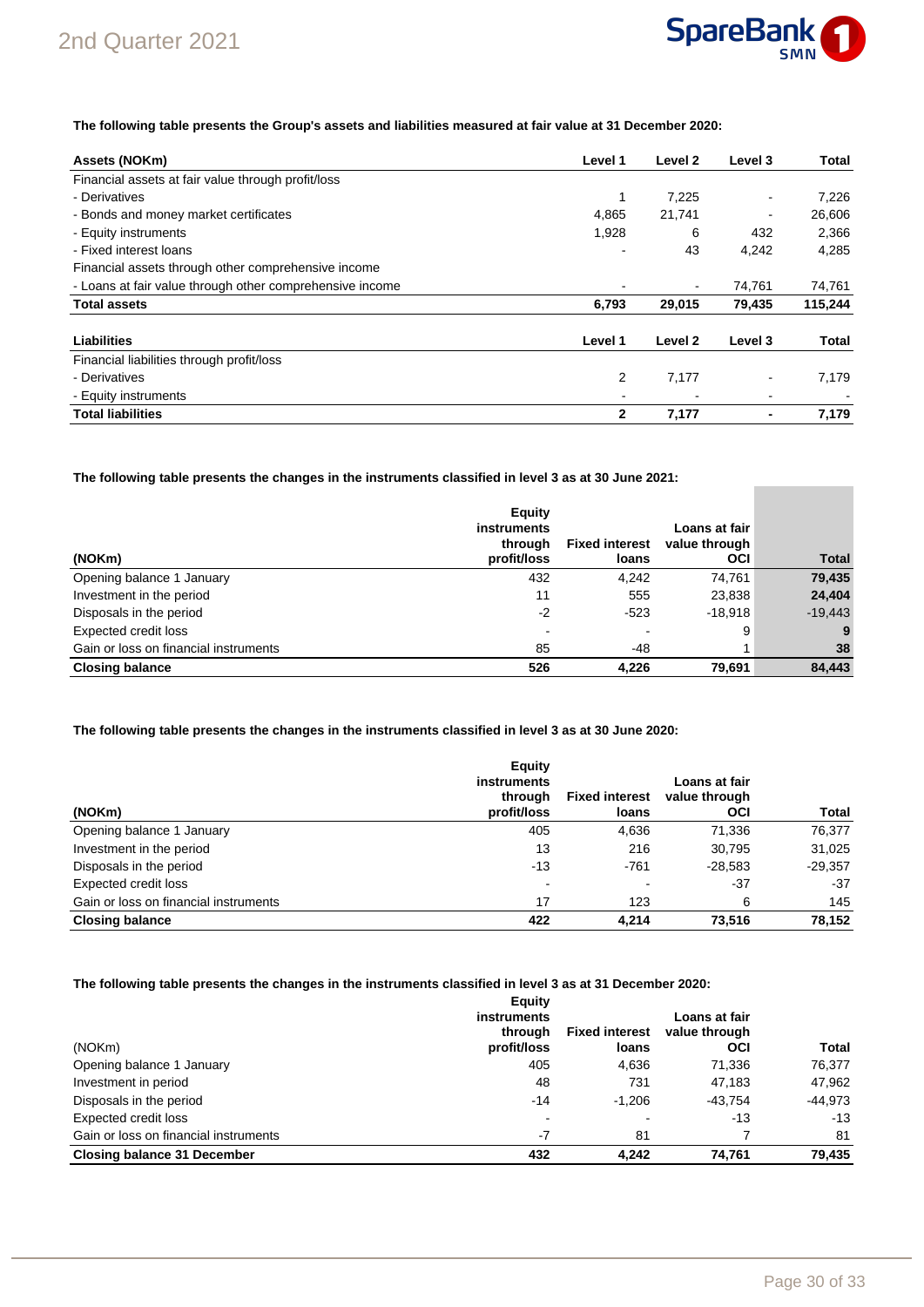

The method for valuation of financial instruments in level 2 and 3 is described in the following:

### Fixed interest loans to customers (level 3)

The loans consist for the most part of fixed interest loans denominated in Norwegian kroner. The value of the fixed interest loans is determined such that agreed interest flows are discounted over the term of the loan by a discount factor that is adjusted for margin requirements. The discount factor is raised by 10 points when calculating sensitivity.

#### Loans at fair value through other comprehensive income (level 3)

Property Loans at floating interest classified at fair value over other comprehensive income is valued based on nominal amount reduced by expected credit loss. Loans with no significant credit risk detoriation since first recognition is assessed at nominal amount. For loans with a significant increase in credit risk since first recognition or objective evidence of loss, the calculation of expected credit losses over the life of the asset is in line with loan losses for loans at amortised cost. Estimated fair value is the nominal amount reduced by expected lifetime credit loss. If the likelihood of the worst case scenario in the model is doubled, fair value is reduced by NOK 6 million.

### Short-term paper and bonds (level 2 and 3)

Valuation on level 2 is based for the most part on observable market information in the form of interest rate curves, exchange rates and credit margins for the individual credit and the bond's or certificate's characteristics. For paper valued under level 3 the valuation is based on indicative prices from a third party or comparable paper.

#### Equity instruments (level 3)

Shares that are classified to level 3 include essentially investments in unquoted shares. Among other a total of NOK 437 million in Private Equity investments, property funds, hedge funds and unquoted shares through the company SpareBank SMN 1 Invest. The valuations are in all essentials based on reporting from managers of the funds who utilise cash flow based models or multiples when determining fair value. The Group does not have full access to information on all the elements in these valuations and is therefore unable to determine alternative assumptions.

### Financial derivatives (level 2)

Financial derivatives at level 2 include for the most part currency futures and interest rate and exchange rate swaps. Valuation is based on observable interest rate curves. In addition the item includes derivatives related to FRAs. These are valued with a basis in observable prices in the market. Derivatives classified to level 2 also include equity derivatives related to SpareBank 1 Markets' market-making activities. The bulk of these derivatives refer to the most sold shares on Oslo Børs, and the valuation is based on the price of the actual/underlying share and observable or calculated volatility.

#### **Sensitivity analyses, level 3 as at 30 June 2021:**

| (NOKm)<br><b>Book value</b>                                      | <b>Effect from</b><br>change in<br>reasonable<br>possible<br>alternative<br>assumptions |
|------------------------------------------------------------------|-----------------------------------------------------------------------------------------|
| Fixed interest loans<br>4,226                                    | $-12$                                                                                   |
| Equity instruments through profit/loss*<br>526                   | $\sim$                                                                                  |
| Loans at fair value through other comprehensive income<br>79,691 | -6                                                                                      |

\* As described above, the information to perform alternative calculations are not available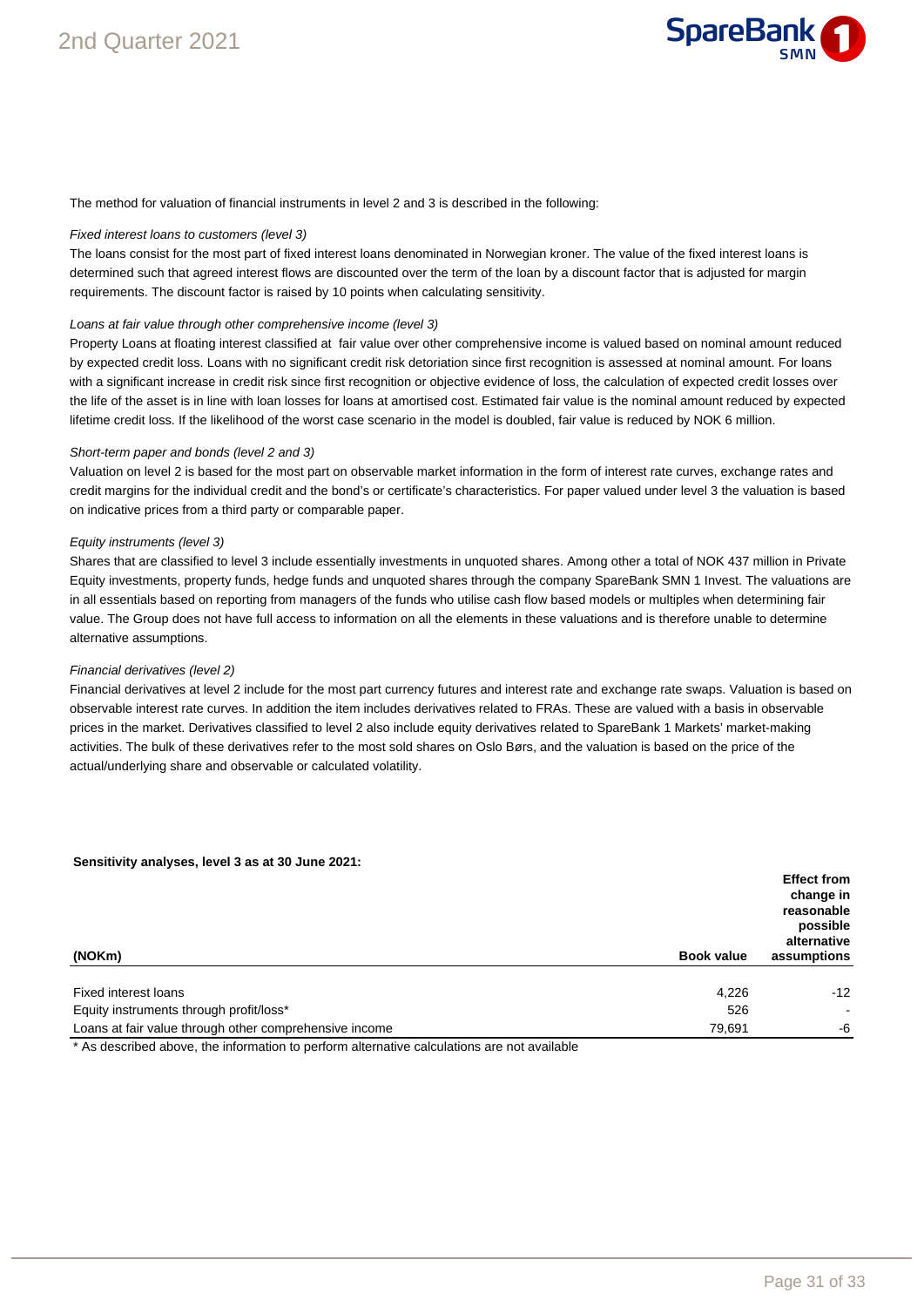

### Note 18 - Liquidity risk

Liquidity risk is the risk that the group will be unable to refinance its debt or to finance asset increases. Liquidity risk management starts out from the group's overall liquidity strategy which is reviewed and adopted by the board of directors at least once each year. The liquidity strategy reflects the group's moderate risk profile.

The group reduces its liquidity risk through guidelines and limits designed to achieve a diversified balance sheet, both on the asset and liability side. Preparedness plans have been drawn up both for the group and the SpareBank 1 Alliance to handle the liquidity situation in periods of turbulent capital markets. The bank's liquidity situation is stress tested on a monthly basis using various maturities and crisis scenarios: bank-specific, for the financial market in general or a combination of internal and external factors. The group's objective is to survive twelve months of ordinary operations without access to fresh external funding while housing prices fall 30 per cent. In the same period minimum requirements to LCR shall be fulfilled.

The average residual maturity on debt created by issue of securities at the end of the first half year 2021 was 3.9 years. The overall LCR at the same point was 184 per cent and the average overall LCR in the second quarter was 181 per cent. The LCR in Norwegian kroner and euro at quarter-end was 176 and 267 per cent respectively.